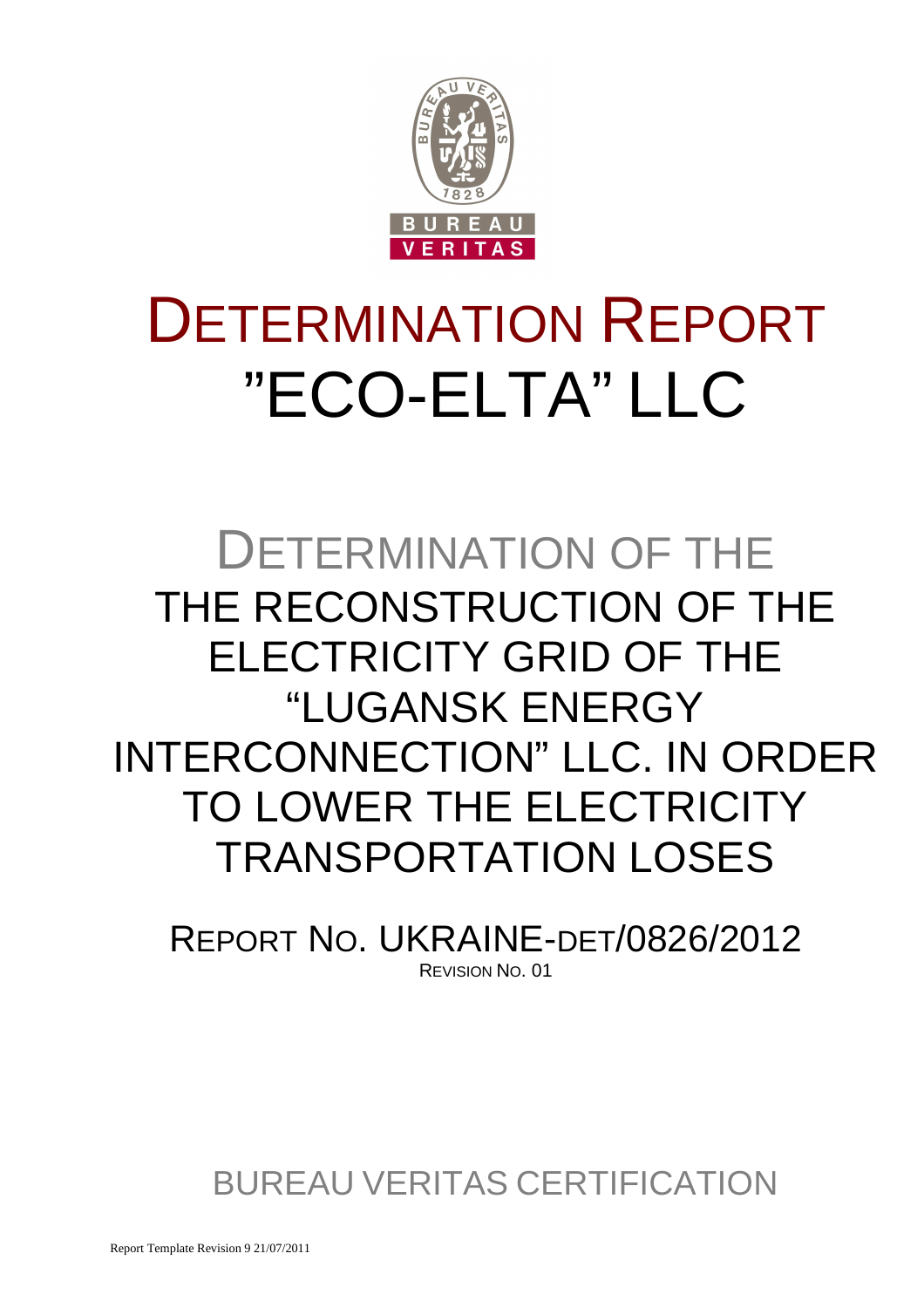

| Date of first issue:<br>01/12/2012                                                                                                                                                                                                                                                                                                                                                                                                                                                                                                                                                                                                                                   | Organizational unit:<br><b>Bureau Veritas Certification</b><br><b>Holding SAS</b> |                |                           |                                                                                          |
|----------------------------------------------------------------------------------------------------------------------------------------------------------------------------------------------------------------------------------------------------------------------------------------------------------------------------------------------------------------------------------------------------------------------------------------------------------------------------------------------------------------------------------------------------------------------------------------------------------------------------------------------------------------------|-----------------------------------------------------------------------------------|----------------|---------------------------|------------------------------------------------------------------------------------------|
| Client:<br>"Eco-Elta" LLC                                                                                                                                                                                                                                                                                                                                                                                                                                                                                                                                                                                                                                            | Client ref.:<br>Maksym Rogovoi                                                    |                |                           |                                                                                          |
| Summary:<br>Bureau Veritas Certification has made the determination of the "The Reconstruction of the Electricity Grid of<br>the "Lugansk Energy Interconnection" LLC. in order to lower the electricity transportation loses" project of "Eco-<br>Elta" LLC located in cities and towns of Luhansk Region, Ukraine on the basis of UNFCCC criteria for the JI,<br>as well as criteria given to provide for consistent project operations, monitoring and reporting. UNFCCC criteria<br>refer to Article 6 of the Kyoto Protocol, the JI rules and modalities and the subsequent decisions by the JI<br>Supervisory Committee, as well as the host country criteria. |                                                                                   |                |                           |                                                                                          |
| The determination scope is defined as an independent and objective review of the project design document,<br>the project's baseline study, monitoring plan and other relevant documents, and consisted of the following<br>three phases: i) desk review of the project design and the baseline and monitoring plan; ii) follow-up interviews<br>with project stakeholders; iii) resolution of outstanding issues and the issuance of the final determination report<br>and opinion. The overall determination, from Contract Review to Determination Report & Opinion, was<br>conducted using Bureau Veritas Certification internal procedures.                      |                                                                                   |                |                           |                                                                                          |
| The first output of the determination process is a list of Clarification and Corrective Action Requests (CL and<br>CAR), presented in Appendix A. Taking into account this output, the project proponent revised its project<br>design document.                                                                                                                                                                                                                                                                                                                                                                                                                     |                                                                                   |                |                           |                                                                                          |
| In summary, it is Bureau Veritas Certification's opinion that the project correctly applies Guidance on criteria for<br>baseline setting and monitoring and meets the relevant UNFCCC requirements for the JI and the relevant host<br>country criteria.                                                                                                                                                                                                                                                                                                                                                                                                             |                                                                                   |                |                           |                                                                                          |
| Report No.:<br>Subject Group:<br>UKRAINE-det/0826/2012<br>JI.                                                                                                                                                                                                                                                                                                                                                                                                                                                                                                                                                                                                        |                                                                                   | Indexing terms |                           |                                                                                          |
| Project title:<br>The Reconstruction of the Electricity Grid of the<br>"Lugansk Energy Interconnection" LLC. in order/to<br>lower the electricity transportation loses                                                                                                                                                                                                                                                                                                                                                                                                                                                                                               |                                                                                   |                |                           |                                                                                          |
| Work carried out by:<br>Kateryna Zinevych - Team Leader, Lead verifier<br>Vyacheslav Yeriomin - Team member, Verifier<br>Work reviewed by:                                                                                                                                                                                                                                                                                                                                                                                                                                                                                                                           |                                                                                   | $\boxtimes$    |                           | No distribution without permission from the<br>Client or responsible organizational unit |
| Ivan Sokolov - Internal Technical Reviewer<br>Sergii Verteletskyi - Technical Specialist                                                                                                                                                                                                                                                                                                                                                                                                                                                                                                                                                                             |                                                                                   |                | Limited distribution      |                                                                                          |
| Work approved by:<br>Ivan Sokolov - Operational Manager                                                                                                                                                                                                                                                                                                                                                                                                                                                                                                                                                                                                              |                                                                                   |                | Unrestricted distribution |                                                                                          |
| Date of this revision:<br>Rev. No.:<br>06/12/2012<br>01                                                                                                                                                                                                                                                                                                                                                                                                                                                                                                                                                                                                              | Number of pages:<br>59                                                            |                |                           |                                                                                          |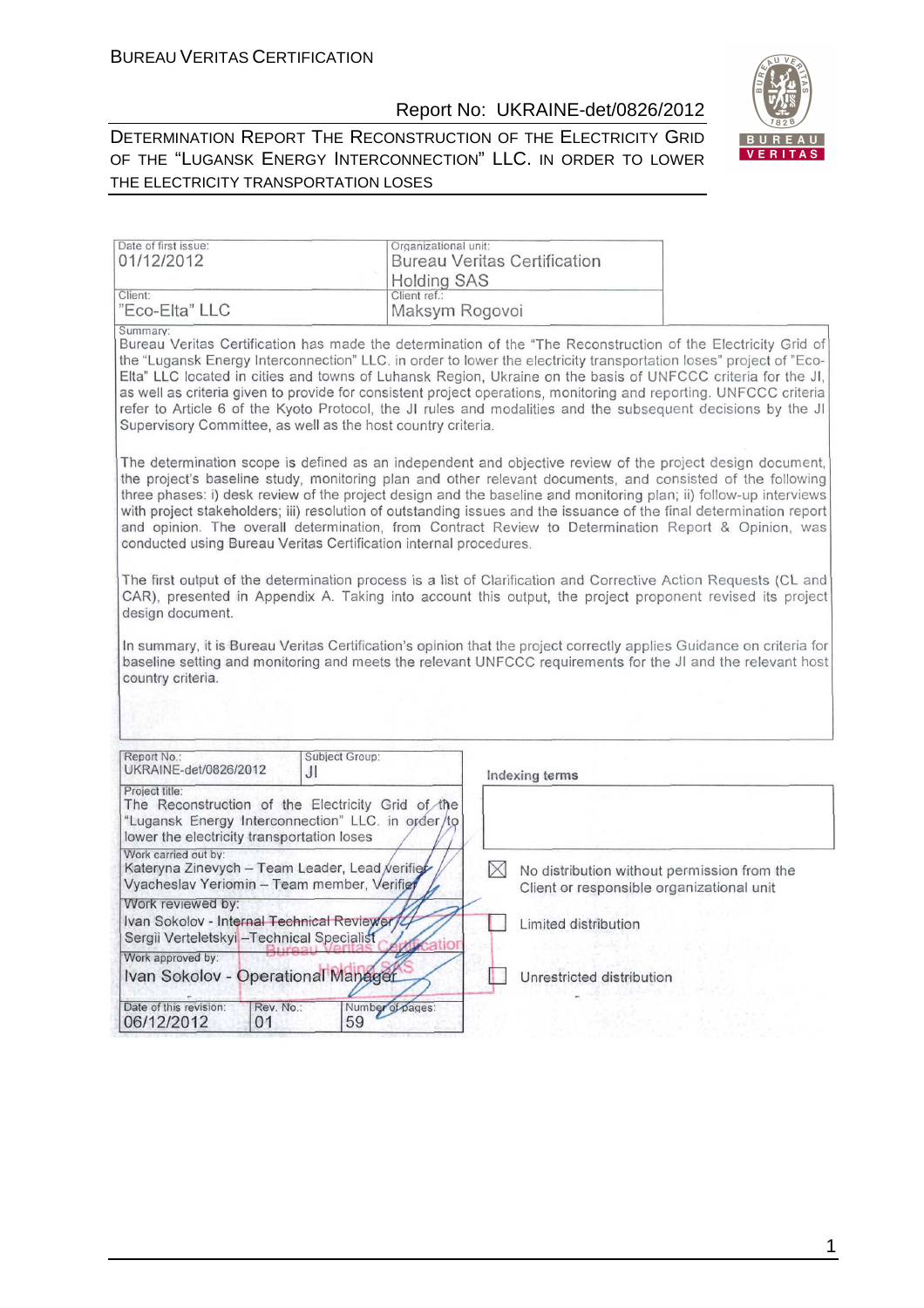DETERMINATION REPORT THE RECONSTRUCTION OF THE ELECTRICITY GRID OF THE "LUGANSK ENERGY INTERCONNECTION" LLC. IN ORDER TO LOWER THE ELECTRICITY TRANSPORTATION LOSES

#### **Table of Contents Page 2014**

| $\mathbf{1}$   |                                                                                     |                |
|----------------|-------------------------------------------------------------------------------------|----------------|
| 1.1            | Objective                                                                           | 3              |
| 1.2            | Scope                                                                               | 3              |
| 1.3            | Determination team                                                                  | 3              |
| 2              |                                                                                     | $\overline{4}$ |
| 2.1            | <b>Review of Documents</b>                                                          | $\overline{4}$ |
| 2.2            | Follow-up Interviews                                                                | 5              |
| 2.3            | <b>Resolution of Clarification and Corrective Action Requests</b>                   | 5              |
| 3              |                                                                                     |                |
| $\overline{4}$ |                                                                                     |                |
| 4.1            | Project approvals by Parties involved (19-20)                                       | $\overline{7}$ |
| 4.2            | Authorization of project participants by Parties involved (21)                      | 8              |
| 4.3            | Baseline setting (22-26)                                                            | 8              |
| 4.4            | Additionality (27-31)                                                               | 11             |
| 4.5            | Project boundary (32-33)                                                            | 12             |
| 4.6            | Crediting period (34)                                                               | 12             |
| 4.7            | Monitoring plan (35-39)                                                             | 13             |
| 4.8            | Leakage (40-41)                                                                     | 16             |
| 4.9            | Estimation of emission reductions or enhancements of net removals<br>$(42-47)$      | 16             |
| 4.10           | Environmental impacts (48)                                                          | 17             |
| 4.11           | Stakeholder consultation (49)                                                       | 18             |
| 4.12           | Determination regarding small scale projects (50-57)                                | 18             |
| 4.13           | Determination regarding land use, land-use change and forestry                      |                |
|                | (LULUCF) projects (58-64)                                                           | 18             |
| 4.14           | Determination regarding programmes of activities (65-73)                            | 18             |
| 5              | SUMMARY AND REPORT OF HOW DUE ACCOUNT WAS<br>TAKEN OF COMMENTS RECEIVED PURSUANT TO |                |
| 6              |                                                                                     |                |
| $\overline{7}$ |                                                                                     |                |
|                |                                                                                     |                |

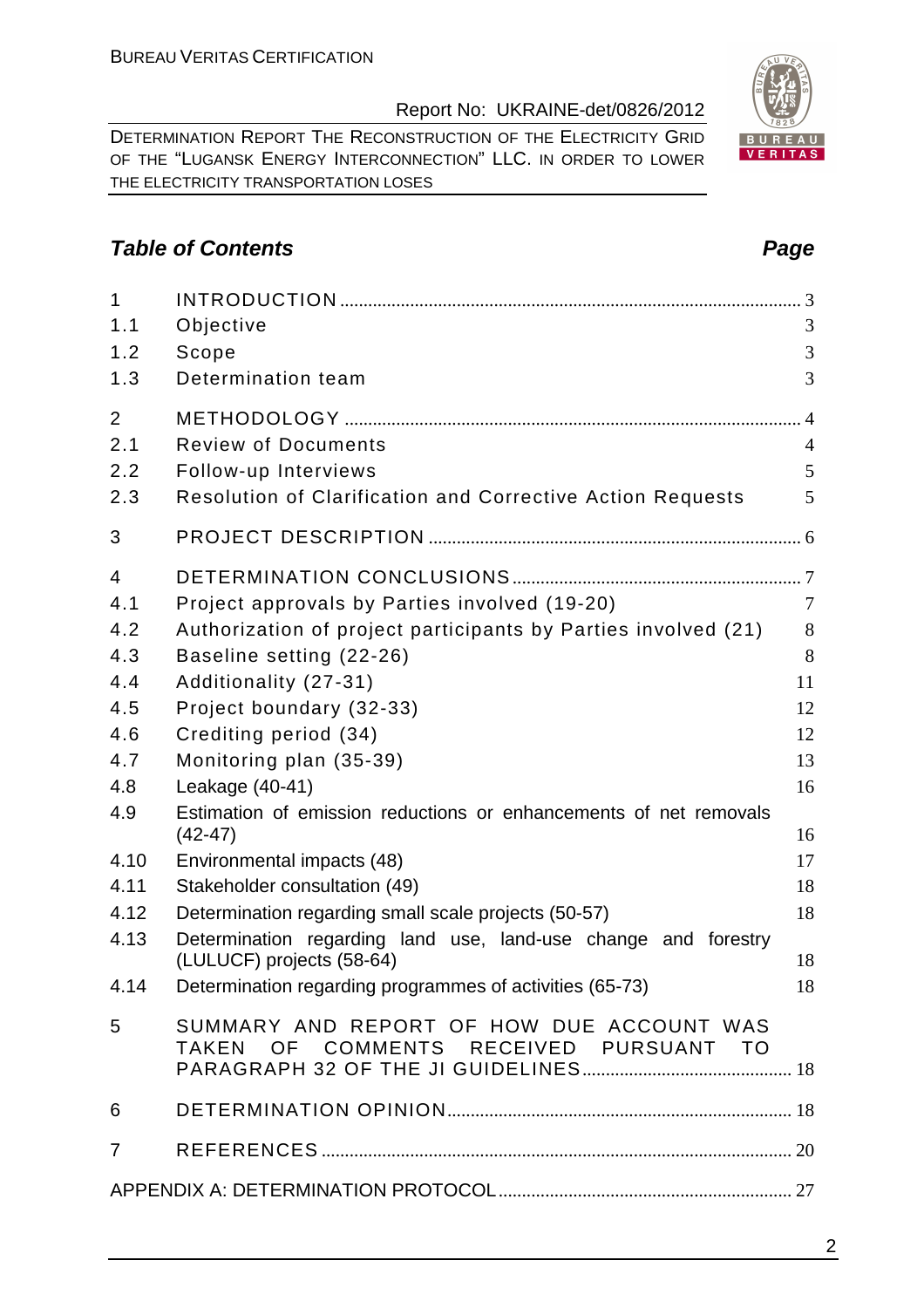DETERMINATION REPORT THE RECONSTRUCTION OF THE ELECTRICITY GRID OF THE "LUGANSK ENERGY INTERCONNECTION" LLC. IN ORDER TO LOWER THE ELECTRICITY TRANSPORTATION LOSES



#### **1 INTRODUCTION**

"Eco-Elta" LLC has commissioned Bureau Veritas Certification to determine its JI project "The Reconstruction of the Electricity Grid of the "Lugansk Energy Interconnection" LLC. in order to lower the electricity transportation loses" (hereafter called "the project") at Luhansk Region, Ukraine.

This report summarizes the findings of the determination of the project, performed on the basis of UNFCCC criteria, as well as criteria given to provide for consistent project operations, monitoring and reporting.

#### **1.1 Objective**

The determination serves as project design verification and is a requirement of all projects. The determination is an independent third party assessment of the project design. In particular, the project's baseline, the monitoring plan (MP), and the project's compliance with relevant UNFCCC and host country criteria are determined in order to confirm that the project design, as documented, is sound and reasonable, and meets the stated requirements and identified criteria. Determination is a requirement for all JI projects and is seen as necessary to provide assurance to stakeholders of the quality of the project and its intended generation of emission reduction units (ERUs).

UNFCCC criteria refer to Article 6 of the Kyoto Protocol, the JI rules and modalities and the subsequent decisions by the JI Supervisory Committee, as well as the host country criteria.

#### **1.2 Scope**

The determination scope is defined as an independent and objective review of the project design document, the project's baseline study and monitoring plan and other relevant documents. The information in these documents is reviewed against Kyoto Protocol requirements, UNFCCC rules and associated interpretations.

The determination is not meant to provide any consulting towards the Client. However, stated requests for clarifications and/or corrective actions may provide input for improvement of the project design.

#### **1.3 Determination team**

The determination team consists of the following personnel:

Kateryna Zinevych

Bureau Veritas Certification Team Leader, Climate Change Verifier

Vyacheslav Yeriomin

Bureau Veritas Certification Climate Change Verifier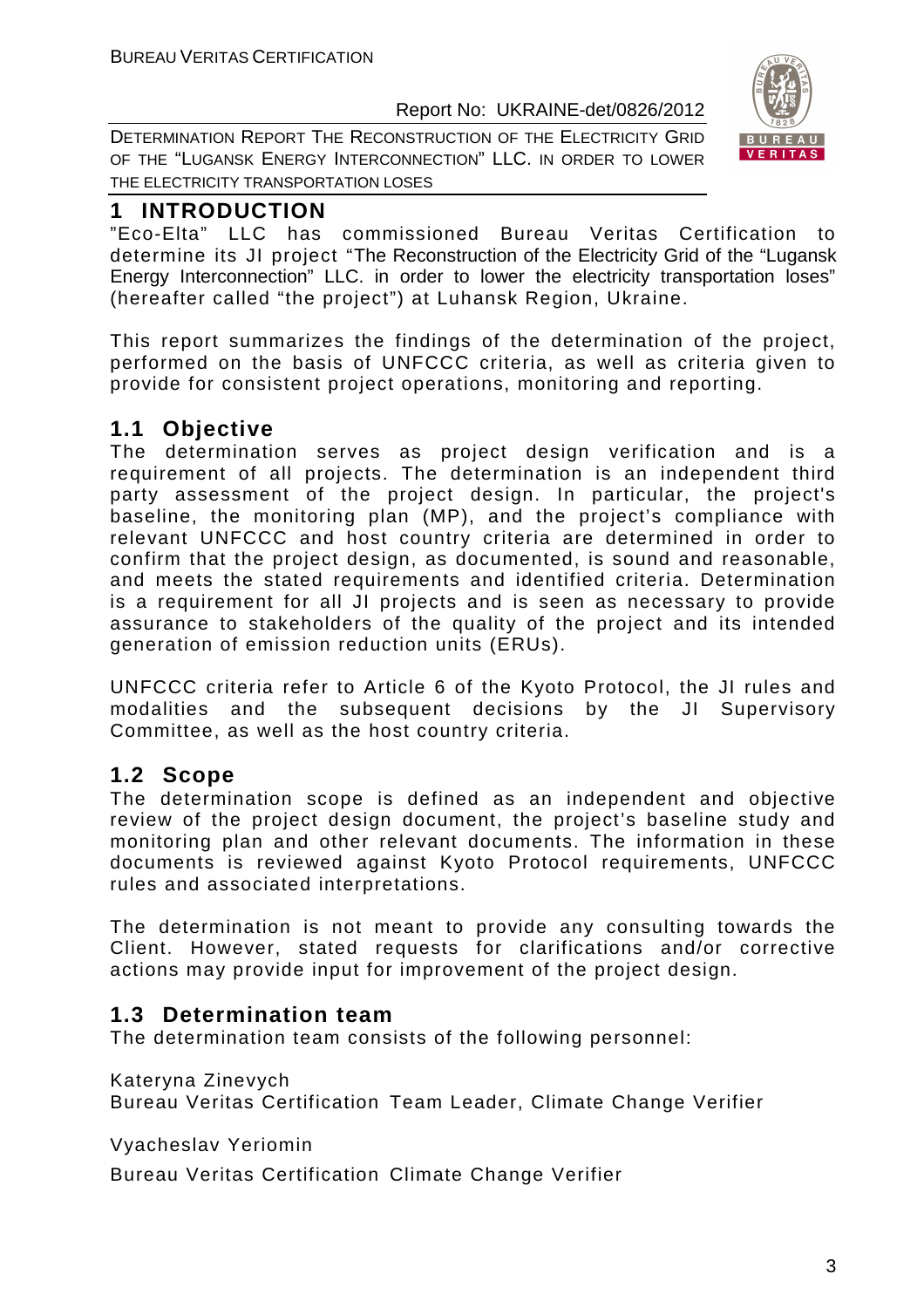DETERMINATION REPORT THE RECONSTRUCTION OF THE ELECTRICITY GRID OF THE "LUGANSK ENERGY INTERCONNECTION" LLC. IN ORDER TO LOWER THE ELECTRICITY TRANSPORTATION LOSES



This determination report was reviewed by:

Ivan Sokolov Bureau Veritas Certification, Internal reviewer

Sergii Verteletskyi

Bureau Veritas Certification, Technical Specialist

#### **2 METHODOLOGY**

The overall determination, from Contract Review to Determination Report & Opinion, was conducted using Bureau Veritas Certification internal procedures.

In order to ensure transparency, a determination protocol was customized for the project, according to the version 01 of the Joint Implementation Determination and Verification Manual, issued by the Joint Implementation Supervisory Committee at its 19 meeting on 04/12/2009. The protocol shows, in a transparent manner, criteria (requirements), means of determination and the results from determining the identified criteria. The determination protocol serves the following purposes:

- It organizes, details and clarifies the requirements a JI project is expected to meet;
- It ensures a transparent determination process where the determiner will document how a particular requirement has been determined and the result of the determination.

The completed determination protocol is enclosed in Appendix A to this report.

#### **2.1 Review of Documents**

The Project Design Document (PDD) submitted by »Eco-Elta» LLC and additional background documents related to the project design and baseline, i.e. country Law, Guidelines for users of the joint implementation project design document form, Approved CDM methodology and/or Guidance on criteria for baseline setting and monitoring, Kyoto Protocol, Clarifications on Determination Requirements to be Checked by an Accredited Independent Entity were reviewed.

To address Bureau Veritas Certification corrective action and clarification requests, «Eco-Elta» LLC revised the PDD and resubmitted it on 25/10/2012.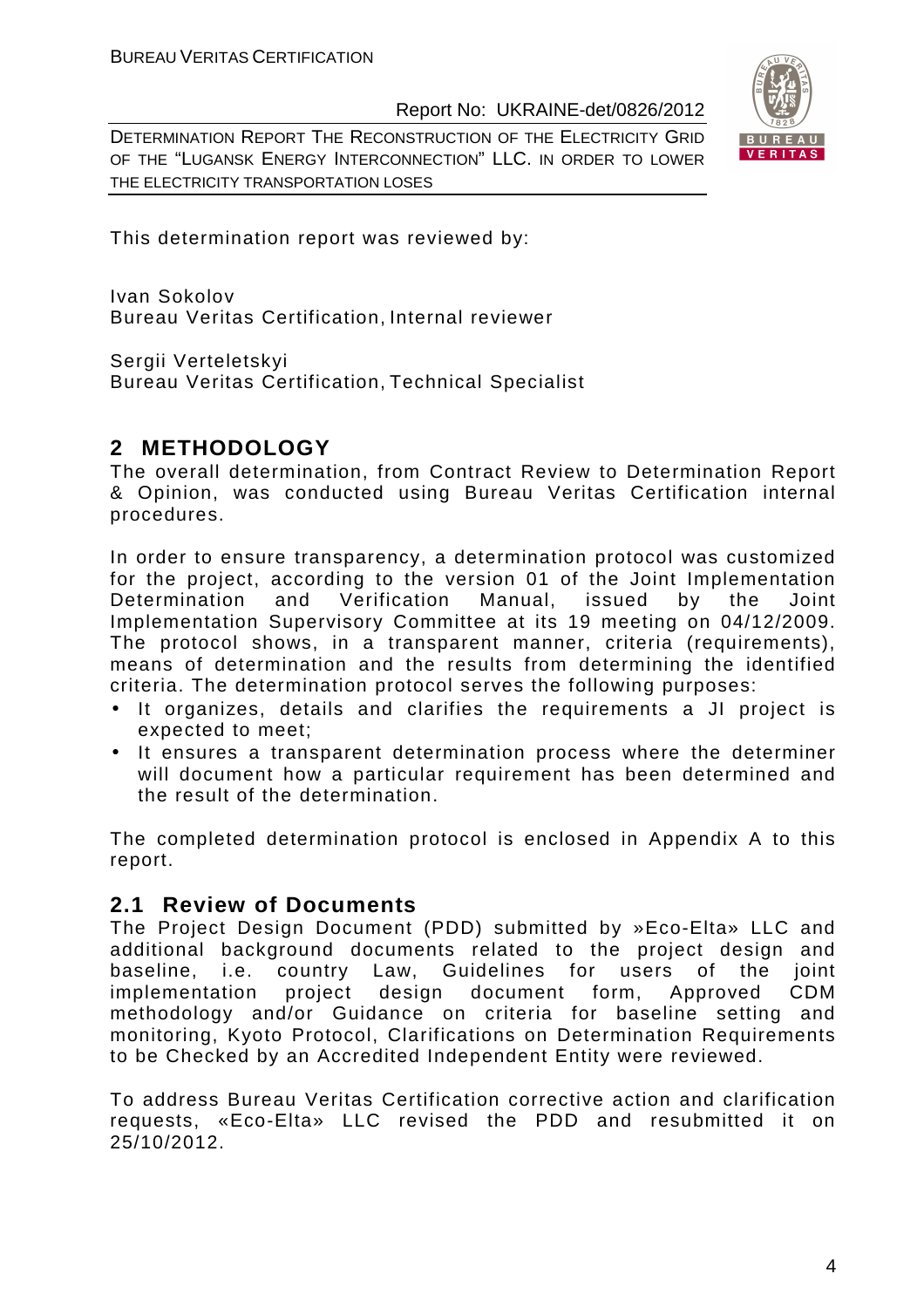DETERMINATION REPORT THE RECONSTRUCTION OF THE ELECTRICITY GRID OF THE "LUGANSK ENERGY INTERCONNECTION" LLC. IN ORDER TO LOWER THE ELECTRICITY TRANSPORTATION LOSES



The determination findings presented in this report relate to the project as described in the PDD version(s) 1.1.

#### **2.2 Follow-up Interviews**

On 28/11/2012 Bureau Veritas Certification performed on-site interviews with project stakeholders to confirm selected information and to resolve issues identified in the document review. Representatives of Luhansk Energy Interconnection" LLC and «Eco-Elta» LLC were interviewed (see References). The main topics of the interviews are summarized in Table 1.

| Interviewed<br>organization | <b>Interview topics</b>                                    |
|-----------------------------|------------------------------------------------------------|
| "Luhansk Energy             | <b>Project History</b><br>⋗                                |
| Interconnection"            | Project Approach                                           |
| ILLC                        | Project boundary                                           |
|                             | <b>Implementation Schedule</b>                             |
|                             | Organization structure                                     |
|                             | Authorities and responsibilities                           |
|                             | Training of personnel                                      |
|                             | Quality management procedures and technologies             |
|                             | Records on rehabilitation/implementation of equipment<br>➤ |
|                             | Metering equipment control                                 |
|                             | Metering record keeping system, database                   |
|                             | <b>Technical documentation</b>                             |
|                             | Monitoring plan and procedures                             |
|                             | Permits and licenses<br>➤                                  |
| <b>CONSULTANT</b>           | Baseline methodology<br>➤                                  |
| «Eco-Elta» LLC              | Monitoring plan                                            |
|                             | Additionality proofs                                       |
|                             | Calculation of emission reductions                         |

#### **Table 1 Interview topics**

#### **2.3 Resolution of Clarification and Corrective Action Requests**

The objective of this phase of the determination is to raise the requests for corrective actions and clarification and any other outstanding issues that needed to be clarified for Bureau Veritas Certification positive conclusion on the project design.

If the determination team, in assessing the PDD and supporting documents, identifies issues that need to be corrected, clarified or improved with regard to JI project requirements, it will raise these issues and inform the project participants of these issues in the form of:

(a) Corrective action request (CAR), requesting the project participants to correct a mistake in the published PDD that is not in accordance with the (technical) process used for the project or relevant JI project requirement or that shows any other logical flaw;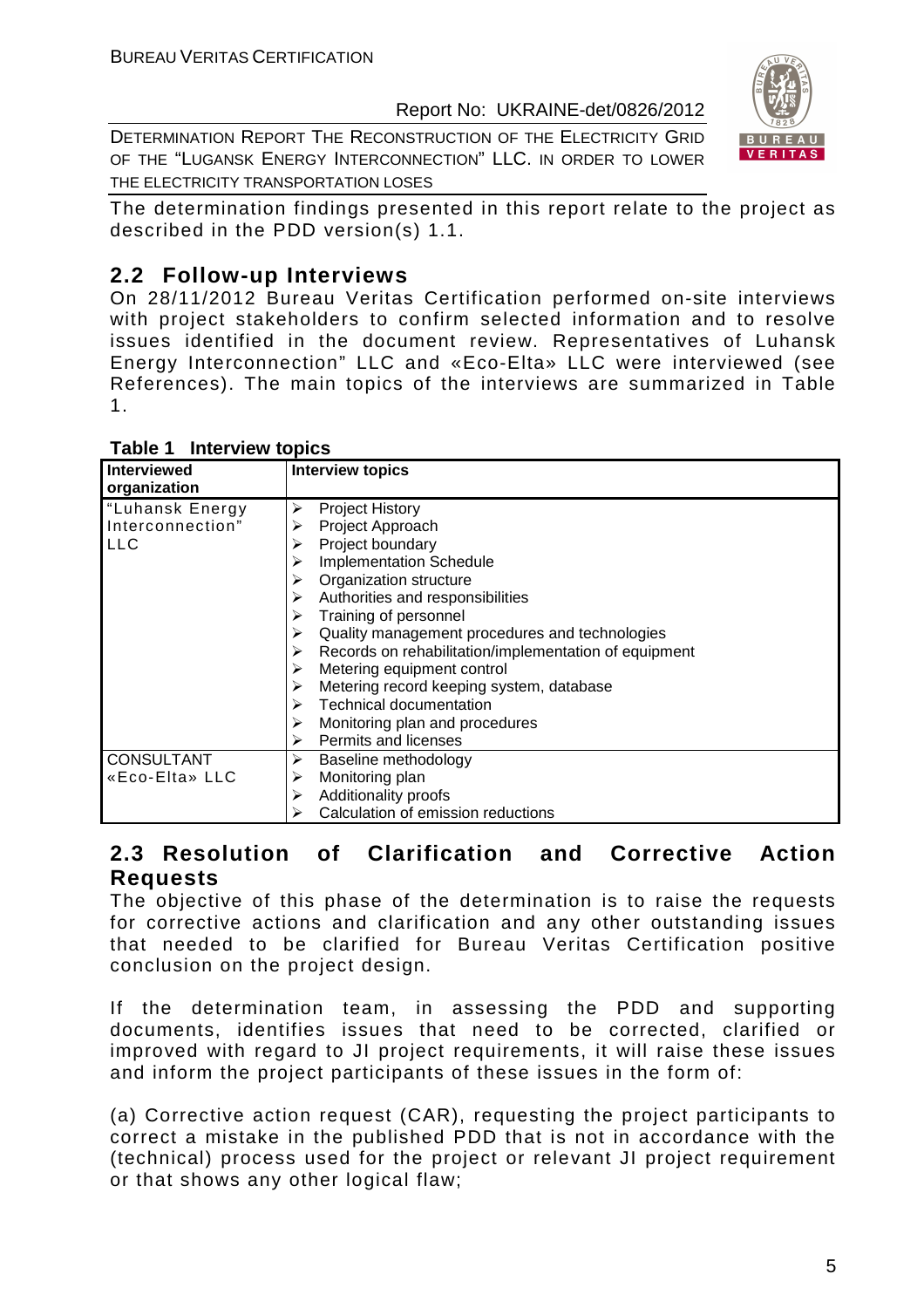DETERMINATION REPORT THE RECONSTRUCTION OF THE ELECTRICITY GRID OF THE "LUGANSK ENERGY INTERCONNECTION" LLC. IN ORDER TO LOWER THE ELECTRICITY TRANSPORTATION LOSES



(b) Clarification request (CL), requesting the project participants to provide additional information for the determination team to assess compliance with the JI project requirement in question;

(c) Forward action request (FAR), informing the project participants of an issue, relating to project implementation but not project design, that needs to be reviewed during the first verification of the project.

The determination team will make an objective assessment as to whether the actions taken by the project participants, if any, satisfactorily resolve the issues raised, if any, and should conclude its findings of the determination.

To guarantee the transparency of the verification process, the concerns raised are documented in more detail in the determination protocol in Appendix A.

#### **3 PROJECT DESCRIPTION**

The "Luhansk Energy Interconnection" LLC is the enterprise for the electricity transportation and supply. The enterprise is the member of the Wholesale Electricity Market. The significant parts among of comsumers are the coalmines, metal works and machinery plants of Luhansk Region.

The Project foresees the implementation of the electricity loses reduction measures at the transmission lines of the "Luhansk Energy Interconnection" LLC as well as the electricity transportation and loses registration precision increase measures – the installation of the electricity meters with the higher level of accuracy.

Moreover, the Project foresees the implementation of the Automatic Electricity Registration System for the Company balance compilation, for the commercial accounting with the SE "Energorynok".

Thus due to the above-mentioned actions the specific electricity loses at the grid will be lowered. That will lead to the electricity production reduction at the Ukrainian TPPs by the value of the electricity losses reduction that, in its turn, will lead to the GHG emission reduction.

For these purpose the Project foresees such measures:

1. The replacement of the power transformers, circuit breakers, control panels and other equipment at the electricity substations that will lower loses significantly. For example, transformer ТDTNG-31500/110 (loses coefficient – 5.05) was replaced by the ТDТN-40000/110 (loses coefficient – 0.21) transformer.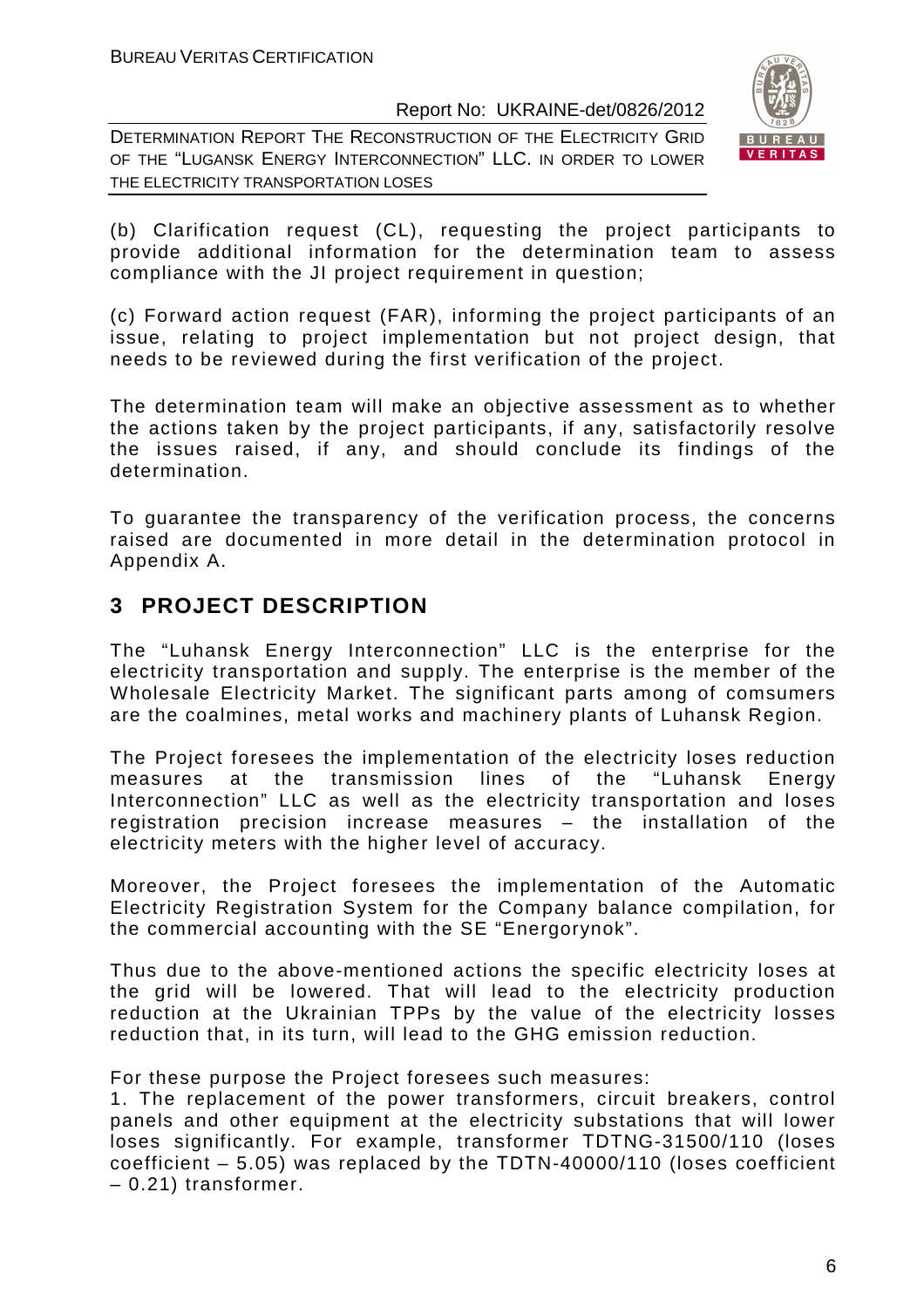DETERMINATION REPORT THE RECONSTRUCTION OF THE ELECTRICITY GRID OF THE "LUGANSK ENERGY INTERCONNECTION" LLC. IN ORDER TO LOWER THE ELECTRICITY TRANSPORTATION LOSES



The reconstruction of the substations leads to the electricity loses decrease, the equipment reliability increase.

2. The Project foresees the replacement of the wires and cables for those with the bigger section and the higher transmission capacity. New selfsupporting cables with bigger section have lower specific weight for linear unit. Bigger section of installed wires will reduce thermal losses and let increase carrying capacity of transmitting lines. Replacement of wires will unload transmitting towers and increase reliability of power supply.

3. The other significant aspect of the Project is the installation of the glass and polymer insulators. That is the important part of the electricity transmission process and the reliability of the insulators makes an influence on the value of the electricity transmitted. Use of new flexible polymeric insulators with self-cleaning ability will reduce surface-leakage currents on transmitting lines towers and reduce losses for energy transmitting as result. New glass insulators have more void-free and dense surface so will be polluted less than older ones.

All proposed measures are forwarded on decreasing electric losses in power lines and reducing GHG emissions as a result.

CAR01-CAR03 and CL01-CL03 and their resolutions/conclusions applicable to Project description is listed in the Annex A (Table 2)

#### **4 DETERMINATION CONCLUSIONS**

In the following sections, the conclusions of the determination are stated.

The findings from the desk review of the original project design documents and the findings from interviews during the follow up visit are described in the Determination Protocol in Appendix A.

The Clarification and Corrective Action Requests are stated, where applicable, in the following sections and are further documented in the Determination Protocol in Appendix A. The determination of the Project resulted in 18 Corrective Action Requests and 6 Clarification Requests.

The number between brackets at the end of each section corresponds to the DVM paragraph

#### **4.1 Project approvals by Parties involved (19-20)**

The project has already received Letter of Endorsement #3674/23/7 dated 29/11/2012 issued by State Environmental Investment Agency.

The project written approval has been obtained from the Host Party. Letter of Approval #№3899/23/7 dated 19/12/2012 has been issued by the State Environment Investment Agency of Ukraine.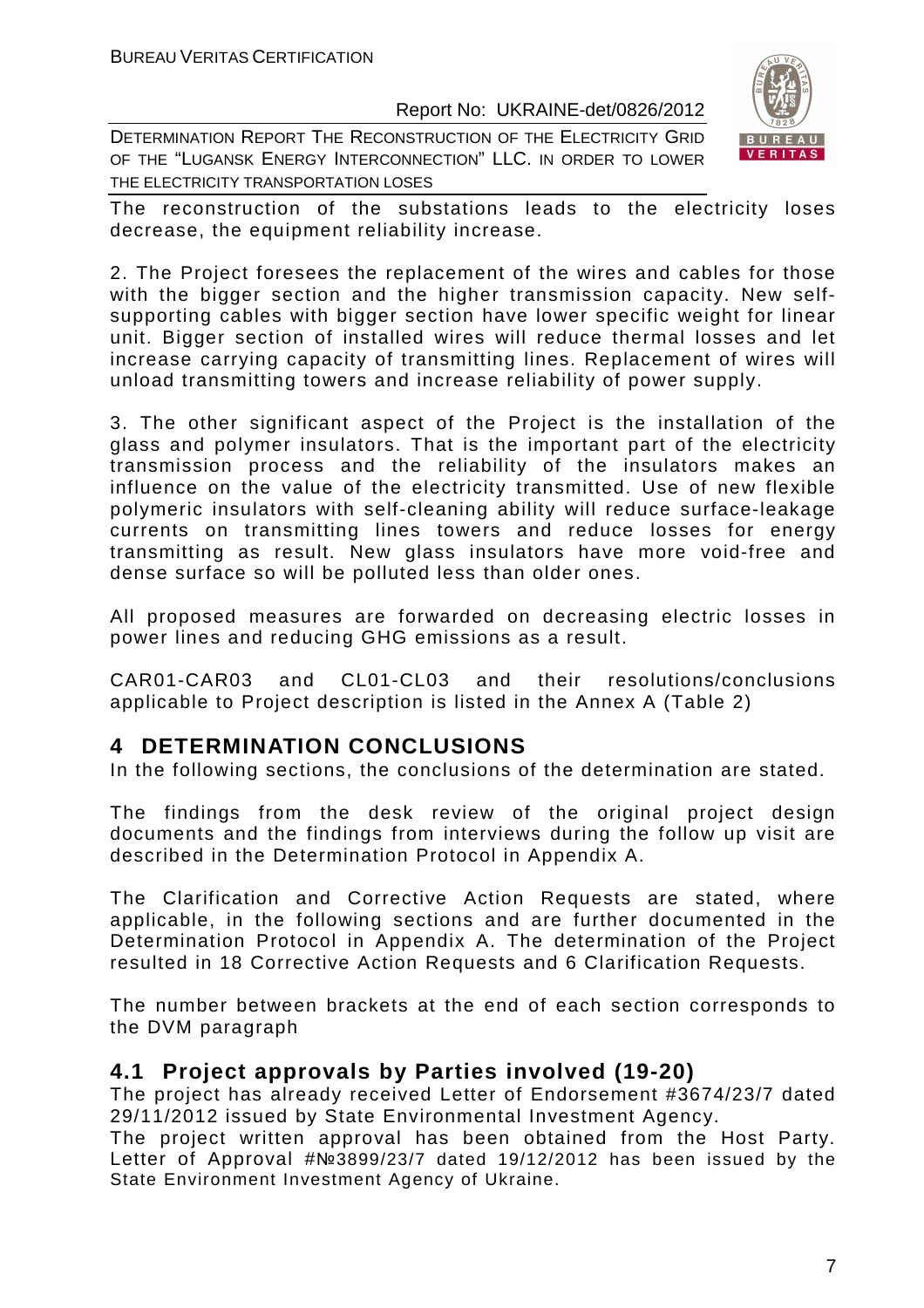DETERMINATION REPORT THE RECONSTRUCTION OF THE ELECTRICITY GRID OF THE "LUGANSK ENERGY INTERCONNECTION" LLC. IN ORDER TO LOWER THE ELECTRICITY TRANSPORTATION LOSES



Letter of approval #DOPpek-4430-33/11550/13/MK/EBS dated 22/03/2013 has been issued by Ministry of Environment protection of Poland, the Party-buyer of ERUs

The Bureau Veritas Certification obtained abovementioned Letters from "Eco-Elta" LLC and doesn't doubt in its authenticity.

CAR04, CAR05 and their resolutions/conclusions applicable to Project approvals is listed in the Annex A (see Table 2)

#### **4.2 Authorization of project participants by Parties involved (21)**

Next legal entities are listed in the PDD version 1.1 dated 25/10/2012 as project participants:

- "Luhansk Energy Interconnection" LLC from Ukraine, the Party Involved;
- Imex Energo sp. z.o.o, from the Poland the Party-buyer of ERU.

Contact information on project participants are listed in the Annex 1 of the PDD.

The official authorization of each legal entity listed as a project participant in the PDD by Parties involved will be provided in written project approvals (see section 4.1 of this Report).

#### **4.3 Baseline setting (22-26)**

The PDD explicitly indicates that using a methodology for baseline setting and monitoring developed in accordance with appendix B of the JI guidelines (hereinafter referred to as JI specific approach) was the selected approach for identifying the baseline.

On this basis the approach for baseline and monitoring was developed, which can be applied to JI projects in accordance with Annex B of JI Guidelines.

The PDD provides a detailed theoretical description in a complete and transparent manner, as well as justification, that the baseline is established:

a) Identifying and listing alternatives to the project activity on the basis of conservative assumptions and taking into account uncertainties.

b) Identifying the most plausible alternatives considering relevant sectoral policies and circumstances, such as economic situation in the energetic sector in Ukraine and other key factors that may affect the baseline. The baseline is identified by screening of the alternatives based on the technological and economic considerations for the project developer, as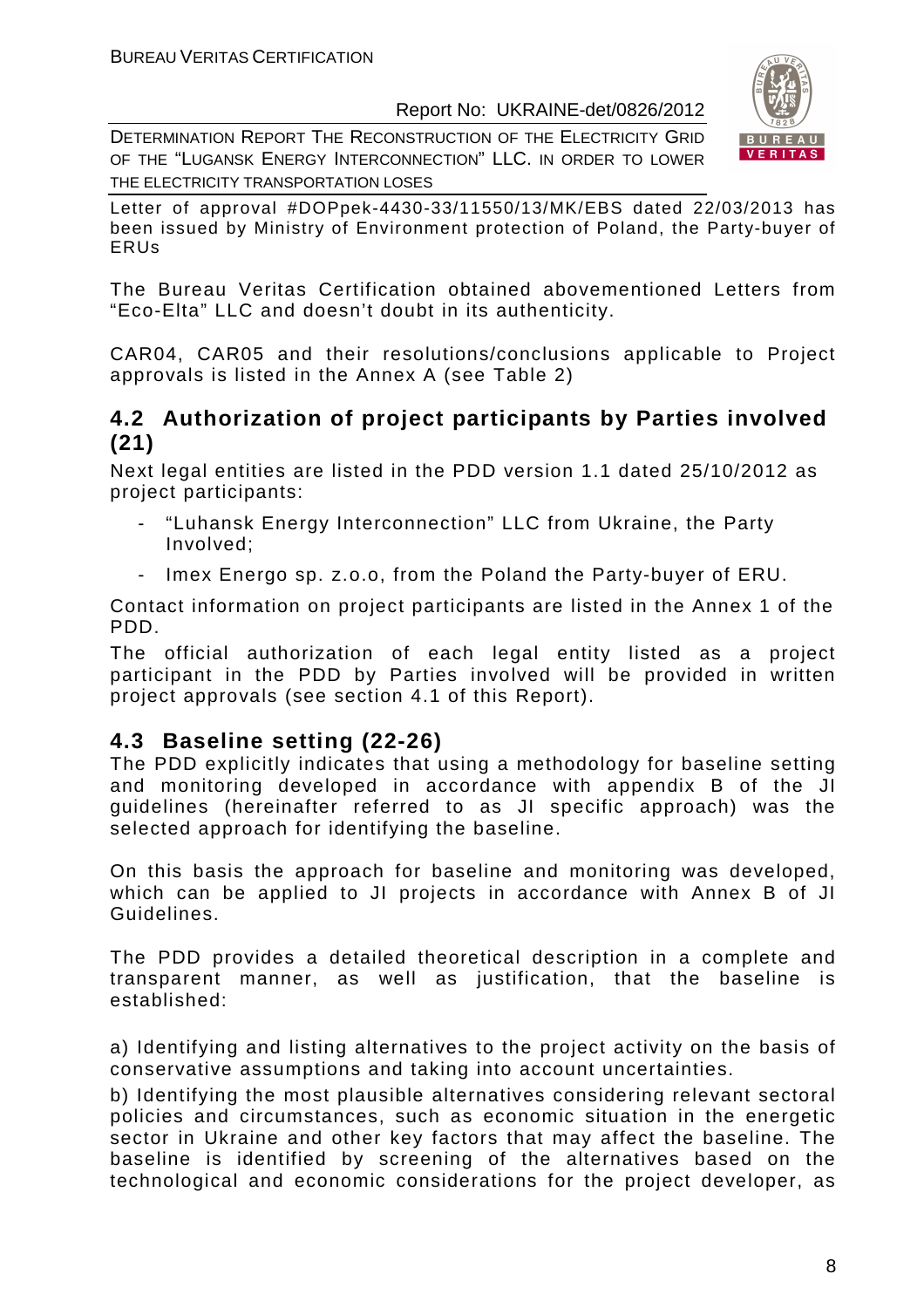DETERMINATION REPORT THE RECONSTRUCTION OF THE ELECTRICITY GRID OF THE "LUGANSK ENERGY INTERCONNECTION" LLC. IN ORDER TO LOWER THE ELECTRICITY TRANSPORTATION LOSES



well as on the prevailing technologies and practices in Ukrainian energy industry at the time of the investment decision.

Alternative 1: Continuation of the existing situation. There are no barriers for this Alternative

Alternative 2: Implementation of proposed project activity without JI registration.

Investment barriers: The project activity within the framework of the suggested project is a perpetual process which requires considerable annual investments and manpower attraction. This is connected with:

- Annual electrotechnical equipment renewal, which is represented in the Ukrainian market;

- Necessity of the perpetual stuff training to work with the new equipment.

Alternative 3: The implementation of the part of the Project measures.

This alternative meets the same barriers as the Alternative 2 does, but the effectiveness of the partial implementation of the Project measures is significantly lower (the synergetic effect of the implemented measures is quite high). So, this alternative is technically possible, but not reasonable and feasible.

The alternatives has been identified based on national practice and reasonable assumptions with regard to sectoral legislation and reform, economic situation in the country, availability of materials as technologies and logistics

The project developer proposed three alternatives to the project activity's measures are:

(c) Taking into account relevant national and/or sectoral policies and circumstances, such as sectoral reform initiatives, local fuel availability, power sector expansion plans, and the economic situation in the project sector. In this context, the following key factors that affect a baseline are taken into account:

- A comprehensive analysis and an in-depth description of the reform policies and legislation concerning the development and reforming of the Ukrainian energy industry. At this time effective united complex state program for lowering of energy losses in grids is absent
- Describing economic situation. Inner electricity market in Ukraine is significantly controlled by Ukrainian government. "Luhansk Energy Interconnection" LLC is a company which cannot influence on prices of transmitted electric energy.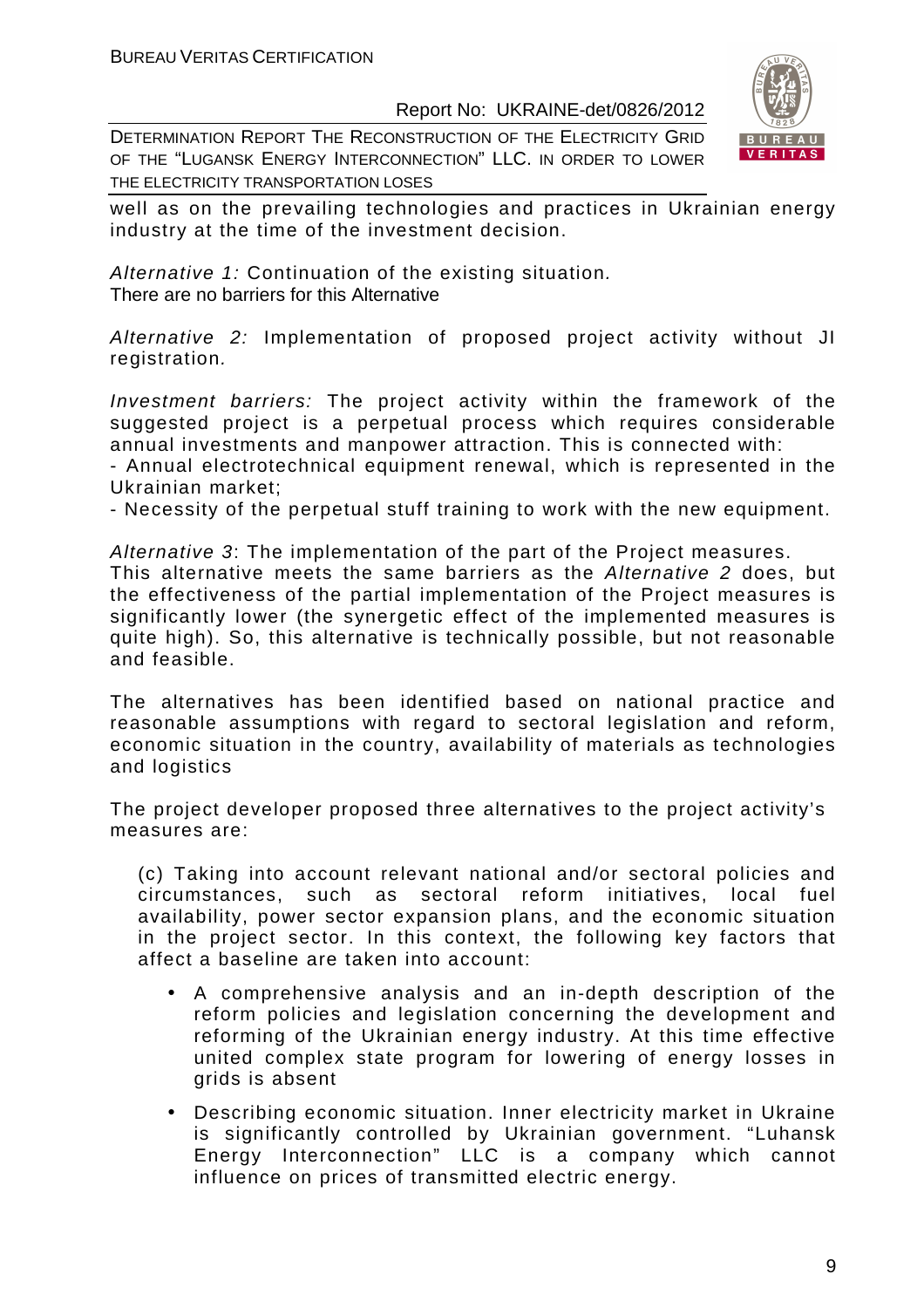DETERMINATION REPORT THE RECONSTRUCTION OF THE ELECTRICITY GRID OF THE "LUGANSK ENERGY INTERCONNECTION" LLC. IN ORDER TO LOWER THE ELECTRICITY TRANSPORTATION LOSES



- As far as availability of capital there is a summary of key indicators of business practices in Ukraine as well as a comparison country risk premiums for Ukraine, and Russia are provided by the PP's vividly demonstrating that Ukraine has been always considered a high-risk country for investments and doing business, which extremely limits the opportunities of the project as for its access to financial resources at the international level.
- It is stated by the project participants that modern technologies and best practices existing in the developed countries are unavailable due to their high cost and necessity of the knowledgeable personnel able to introduce and operate the equipment.

 (d) In such a way that emission reduction units (ERUs) cannot be earned for decreases in activity levels outside the project activity or due to force majeure. According to the proposed approach emission reductions will be earned only when electric grids transport electric energy, so no emission reductions can be earned due to any changes outside the project activity.

(e) Taking into account uncertainties and using conservative assumptions such as the following:

- Lower range of parameters is used for calculation of baseline emissions and higher range of parameters is used for calculation of project activity emissions;
- Default values were used to the extent possible in order to reduce uncertainty and provide conservative data for emission calculations.

For more details, please, refer to Section B.1. of the PDD.

The estimation of baseline scenario emissions is calculated by next formulae:

Baseline emissions are calculated as follow:

 $BEy = Qy \times PPER \times EFy$  (1)

where:

*ВЕу* – the Baseline Emission in year *у*, tCO2eq.;

Qy – the volume of the electricity supplied to the Grid in year *у* in Project Scenario, MWh;

PPER – the electricity loses coefficient in the Baseline scenario;  $EFy -$  the carbon dioxide emission factor for the production of the electricity, supplied to the Grid in Ukraine in year *у*, tCO2eq./MWh;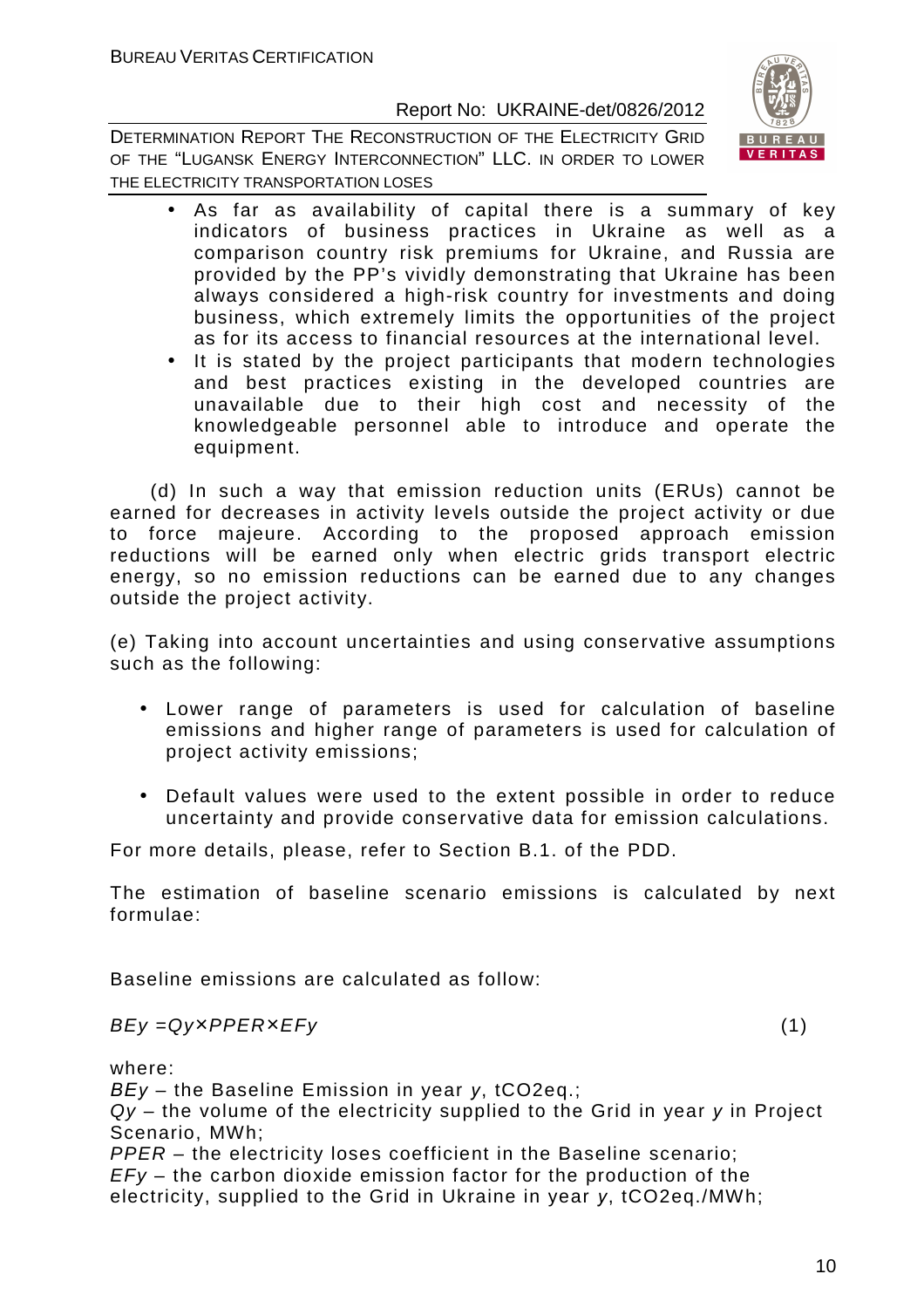DETERMINATION REPORT THE RECONSTRUCTION OF THE ELECTRICITY GRID OF THE "LUGANSK ENERGY INTERCONNECTION" LLC. IN ORDER TO LOWER THE ELECTRICITY TRANSPORTATION LOSES

#### PPER= VyblQybl (2)

where:

PPER – the electricity loses coefficient in the Baseline scenario;

Vybl – factual transportation electricity loses in Baseline year (2002), MWh;

Qybl – the volume of the electricity supplied to the "LUGANSK ENERGY INTERCONNECTION" LLC Grid in the Baseline year (2002), MWh;

For more details, please, refer to Section B.1. of the PDD.

CAR06-CAR07, CL04 and their resolutions/conclusions applicable to Project baseline settings are listed in the Annex A (Table 2)

#### **4.4 Additionality (27-31)**

The most recent version of the "Combined tool to identify the baseline scenario and demonstrate additionality" (Version 04.0.0) approved by the CDM Executive Board was used, in accordance with the JI specific approach, defined in paragraph 2(c) of the annex I to the "Guidance on criteria for baseline setting and monitoring". All explanations, descriptions and analyses are made in accordance with the selected tool.

The PDD provides a justification of the applicability of the approach.

Three alternative scenarios to the project activity were identified and proven to be in compliance with mandatory legislation and regulations taking into account the enforcement in the region and Ukraine. Project developer provides investment analysis, barrier analysis and common practice analysis.

Continuation of existing situation (alternative 1) was chosen as baseline scenario.

The program of "LUGANSK ENERGY INTERCONNECTION" LLC пrid modernization is the program that has predecessors in Ukraine but could be considered as a common practice.

Additionality is demonstrated appropriately as a result of the analysis using the approach chosen.

CAR08-CAR11 and their resolutions/conclusions applicable to Project additinality are listed in the Annex A (Table 2)

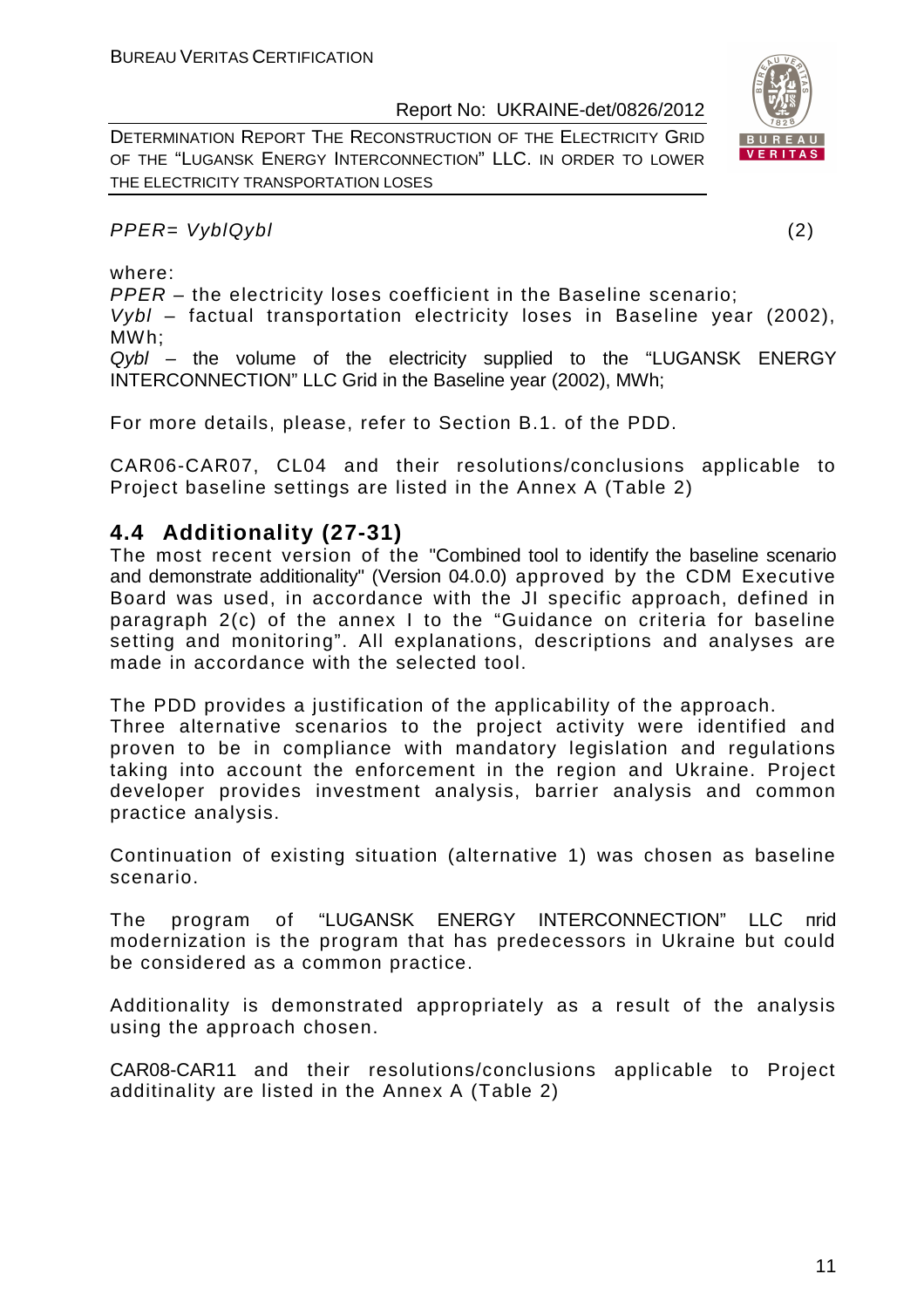DETERMINATION REPORT THE RECONSTRUCTION OF THE ELECTRICITY GRID OF THE "LUGANSK ENERGY INTERCONNECTION" LLC. IN ORDER TO LOWER THE ELECTRICITY TRANSPORTATION LOSES



#### **4.5 Project boundary (32-33)**

The project boundaries were identified in a way to cover all GHG emissions associated with the project. With respect to "Luhansk Energy Interconnection" LLC organizational structure project boundaries include power transmitting lines and distribution substations with transformers, insulating, measuring and auxiliary equipment. Coal-burning TPPs, local distribution grids and fossil fuels are not directly included in the project boundaries.

The project boundaries were identified by project developer with account of "Luhansk Energy Interconnection" LLC operating facilities expansion.

The project boundary defined in the PDD encompasses all anthropogenic emissions by sources of greenhouse gases (GHGs) that are:

- (i) Under the control of the project participants such as distribution substations with transformers, commutation, auxiliary and measuring equipment and transmitting lines (with wires, insulators, supporting towers etc) which is owned to the "Luhansk Energy Interconnection" LLC;
- (ii) Reasonably attributable to the project such as electricity transmitted and lost in "Luhansk Energy Interconnection" LLC grids; and
- (iii) Significant, i.e., as a rule of thumb, would by each source account on average per year over the crediting period for more than 1 per cent of the annual average anthropogenic emissions by sources of GHGs, or exceed an amount of 2,000 tonnes of CO2 equivalent, whichever is lower.

The delineation of the project boundary and the gases and sources included are appropriately described and justified in the PDD.

Commutation equipment of "Luhansk Energy Interconnection" contains some amount of SF6. Project participants excludes SF6 fugitive emissions from the project frames for conservative reasons.

CAR12, CL05 and their resolution/conclusion applicable to the project boundaries are listed in the Annex A (Table 2)

#### **4.6 Crediting period (34)**

The PDD states the starting date of the project as the date on which the implementation of the project began, and the starting date is 17/07/2002, which is after the beginning of 2000 (The Order of the General Director of the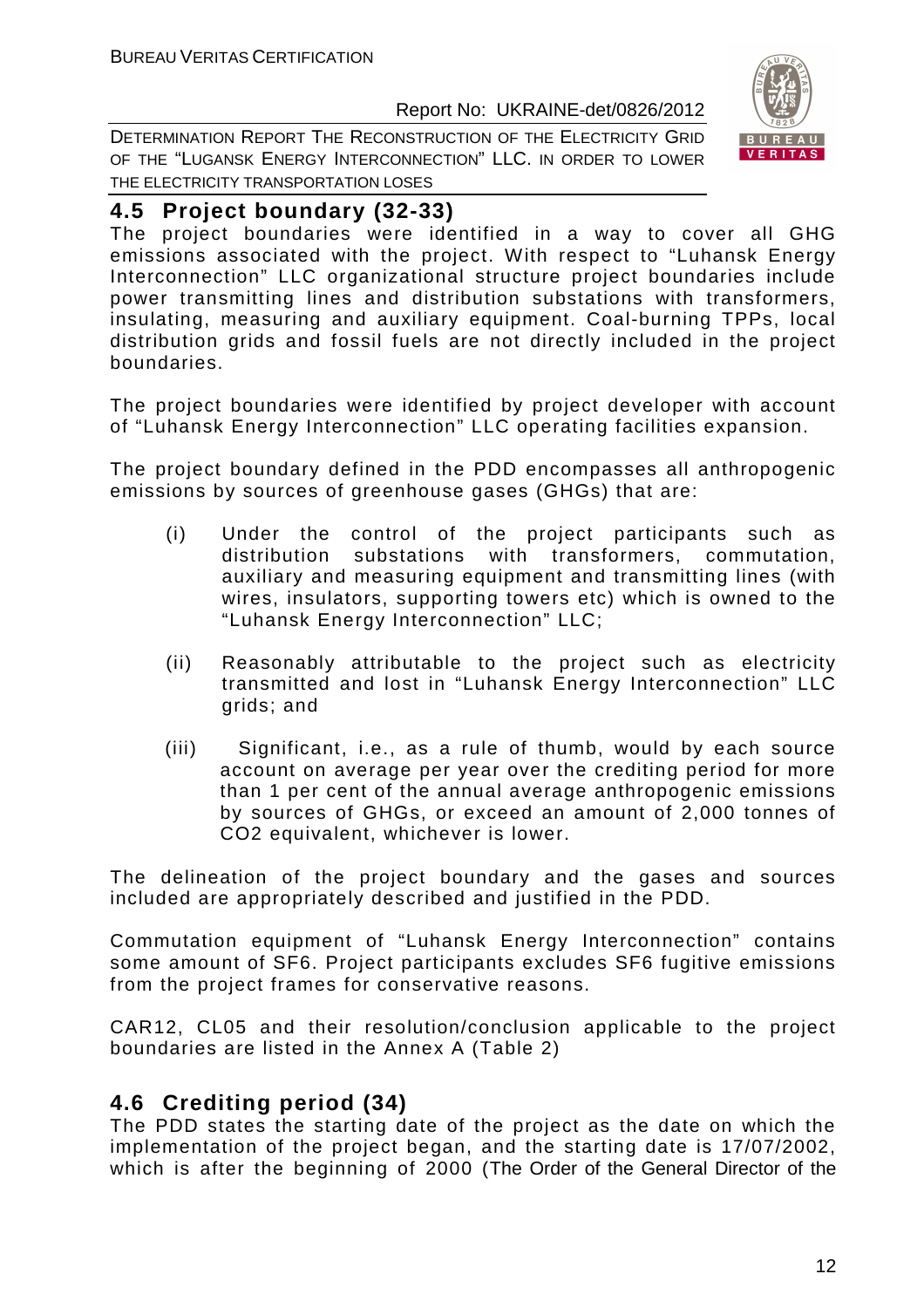DETERMINATION REPORT THE RECONSTRUCTION OF THE ELECTRICITY GRID OF THE "LUGANSK ENERGY INTERCONNECTION" LLC. IN ORDER TO LOWER THE ELECTRICITY TRANSPORTATION LOSES



"Lugansk Energy Interconnection" LLC # 199 dated 17.07.2002 "On the Settlement of the plans for the Investment Program 2002 – 2003 implementation").

The PDD states the expected operational lifetime of the project in years and months, which is 20 years or 240 months.

The PDD states the length of the crediting period in years and months, which is 5 years (60 months), and its starting date as 01/01/2008, which is after the date the first emission reductions or enhancements of net removals are generated by the project.

The PDD states that the crediting period for the issuance of ERUs starts only after the beginning of 2008 and does not extend beyond the operational lifetime of the project.

The PDD states that the extension of its crediting period beyond 2012 is subject to the host Party approval, and the estimates of emission reductions or enhancements of net removals are presented separately for those until 2012 and those after 2012 in all relevant sections of the PDD.

#### **4.7 Monitoring plan (35-39)**

The PDD, in its monitoring plan section, explicitly indicates that JI specific approach was the selected.

The monitoring plan describes all relevant factors and key characteristics that will be monitored, and the period in which they will be monitored, in particular also all decisive factors for the control and reporting of project performance, such as statistic reporting forms, quality control (QC) and quality assurance (QA) procedures; detailed guidelines regulating the monitoring procedures and responsibilities; the operational and management structure that will be applied in implementing the monitoring plan.

The monitoring plan specifies the indicators, constants and variables that are reliable (i.e. provide consistent and accurate values), valid (i.e. are clearly connected with the effect to be measured), and that provide a transparent picture of the emission reductions or enhancements of net removals to be monitored such as total value of transmitted electricity, value of technical losses, emission factor for electricity transmitting.

The monitoring plan draws on the list of standard variables indicated in appendix B of "Guidance on criteria for baseline setting and monitoring" developed by the JISC, such as emission factor for electricity transmitting, baseline and project emissions, emission reductions.

The monitoring plan explicitly and clearly distinguishes: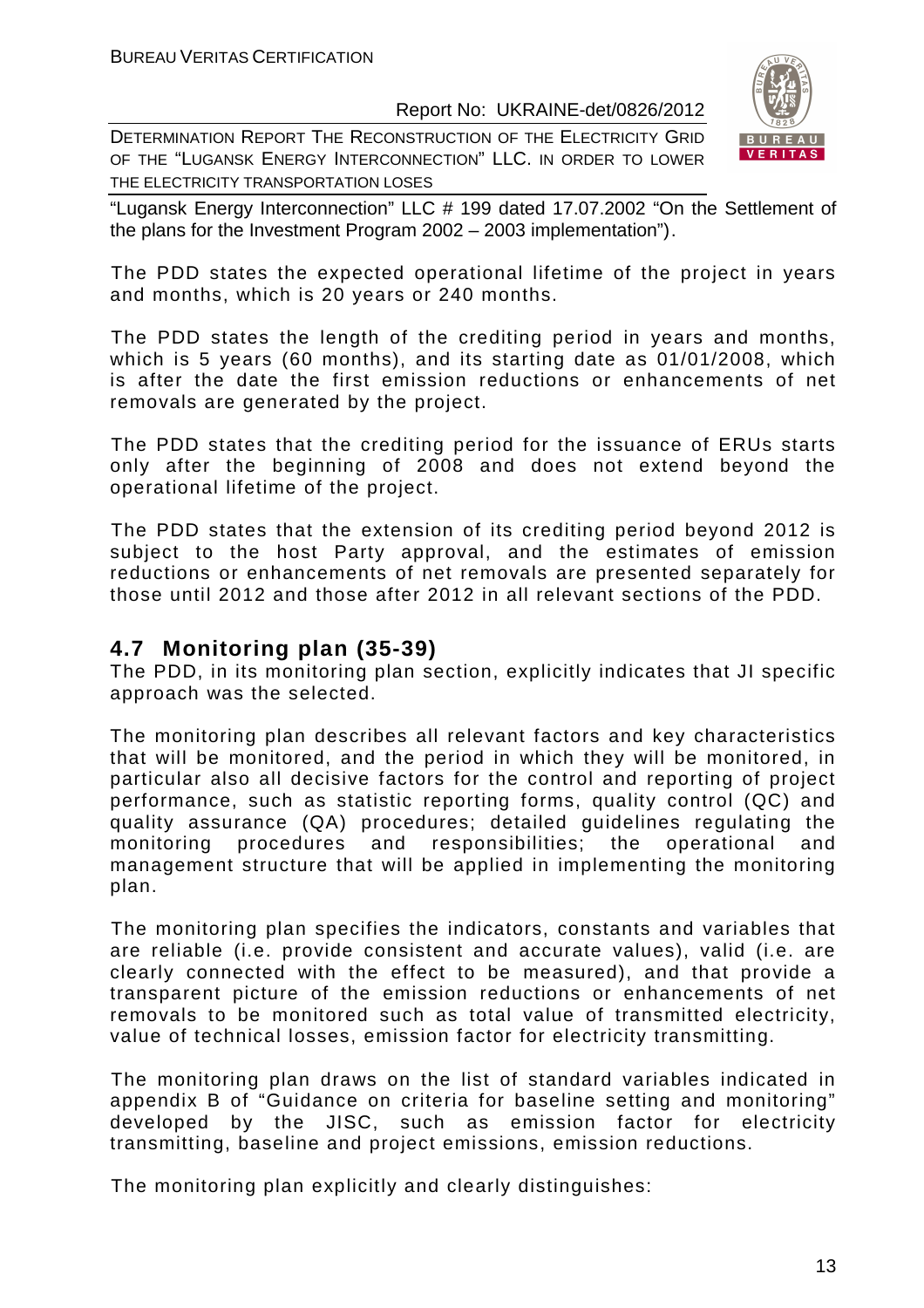DETERMINATION REPORT THE RECONSTRUCTION OF THE ELECTRICITY GRID OF THE "LUGANSK ENERGY INTERCONNECTION" LLC. IN ORDER TO LOWER THE ELECTRICITY TRANSPORTATION LOSES



(i) Data and parameters that are not monitored throughout the crediting period, but are determined only once (and thus remain fixed throughout the crediting period), and that are available already at the stage of determination, such as electricity losses coefficient in baseline scenario

(ii) Data and parameters that are not monitored throughout the crediting period, but are determined only once (and thus remain fixed throughout the crediting period), but that are not already available at the stage of determination, such as absent.

(iii) Data and parameters that are monitored throughout the crediting period, such as emission factor for electricity transmitting, values of electricity transmitted through "Luhansk Energy Interconnection" grids and lost during transportation.

The monitoring plan describes the methods employed for data monitoring (including its frequency) and recording, such as electricity meters, calculations with different recording frequency such as continuously or monthly and electronic or paper recording method.

The monitoring plan elaborates all algorithms and formulae used for the calculation of baseline emissions and project emissions, such as

The Baseline emission is being calculated as follows:

#### $BEy = Qy \times PPER \times EFy$  (3)

where:

*ВЕу* – the Baseline Emission in year *у*, tCO2eq.;

Qy **–** the volume of the electricity supplied to the Grid in year *у* in Project Scenario, MWh;

PPER **–** the electricity loses coefficient in the Baseline scenario;

 $EFy -$  the carbon dioxide emission factor for the production of the electricity, supplied to the Grid in Ukraine in year *у*, tCO2eq./MWh;

#### $PPER=Vybl/Qybl$  (4)

where:

PPER **–** the electricity loses coefficient in the Baseline scenario;

Vybl – factual transportation electricity loses in year *у* in the Baseline Scenario, MWh;

Qybl **–** the volume of the electricity supplied to the Grid in year *у* in the Baseline Scenario, MWh;

The Project emission is being calculated as follows: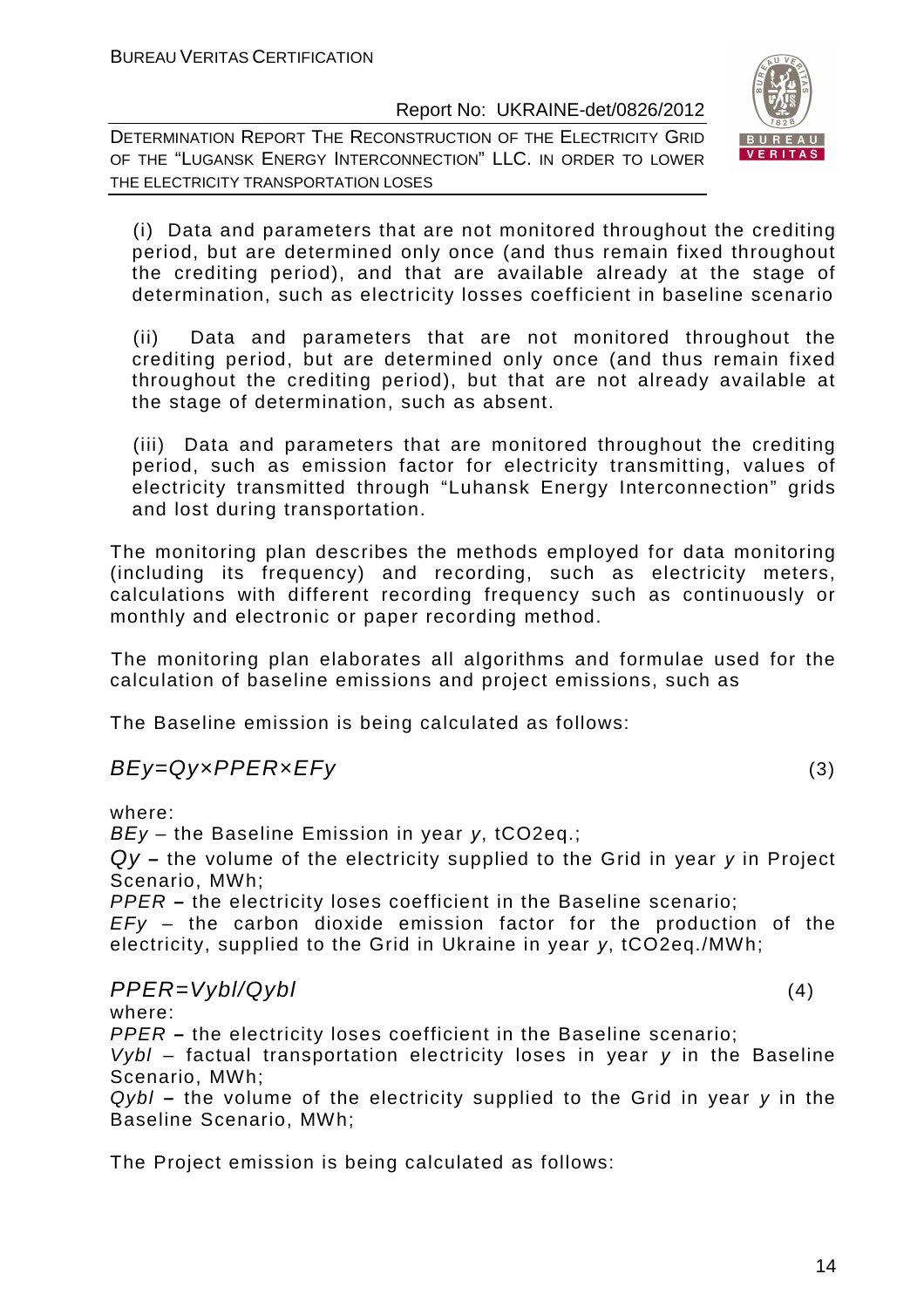

DETERMINATION REPORT THE RECONSTRUCTION OF THE ELECTRICITY GRID OF THE "LUGANSK ENERGY INTERCONNECTION" LLC. IN ORDER TO LOWER THE ELECTRICITY TRANSPORTATION LOSES

$$
PEy = Vyp \times EFy
$$

(3) where

P*Еу* – the Project Emission in year *у*, tCO2eq.;

Vyp – the volume of the electricity loses in year *у* in the Project scenario, MWh;

 $EFy -$  the carbon dioxide emission factor for the electricity transportation through the Ukrainian Electricity Grid in year *у*, tCO2eq./MWh;

The emission reductions achieved during the project period are calculated as a difference between annual baseline emission and annual project emission. It is shown by the formula:

$$
Ery = BEy - PEy \tag{5}
$$

where:

 $ERy -$  emission reductions achieved by the project activity in year y, tons of CO2/year;

BEy – baseline CO2 emission in year y, tons of CO2/year;

PEy – project CO2 emission in year y, tons of CO2/year.

The monitoring plan presents the quality assurance and control procedures for the monitoring process which are mentioned in the section D and Annex 3 of the PDD. This includes, as appropriate, information on calibration and on how records on data and/or method validity and accuracy are kept and made available on request.

The monitoring plan clearly identifies the responsibilities and the authority regarding the monitoring activities. The data required to JI monitoring is routinely collected within the normal operations of "Luhansk Energy interconnection" LLC therefore the JI monitoring is a part of routine monitoring. The data is complied in shift and day-to-day reports, monthly and year report and state report form 1B-TRE. All records a finally stored in the Power sales Department.

The monitoring plan will be implemented by different specialists of the "Luhansk Energy Interconnection" LLC under supervision of power sales department. All main departments and specialists of the enterprise will be involved into the preparation of monitoring report under coordination of the power sales department.

On the whole, the monitoring plan reflects good monitoring practices appropriate to the project type.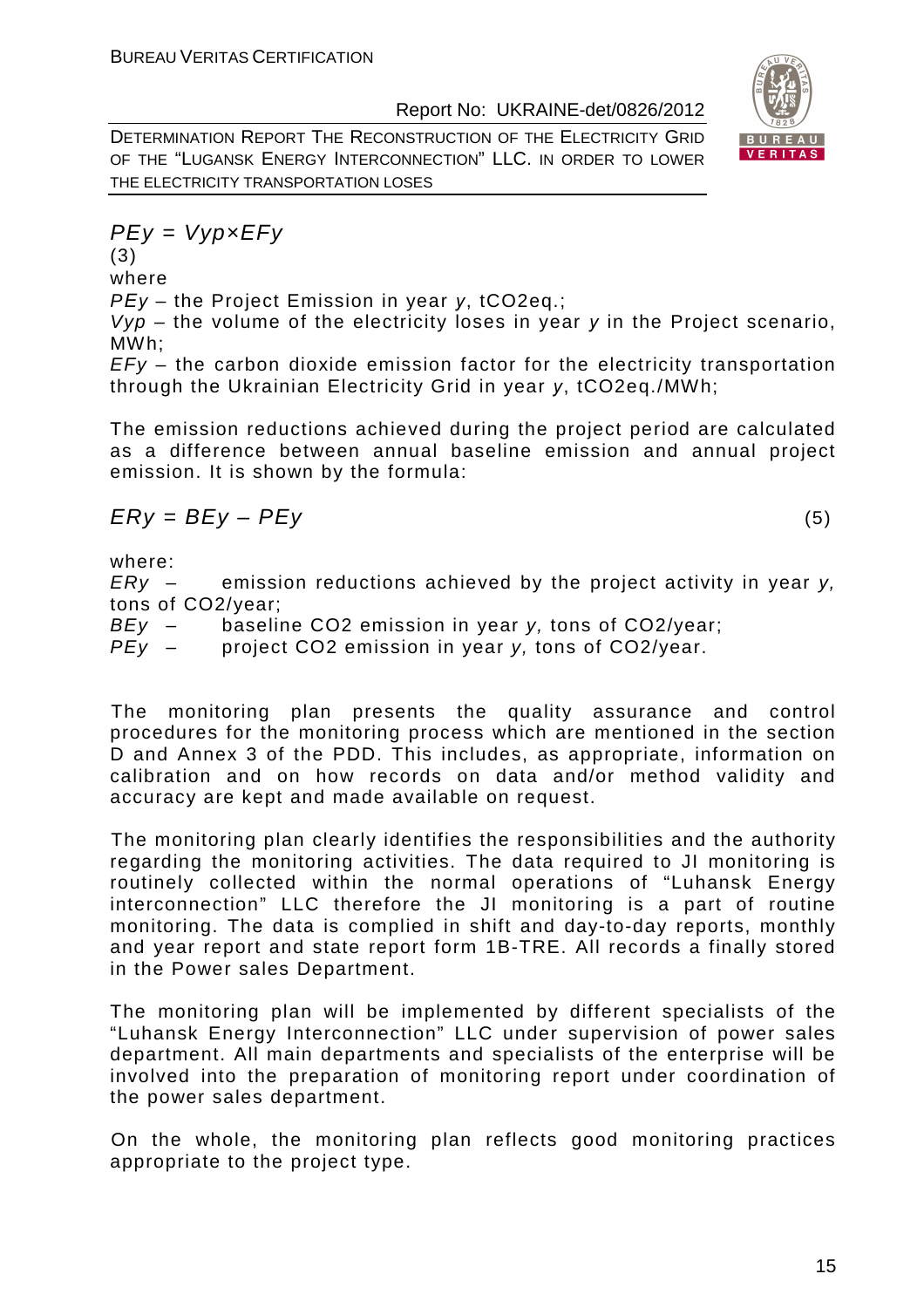DETERMINATION REPORT THE RECONSTRUCTION OF THE ELECTRICITY GRID OF THE "LUGANSK ENERGY INTERCONNECTION" LLC. IN ORDER TO LOWER THE ELECTRICITY TRANSPORTATION LOSES



The monitoring plan provides, in tabular form, a complete compilation of the data that need to be collected for its application, including data that are measured or sampled and data that are collected from other sources (e.g. official statistics, expert judgment, proprietary data, IPCC, commercial and scientific literature etc.) but not including data that are calculated with equations.

The monitoring plan indicates that the data monitored and required for verification are to be kept for two years after the last transfer of ERUs for the project.

CAR13–CAR17, CL06 and their resolutions/conclusions applicable to Project monitoring plan are listed in the Annex A (Table 2)

#### **4.8 Leakage (40-41)**

Proposed project doesn't suggest transportation or usage of energy resources on-site, so leakages related to the project are equal to zero.

#### **4.9 Estimation of emission reductions or enhancements of net removals (42-47)**

The PDD indicates assessment of emissions or net removals in the baseline scenario and in the project scenario as the approach chosen to estimate the emission reductions or enhancement of net removals generated by the project.

The PDD provides the ex ante estimates of:

(a) Emission from the project (within the project boundary), which are 4 231 262 tonnes of CO2eq for period 01/01/2004-31/12/2007, 6 843 407 tonnes of CO2eq for period 01/01/2008-31/12/2012, 15 405 412 tonnes of CO2eq for period 01/01/2013-31/12/2023;

(b) Leakage, as applicable, which are 0 tonnes of CO2eq,

(c) Emission from the baseline scenario (within the project boundary) 7 363 053 tonnes of CO2eq for period 01/01/2004-31/12/2007, 13 318 748 tonnes of CO2eq for period 01/01/2008-31/12/2012, 30 335 349 tonnes of CO2eq for period 01/01/2013-31/12/2023

(d) Emission reductions adjusted by leakage (based on (a)-(b) above), which are 3 131 791 tonnes of CO2eq for period 01/01/2004-31/12/2007, 6 475 341 tonnes of CO2eq for period 01/01/2008-31/12/2012, 14 929 937 tonnes of CO2eq for period 01/01/2013-31/12/2023.

The estimates referred to above are given: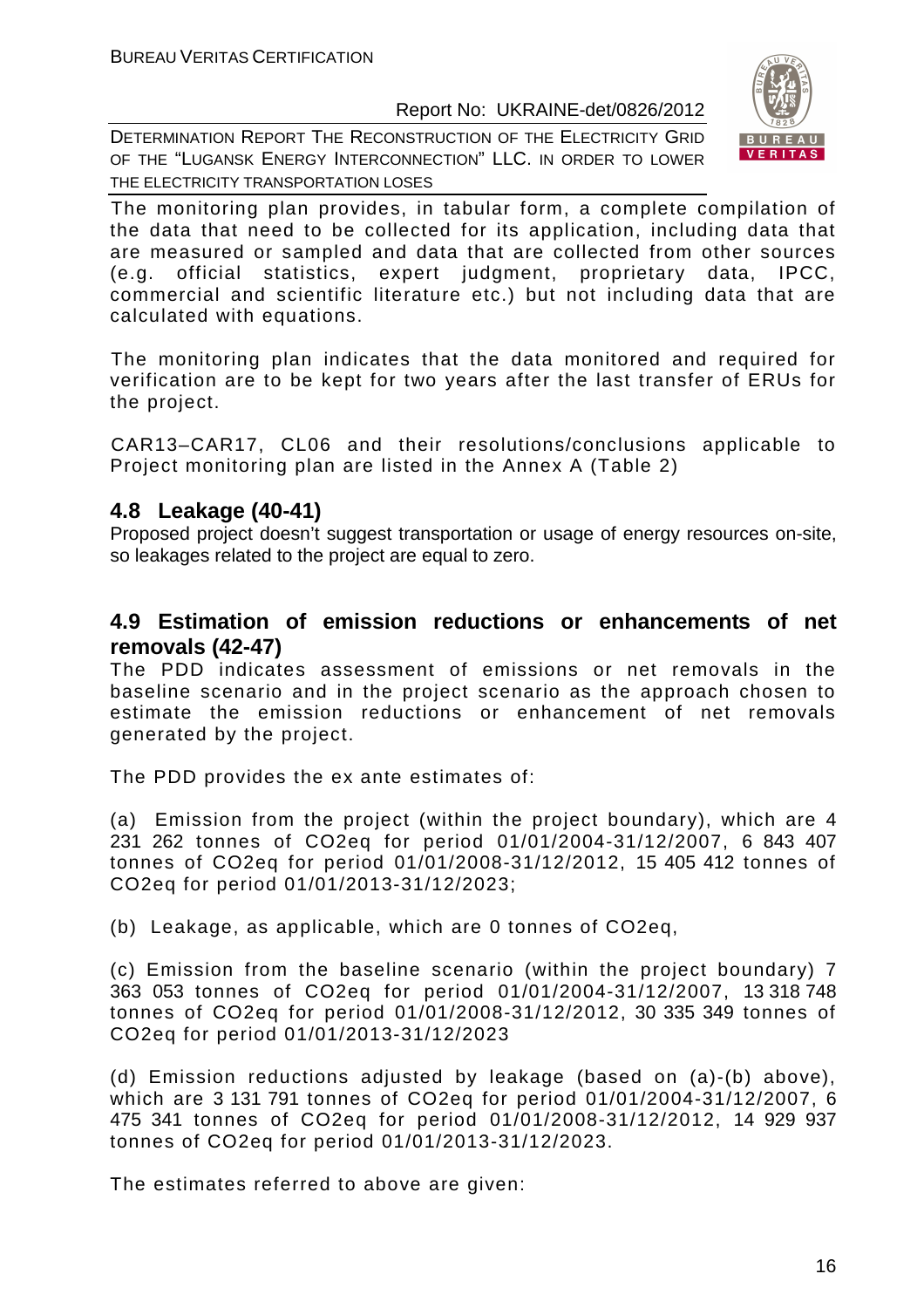DETERMINATION REPORT THE RECONSTRUCTION OF THE ELECTRICITY GRID OF THE "LUGANSK ENERGY INTERCONNECTION" LLC. IN ORDER TO LOWER THE ELECTRICITY TRANSPORTATION LOSES



- (a) On a annually basis;
- (b) From 01/01/2003 to 31/12/2023, covering the whole crediting period;
- (c) On a source-by-source/sink-by-sink basis;
- (d) For CO2

(e) In tonnes of CO2 equivalent, using global warming potentials defined by decision 2/CP.3 or as subsequently revised in accordance with Article 5 of the Kyoto Protocol;

The formula used for calculating the estimates referred above, which are the same than used for monitoring and described in the section 4.7 of this Report, are consistent throughout the PDD.

For calculating the estimates referred to above, key factors, e.g. electricity tariffs and availability, expected market development, etc, influencing the baseline emissions or removals and the activity level of the project and the emissions or net removals as well as risks associated with the project were taken into account, as appropriate.

Data sources used for calculating the estimates referred to above, such as delivery substation logbooks, department reports, production forecasts are clearly identified, reliable and transparent.

Emission factors, such as emission factor for electricity transmitting in Ukraine grid, was selected by carefully balancing accuracy and reasonableness, and appropriately justified of the choice.

The estimation referred to above is based on conservative assumptions and the most plausible scenarios in a transparent manner.

The estimates referred to above are consistent throughout the PDD.

The annual average of estimated emission reductions or enhancements of net removals over the crediting period is calculated by dividing the total estimated emission reductions or enhancements of net removals over the crediting period by the total months of the crediting period, and multiplying by twelve.

#### **4.10 Environmental impacts (48)**

The PDD lists and attaches documentation on the analysis of the environmental impacts of the project, including transboundary impacts, in accordance with procedures as determined by the Host Party.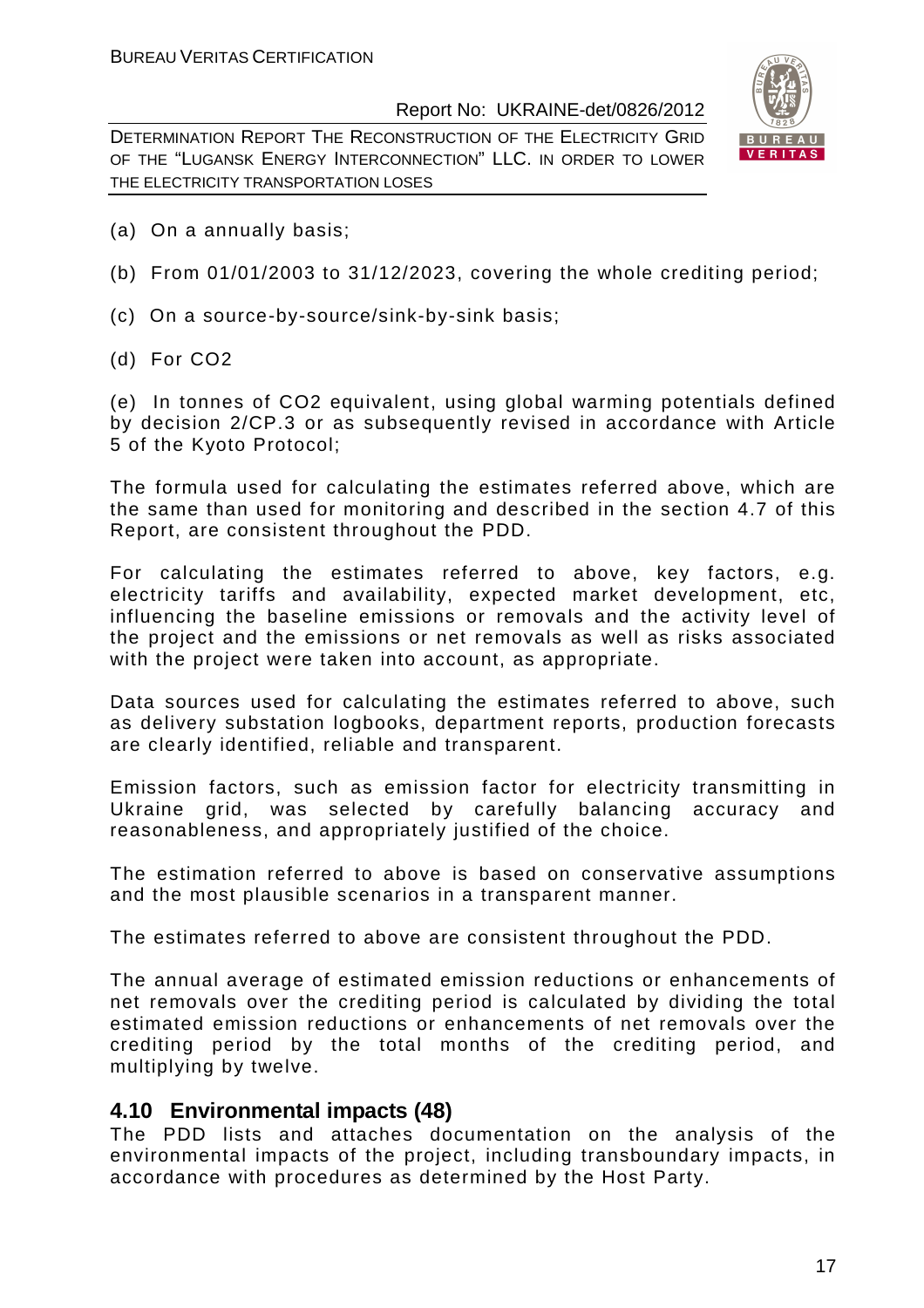DETERMINATION REPORT THE RECONSTRUCTION OF THE ELECTRICITY GRID OF THE "LUGANSK ENERGY INTERCONNECTION" LLC. IN ORDER TO LOWER THE ELECTRICITY TRANSPORTATION LOSES



The PDD provides conclusion and all references to supporting documentation of an environmental impact assessment undertaken in accordance with the procedures as required by the host Party, if the analysis referred to above indicates that the environmental impacts are considered significant by the project participants or the host Party.

CAR18 and its resolutions/conclusions applicable to Project environmental impacts are listed in the Annex A (Table 2)

#### **4.11 Stakeholder consultation (49)**

The project has been presented to the Ukraine Government and to the local authorities as a Project Idea Note and later as a Project Design Document. No written project approvals have been obtained.

Actual Ukrainian legislation doesn't require stakeholders' consultation for the JI projects. Project owner did not inform local society by newspapers, public hearing or another way which is in compliance with Ukrainian legislation.

#### **4.12 Determination regarding small scale projects (50-57)**  "Not applicable"

#### **4.13 Determination regarding land use, land-use change and forestry (LULUCF) projects (58-64)**

"Not applicable"

**4.14 Determination regarding programmes of activities (65-73)**  "Not applicable"

#### **5 SUMMARY AND REPORT OF HOW DUE ACCOUNT WAS TAKEN OF COMMENTS RECEIVED PURSUANT TO PARAGRAPH 32 OF THE JI GUIDELINES**

No comments, pursuant to paragraph 32 of the JI Guidelines, were received

#### **6 DETERMINATION OPINION**

Bureau Veritas Certification has performed a determination of the "The Reconstruction of the Electricity Grid of the "Lugansk Energy Interconnection" LLC. in order to lower the electricity transportation loses" Project in Luhansk Region, Ukraine. The determination was performed on the basis of UNFCCC criteria and host country criteria and also on the criteria given to provide for consistent project operations, monitoring and reporting.

The determination consisted of the following three phases: i) a desk review of the project design and the baseline and monitoring plan; ii)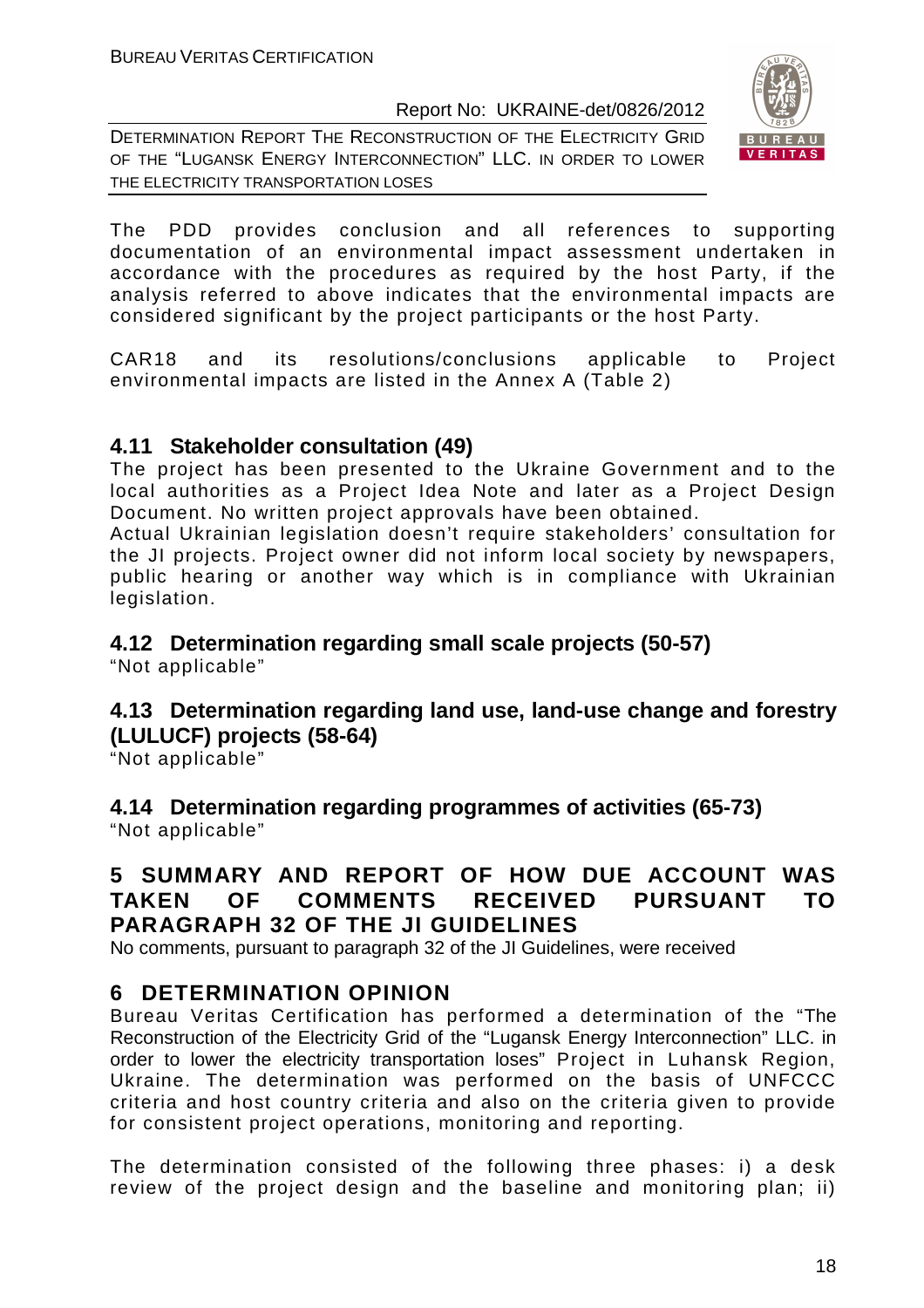DETERMINATION REPORT THE RECONSTRUCTION OF THE ELECTRICITY GRID OF THE "LUGANSK ENERGY INTERCONNECTION" LLC. IN ORDER TO LOWER THE ELECTRICITY TRANSPORTATION LOSES



follow-up interviews with project stakeholders; iii) the resolution of outstanding issues and the issuance of the final determination report and opinion.

Project participant/s used the latest tool for demonstration of the additionality. In line with this tool, the PDD provides barrier analysis and, to determine that the project activity itself is not the baseline scenario.

Emission reductions attributable to the project are hence additional to any that would occur in the absence of the project activity. Given that the project is implemented and maintained as designed, the project is likely to achieve the estimated amount of emission reductions.

The written approval and the authorization by the host Party are obtainesd, it is our opinion that the project as described in the Project Design Document, Version 1.1 meets all the relevant UNFCCC requirements for the determination stage and the relevant host Party criteria.

The review of the project design documentation (version 1.1) and the subsequent follow-up interviews have provided Bureau Veritas Certification with sufficient evidence to determine the fulfillment of stated criteria. In our opinion, the project correctly applies and meets the relevant UNFCCC requirements for the JI and the relevant host country criteria.

The determination is based on the information made available to us and the engagement conditions detailed in this report.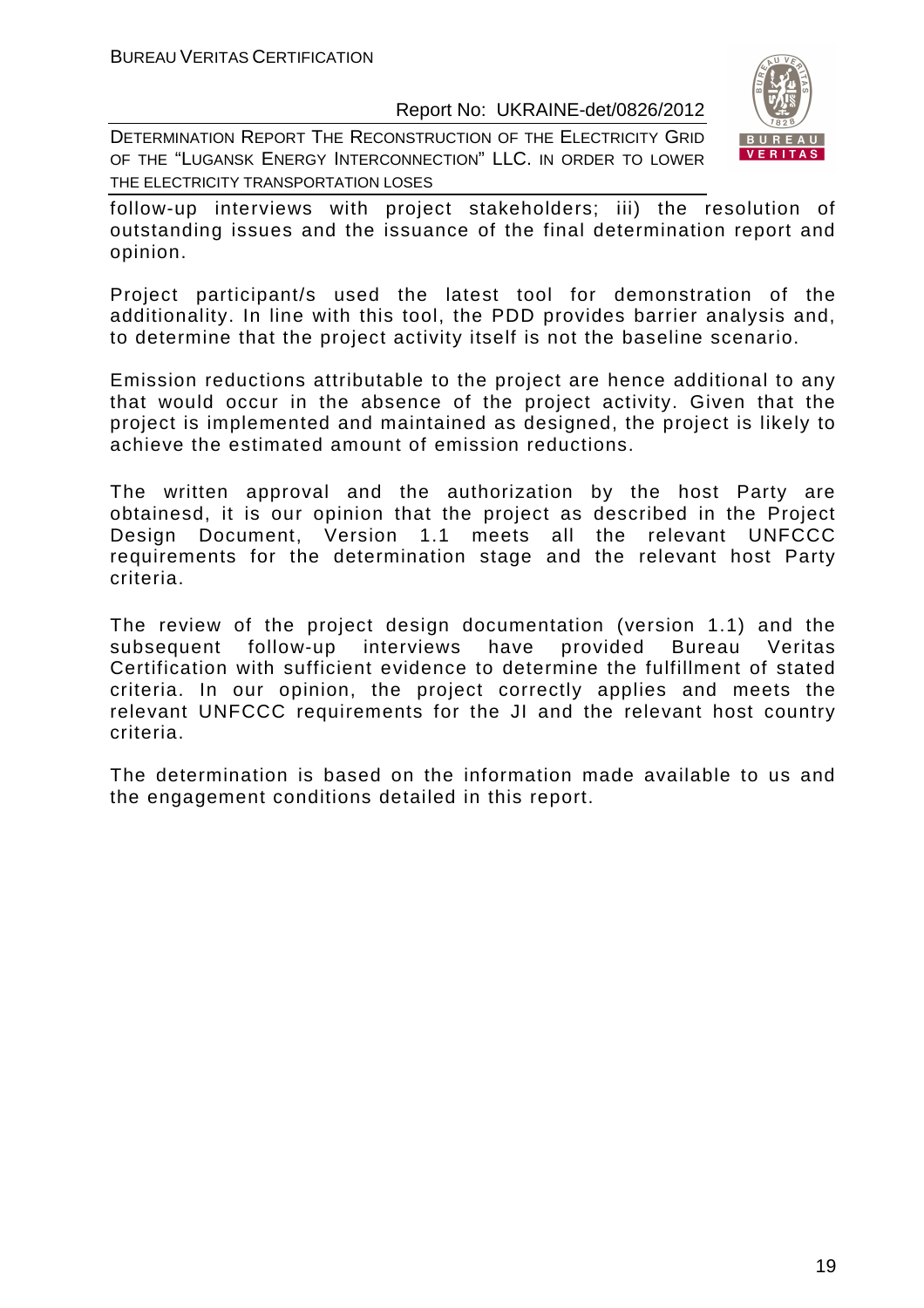DETERMINATION REPORT THE RECONSTRUCTION OF THE ELECTRICITY GRID OF THE "LUGANSK ENERGY INTERCONNECTION" LLC. IN ORDER TO LOWER THE ELECTRICITY TRANSPORTATION LOSES



#### **7 REFERENCES**

#### **Category 1 Documents:**

Documents provided by "Eco-Elta" LLC that relate directly to the GHG components of the project.

- /1/ Project Design Document "The Reconstruction of the Electricity Grid of the "Lugansk Energy Interconnection" LLC. in order to lower the electricity transportation loses" version 1.0 dated 25/08/2012
- /2/ Project Design Document "The Reconstruction of the Electricity Grid of the "Lugansk Energy Interconnection" LLC. in order to lower the electricity transportation loses" version 1.1 dated 25/10/2012
- /3/ Emission Reduction Calculation Excel-file "LuhOblEnergoERU.xls"
- /4/ Letter of Endorsement #3674/23/7 dated 29/11/2012 issued by State Environment Investment Agency of Ukraine

#### **Category 2 Documents:**

Background documents related to the design and/or methodologies employed in the design or other reference documents.

- /1/ Electricity balance and losses in "LEO" LLC in 2005 year (1B-TRE form)
- /2/ Electricity balance and losses in "LEO" LLC in 2004 year (1B-TRE form)
- /3/ Electricity balance and losses in "LEO" LLC in 2003 year (1B-TRE form)
- /4/ Electricity balance and losses in "LEO" LLC in 2002 year (1B-TRE form)
- /5/ Electricity balance and losses in "LEO" LLC in 2011 year (1B-TRE form)
- /6/ Electricity balance and losses in "LEO" LLC in 2010 year (1B-TRE form)
- /7/ Electricity balance and losses in "LEO" LLC in 2009 year (1B-TRE form)
- /8/ Electricity balance and losses in "LEO" LLC in 2008 year (1B-TRE form)
- /9/ Electricity balance and losses in "LEO" LLC in 2007 year (1B-TRE form)
- /10/ Electricity balance and losses in "LEO" LLC in 2006 year (1B-TRE form)
- /11/ Order#199 dated 17/07/2012 On investment program confirmation
- /12/ Annex #1 for contract # У-222-04/384-42-204 dated 05/05/2004. Measuring equipment periodical calibration and examination time schedule for 2004 year.
- /13/ Annex #1 to additional agreement #1 for contract #У-222-04/384-42-204 dated 05/05/2004. Measuring equipment periodical calibration and examination time schedule for 2004 year.
- /14/ Annex #3 for contract # У-222-04/384-42-204. Measuring equipment periodical calibration and examination time schedule for 2005 year.
- /15/ Annex #1 for contract #У-42659-2006/у-22-06. Measuring equipment periodical calibration and examination time schedule for 2006 year.
- /16/ Annex #1 to additional agreement #1 for contract #42659-2006/у-22-06 dated 01/04/2006. Measuring equipment periodical calibration and examination time schedule for 2006 year.
- /17/ Annex #5 to additional agreement #1 for contract #42659-2006/у-22-06. Measuring equipment periodical calibration and examination time schedule for 2007 year.
- /18/ Annex #7 to additional agreement #1 for contract #42659-2006/у-22-06.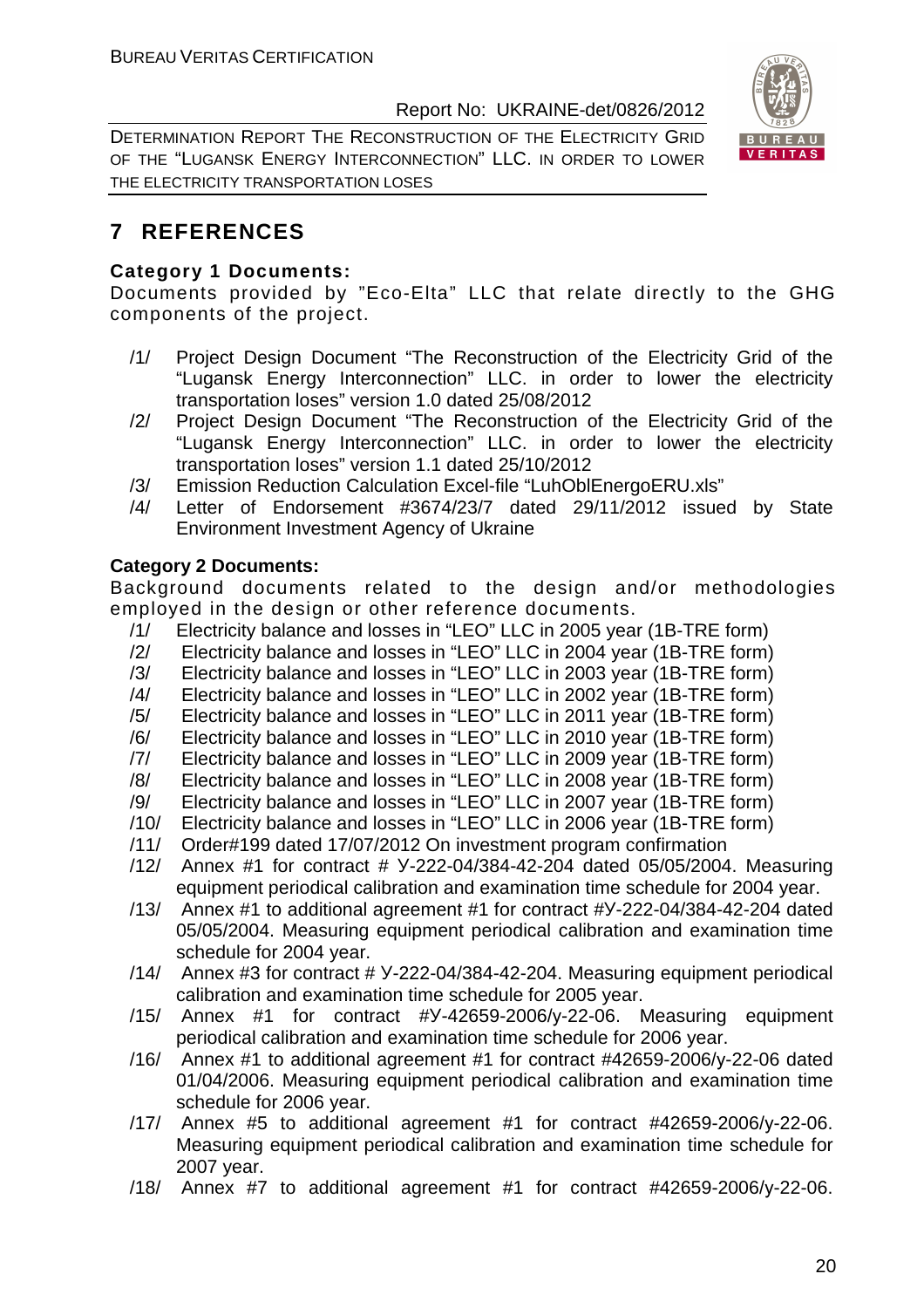DETERMINATION REPORT THE RECONSTRUCTION OF THE ELECTRICITY GRID OF THE "LUGANSK ENERGY INTERCONNECTION" LLC. IN ORDER TO LOWER THE ELECTRICITY TRANSPORTATION LOSES



Measuring equipment periodical calibration and examination time schedule for December 2007 year.

- /19/ Annex #8 to additional agreement #1 for contract #42659-2006/у-22-06. Measuring equipment periodical calibration and examination time schedule for 2008 year.
- /20/ Measuring devices list, which must been calibrated in 2008 year
- /21/ Annex #1 to contract #42332-2007. Measuring equipment periodical calibration and examination time schedule for 2007 year.
- /22/ Annex #1 to contract #2-232-07. Measuring equipment periodical calibration and examination time schedule for 2007 year in Lysychansk branch.
- /23/ Measuring devices list, which must been calibrated in 2008 year in Lysychansk branch
- /24/ Measuring devices list, which must been calibrated in 2009 year
- /25/ Annex #3 to contract # У-42-09/48172-2009 dated 4.01.2010. Measuring equipment periodical calibration and examination time schedule for 2010 year.
- /26/ Annex #1 for additional agreement #4 for 03/04/2010. List of regulation documentation for measuring equipment
- /27/ Annex #2 for additional agreement #4 for 03/04/2010. Contract work prices
- /28/ Annex #3 to contract # У-42-09/48172-2009 dated 03/02/2009. Measuring equipment periodical calibration and examination time schedule for 2010 year.
- /29/ Annex #3 for additional agreement #6 to contract # У-42-09/48172-2009 dated 03/02/2009. Measuring equipment periodical calibration and examination time schedule for 2010 year.
- /30/ Annex #4 for additional agreement #7 to contract # У-42-09/48172-2009 dated 03/02/2009. Measuring equipment periodical calibration and examination time schedule for 2011 year.
- /31/ Annex #3 for additional agreement #10 to contract # У-42-09/48172-2009 dated 03/02/2009. Measuring equipment periodical calibration and examination time schedule for 2011-January-February 2012.
- /32/ Annex to contract #48031-2009/4-10-09 ated 13/02/2009. Measuring equipment periodical calibration and examination time schedule for 2009 year.
- /33/ Annex #1 for contract # №4066/У-55-12 dated 13/02/2012. Measuring equipment periodical calibration and examination time schedule for 2012 year.
- /34/ Statement on availability of conditions for measuring devices repairs. Dated 12/03/2009
- /35/ Statement #899/4 on work standard three phase power meter CE6808 valid till 01/12/2012
- /36/ Statement #899/4 on work standard calibration device CY6800I/3R #63017 valid till 23/12/2012
- /37/ Statement on acceptance-transmittance KL0000187/2 dated 28/04/2011 aerial line 0,4 kV from TS-148 L-4
- /38/ Statement on acceptance-transmittance KL0000557/2 dated 29/11/2011 aerial line 6 kV Substation Znamya Kommunizma – TS-110
- /39/ Statement on acceptance-transmittance KL0000557/2 dated 29/11/2011 aerial line 6 kV Substation Znamya Kommunizma – TS-110
- /40/ Statement on acceptance-transmittance dated 01/02/2011 aerial line 0.4 kV from TS-728 retrofit with wires SIP usage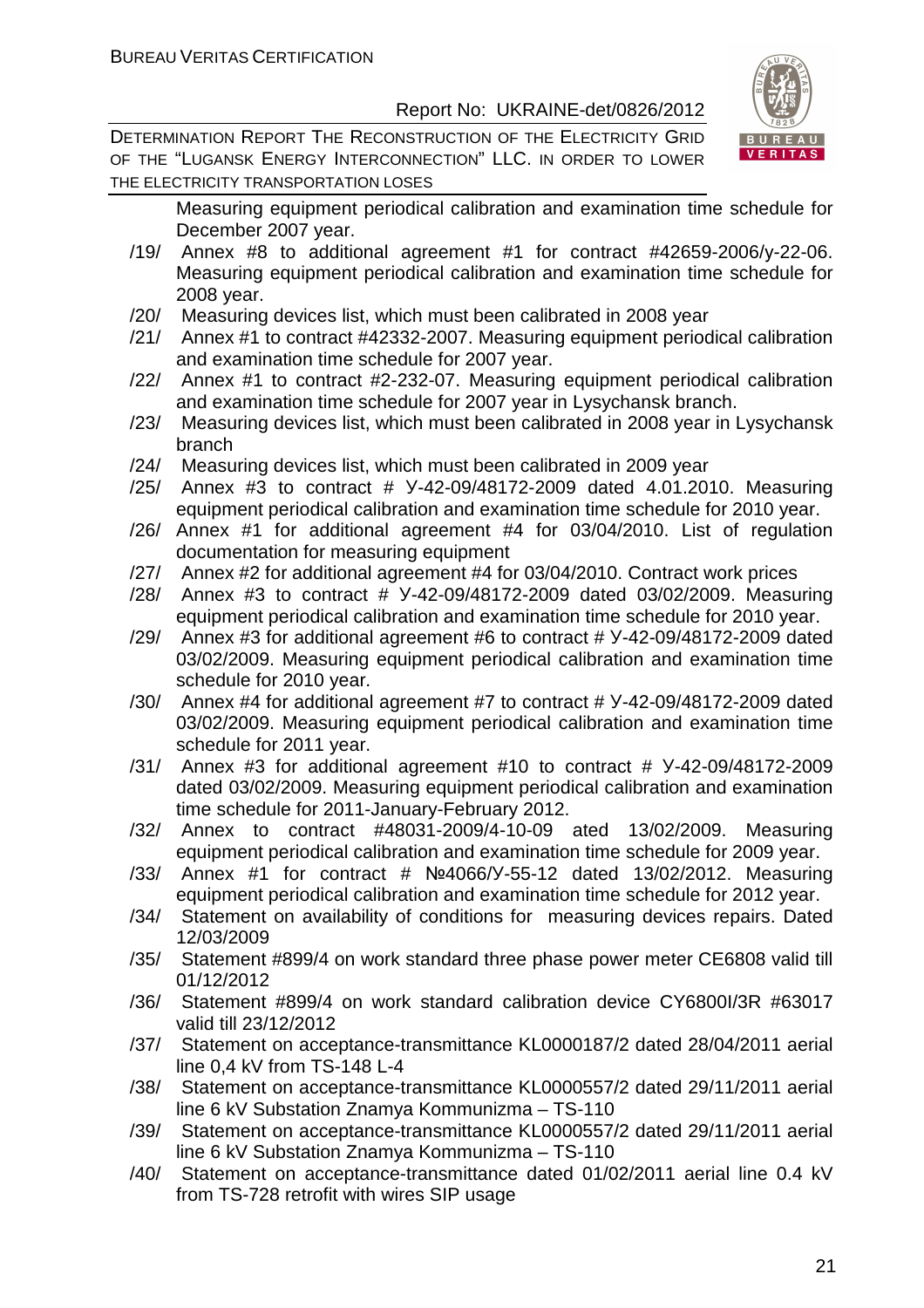

- /41/ Statement on acceptance-transmittance dated 08/2011 aerial line 0.4 kV from Box transformation substation-2709 retrofit
- /42/ Statement on acceptance-transmittance dated 07/2011 aerial line 0.4 kV from Box transformation substation-3604 retrofit
- /43/ Bill #4026 dated 14/05/2004 for consumed electricity for 10/04/2004- 10/05/2004
- /44/ Report on active electric energy usage for 14/04/2004-13/05/2004
- /45/ Bill #69-К dated 27/01/2004 for consumed active electricity, calculations of reactive energy flows for January 2005 RMSE "Luhanskvoda"
- /46/ Bill #936 dated 25/01/2006 for consumed electricity for 25/12/2005-25/01/2006
- /47/ Report on active electric energy usage for 14/04/13/05/2004
- /48/ Bill #143ks/2 for consumed electricity in February 2007
- /49/ Report on active electric energy usage for 14/04/13/05/2004 business owner Okhtin S.P.
- /50/ Bill #143ks/11/1 dated 25/11/2006 for consumed electricity in February 2007
- /51/ Report on active electric energy usage in October 2008 business owner Okhtin S.P.
- /52/ Bill #143ks/11/1 dated 20/11/2009 for consumed electricity in January 2009
- /53/ Report on active electric energy usage by JSC "Stakhanovskyi ferro alloy plant" for 01/12/2009-01/01/2010
- /54/ Report on active electric energy usage by JSC "Stakhanovskyi ferro alloy plant" for 01/12/2010-01/01/2011
- /55/ Report on active electric energy usage by JSC "Stakhanovskyi ferro alloy plant" for 01/12/2011-01/01/2012
- /56/ Report on active electric energy usage by JSC "Stakhanovskyi ferro alloy plant" in 01/10/2012-01/11/2012
- /57/ Certificate #139 of electric inspection service controller Novikova O.B.
- /58/ Certificate #1542 dated 10/12/2009 of ORBP foreman Klopov R.V.
- /59/ Certificate #12789 dated 19/07/2012 of metering equipment exploitation group foreman Omelchenko E.N.
- /60/ Certificate #196 dated 04/03/2010 of ORBP foreman Cherepakhin V.P.
- /61/ Certificate #8781 dated 01/07/2009 of foreman Hlukhoverya T.G.
- /62/ Certificate #7981 dated 09/09/2008 of air lines production department foreman Donchenko V.N.
- /63/ Certificate #412 dated 12/09/2011 of head foreman Ivankov O.P.
- /64/ Certificate #36/185 dated 01/02/2005 of Vres head foreman Kunakov V.N.
- /65/ Certificate #41082 dated 19/07/2012 of foreman Ushakov S.N.
- /66/ Certificate #7779 dated 03/08/2008 of air lines repair wireman Byelyh P.V.
- /67/ Certificate #45081 dated 18/02/2005 of relay service wireman Lapchenko S.N.
- /68/ Passport and calibration certificate on power meter LZQM111.02-534 prod. #64837, calibrated 02/08/2005
- /69/ Passport and calibration certificate on power meter LO-3T5-1M1 prod. #150, calibrated 04/08/2004
- /70/ Passport and calibration certificate on power meter LEO prod. #00006303, 09/11/2004
- /71/ Passport and calibration certificate on power meter SOE-5020 prod. #0017029.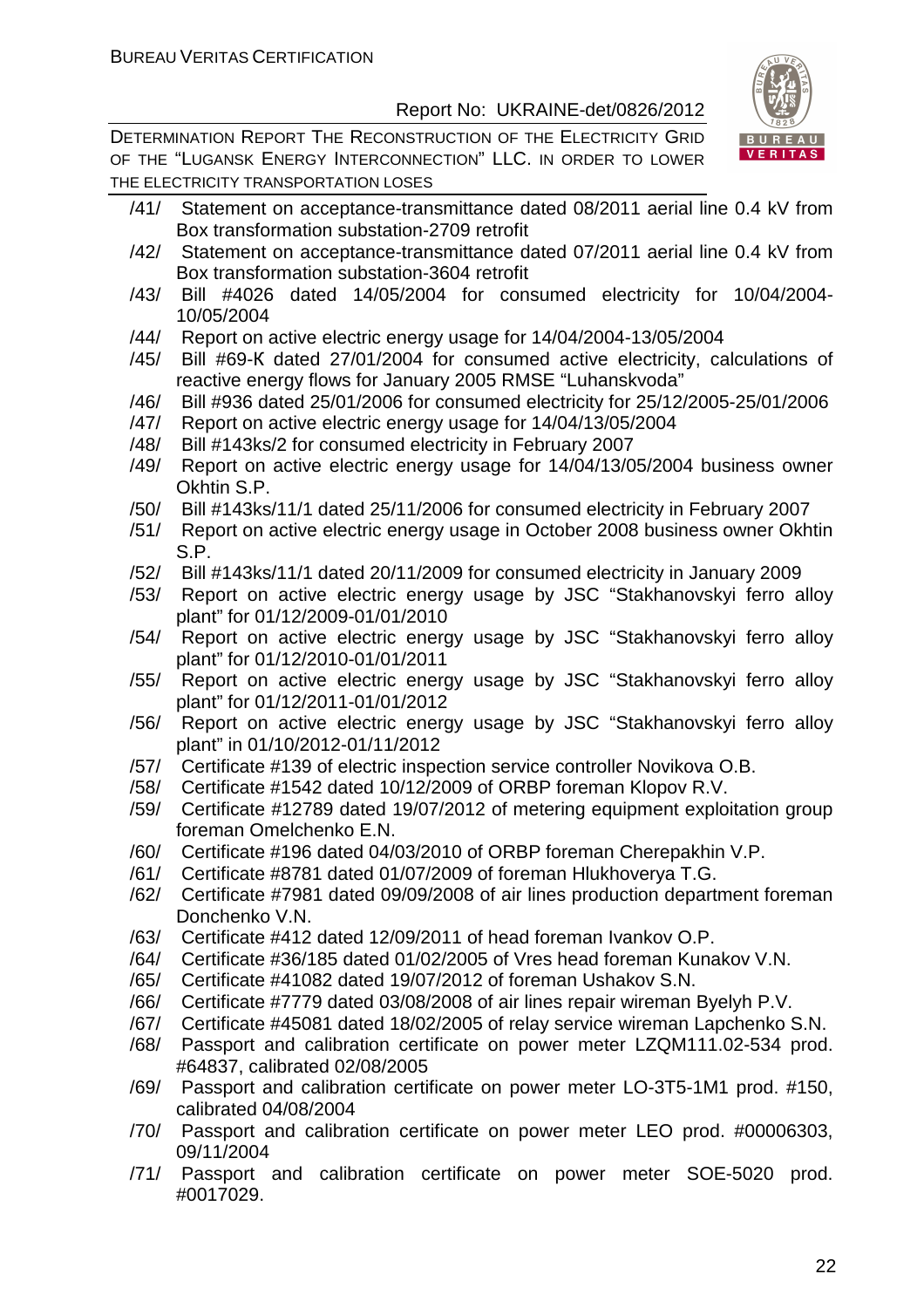DETERMINATION REPORT THE RECONSTRUCTION OF THE ELECTRICITY GRID OF THE "LUGANSK ENERGY INTERCONNECTION" LLC. IN ORDER TO LOWER THE ELECTRICITY TRANSPORTATION LOSES



/72/ Passport and calibration certificate on power meter SOLO prod. #001269, April 2004 /73/ Passport and calibration certificate on power meter CE6803V prod. #49095056, October 2004 /74/ Passport and calibration certificate on power meter CE6803B prod. #4n109357, calibrated November 2004 /75/ Passport and calibration certificate on power meter CE6803B prod. #40029454, calibrated November 2004 /76/ Passport and calibration certificate on power meter ЕТ3А557N8МТ prod. #40029454, calibrated November 2004 /77/ Passport and calibration certificate on power meter Energiya-9 type STK1-10 prod. #0291, calibrated 29/12/2004 /78/ Passport and calibration certificate on power meter ST-EP prod. #000858, calibrated 12/07/2005 /79/ Passport and calibration certificate on power meter ACE-5000 prod. #27666, calibrated 16/11/2005 /80/ Passport and calibration certificate on power meter EMS 134.31.4 prod. #236663, calibrated 10/01/2005 /81/ Passport and calibration certificate on power meter Energiya-9 prod. #49470, calibrated 07/12/2005 /82/ Passport and calibration certificate on power meter CE6803V prod. #5n801782, calibrated November 2005 /83/ Passport and calibration certificate on power meter Meridian SOE-1.02.2 prod. #0333200, calibrated 16/12/2005 /84/ Passport and calibration certificate on power meter SO-EA09, calibrated 14/03/2005 /85/ Passport and calibration certificate on power meter CE6811 prod. #1656295, calibrated June 2005 /86/ Passport and calibration certificate on power meter Merkuriy 230 AR-03 prod. #00421534, calibrated 03/07/2005 /87/ Passport and calibration certificate on power meter NIK2012 prod. #0012647, calibrated 13/10/2006 /88/ Passport and calibration certificate on power meter NIK2301 prod. #000010, calibrated 05/09/2006 /89/ Passport and calibration certificate on power meter Energiya-9 CTK1-10K5 prod. #64570, calibrated 04/2006 /90/ Passport and calibration certificate on power meter CE6807B prod. #62080960, calibrated February 2006 /91/ Passport and calibration certificate on power meter CE6811 prod. #68817811, calibrated August 2006 /92/ Passport and calibration certificate on power meter Energiya-9 CTK1-10K5 prod. #34486 /93/ Passport and calibration certificate on power meter CE6807B prod. #68126655, calibrated October 2006 /94/ Passport and calibration certificate on power meter NP-06 TD ME.3F.TxPD-U prod. #565134, calibrated December 2007 /95/ Passport and calibration certificate on power meter NIK2102 prod. #0108927,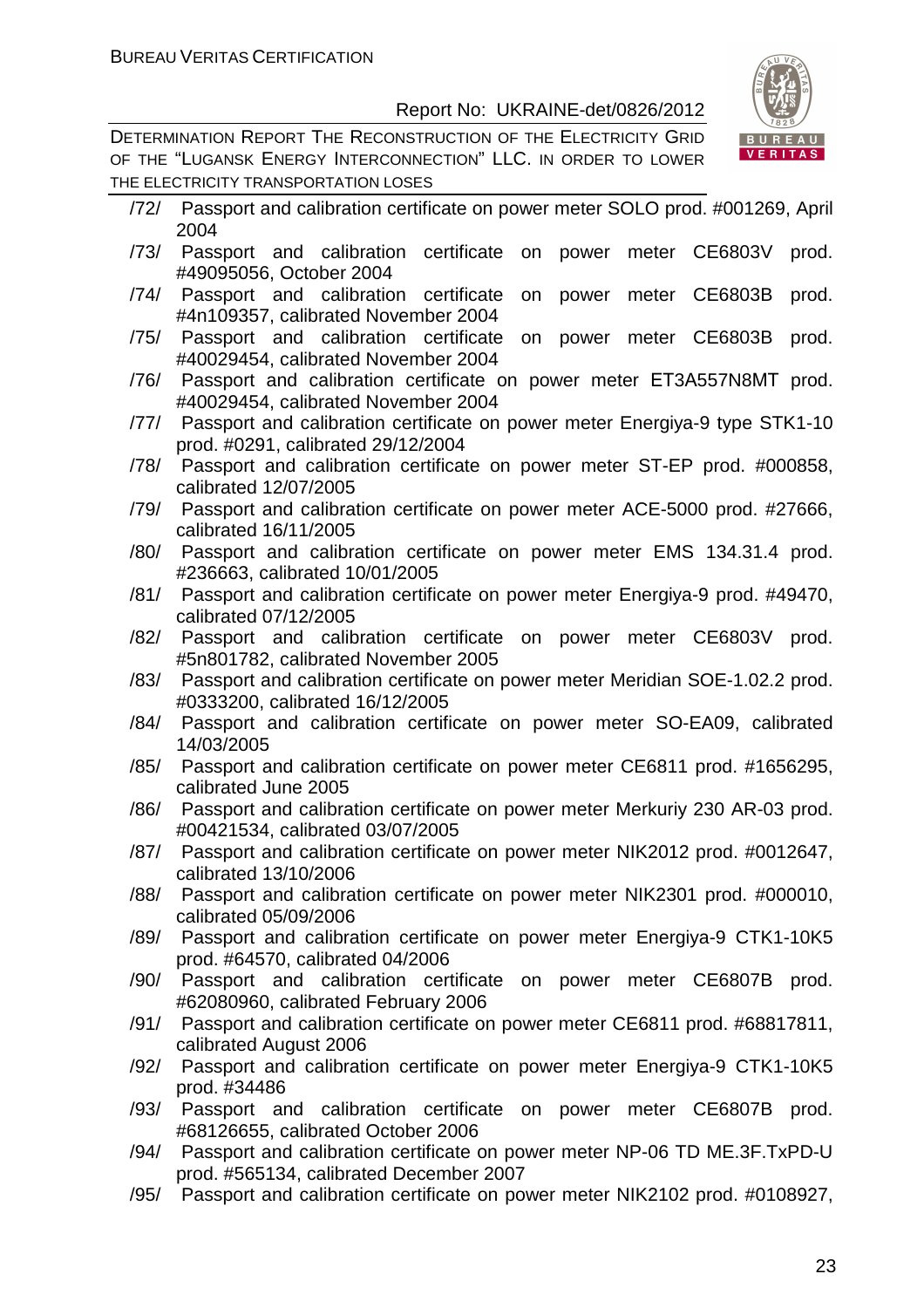DETERMINATION REPORT THE RECONSTRUCTION OF THE ELECTRICITY GRID OF THE "LUGANSK ENERGY INTERCONNECTION" LLC. IN ORDER TO LOWER THE ELECTRICITY TRANSPORTATION LOSES



calibrated 01/11/2007

- /96/ Passport and calibration certificate on power meter NIK2301 prod. #0108927, calibrated 26/03/2007
- /97/ Passport and calibration certificate on power meter СО-6СС prod. #00506, calibrated 13/05/2007
- /98/ Passport and calibration certificate on power meter Energiya-9 CTK1-10K5 prod. #166408 calibrated 01/2007
- /99/ Passport and calibration certificate on power meter Energiya-9 CTK1-10K5 prod. #34486 calibrated 02/2007
- /100/ Passport and calibration certificate on power meter NP-06 TD MME.1F.1SM-U
- /101/ Passport and calibration certificate on power meter NP-06 TD MME.3FD.SMxPD-U
- /102/ Passport and calibration certificate on power meter Kaskad-3.10/2.0-11 prod. #000394
- /103/ Passport and calibration certificate on power meter Energiya-9 CTK1-10K5 prod. #166408 calibrated 01/2008
- /104/ Passport and calibration certificate on power meter LZQJ-XC prod. #3436959 calibrated IV quarter of 2008
- /105/ Passport and calibration certificate on power meter NP-06 TD MME.3FD.SMxPD-U calibrated 03/07/2010
- /106/ Passport and calibration certificate on power meter Merkuriy 201 prod. #09583829, calibrated 22/11/2010
- /107/ Passport and calibration certificate on power meter Energiya-9 CTK1-10K5 prod. #154073 calibrated 12/2010
- /108/ Passport and calibration certificate on power meter MTX prod.  $\#191110$   $4<sup>th</sup>$ quarter of 2010
- /109/ Passport and calibration certificate on power meter ST-EA05D prod. #027145 2<sup>nd</sup> quarter of 2010
- /110/ Passport and calibration certificate on power meter NIK2301 prod. #0100806, calibrated 22/04/2011
- /111/ Passport and calibration certificate on power meter NIK2102 prod. #3513175, calibrated 26/09/2011
- /112/ Passport and calibration certificate on power meter LZQM prod. #910435 calibrated 01/03/2011
- /113/ Passport and calibration certificate on power meters LEO (136 things) calibrated 15/12/2011
- /114/ Passport and calibration certificate on power meter ЕТ3В6Е8HLM8-20 prod. #41710 calibrated 02/02/2011
- /115/ Passport and calibration certificate on power meter ЕТ3В6Е8HLM8-20 prod. #44066 calibrated 3<sup>rd</sup> quarter 2011
- /116/ Passport and calibration certificate on power meter СЕ201S7145-1AZ prod. #009307047394901 calibrated 03/08/2011
- /117/ Passport and calibration certificate on power meter СЕ302S33745 prod. #006901046393178 calibrated 04/07/2011
- /118/ Passport and calibration certificate on power meter ST-EA08D
- /119/ Passport and calibration certificate on power meter СОЕA09M2 prod. #402776, calibrated 3<sup>rd</sup> quarter 2011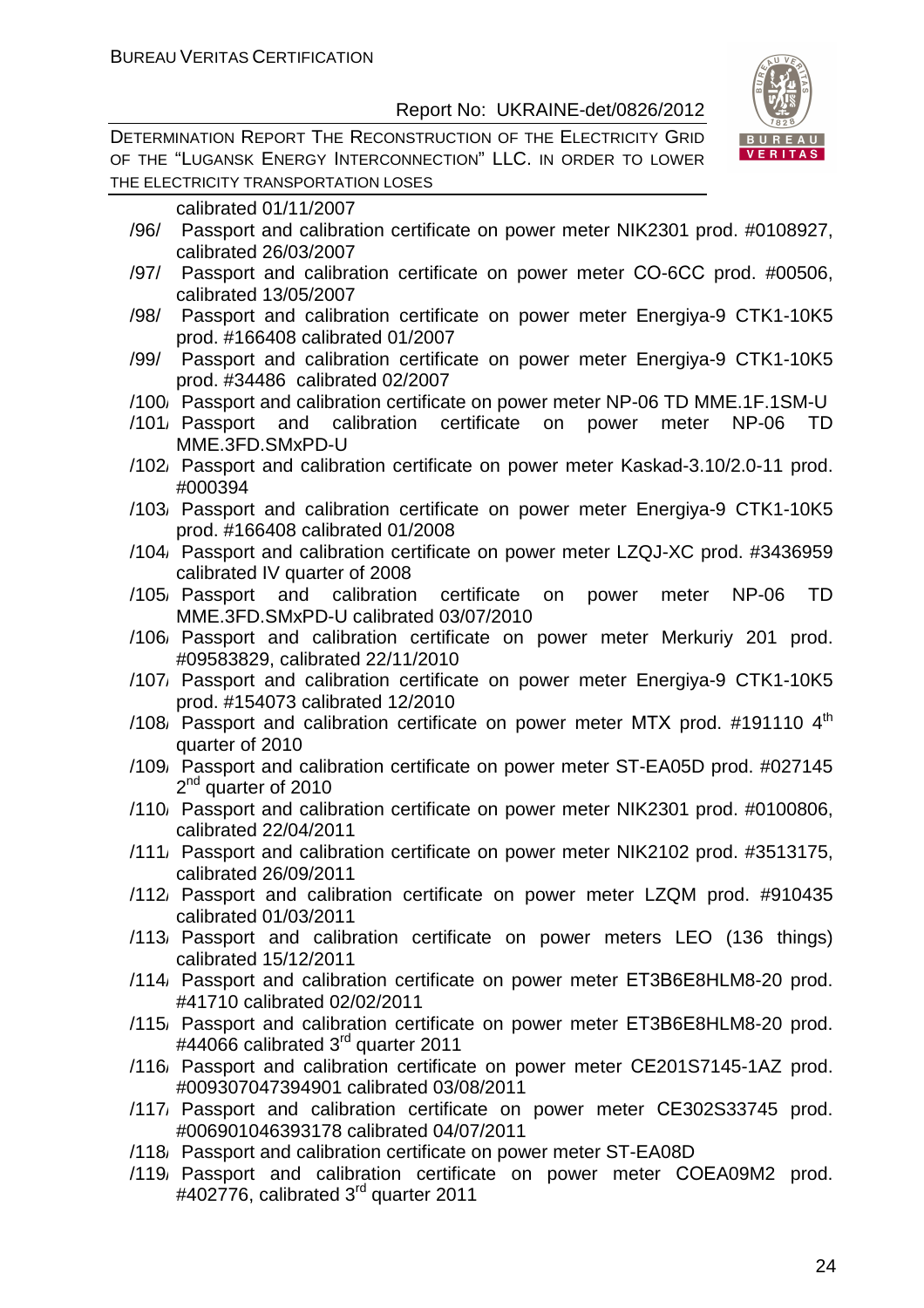

- /120/ Passport and calibration certificate on power meter LZQJ-XC prod. #3749264, calibrated 17.08.2012
- /121/ Passport and calibration certificate on power meter NIK2301 prod. #0802169, calibrated 20/09/2012
- /122/ Passport and calibration certificate on power meter NIK2301 prod. #0168575, calibrated 16/08/2012
- /123/ Passport and calibration certificate on power meter NIK2301 prod. #4689667, calibrated 04/04/2012
- /124/ Passport and calibration certificate on power meter CE101 S6 145 M6 prod. #007789053019176, calibrated 06/02/2012
- /125/ Passport and calibration certificate on power meter COEA09M2 prod. #541611
- /126/ Passport and calibration certificate on power meter ST-EA08D? calibrated 18/01/2012
- /127/ Passport and calibration certificate on power meter CE6807B prod. #009131054003948, calibrated 1<sup>st</sup> quarter 2012
- /128/ Passport and calibration certificate on power meter CE6807B prod. #201101001699, calibrated 12.01.2012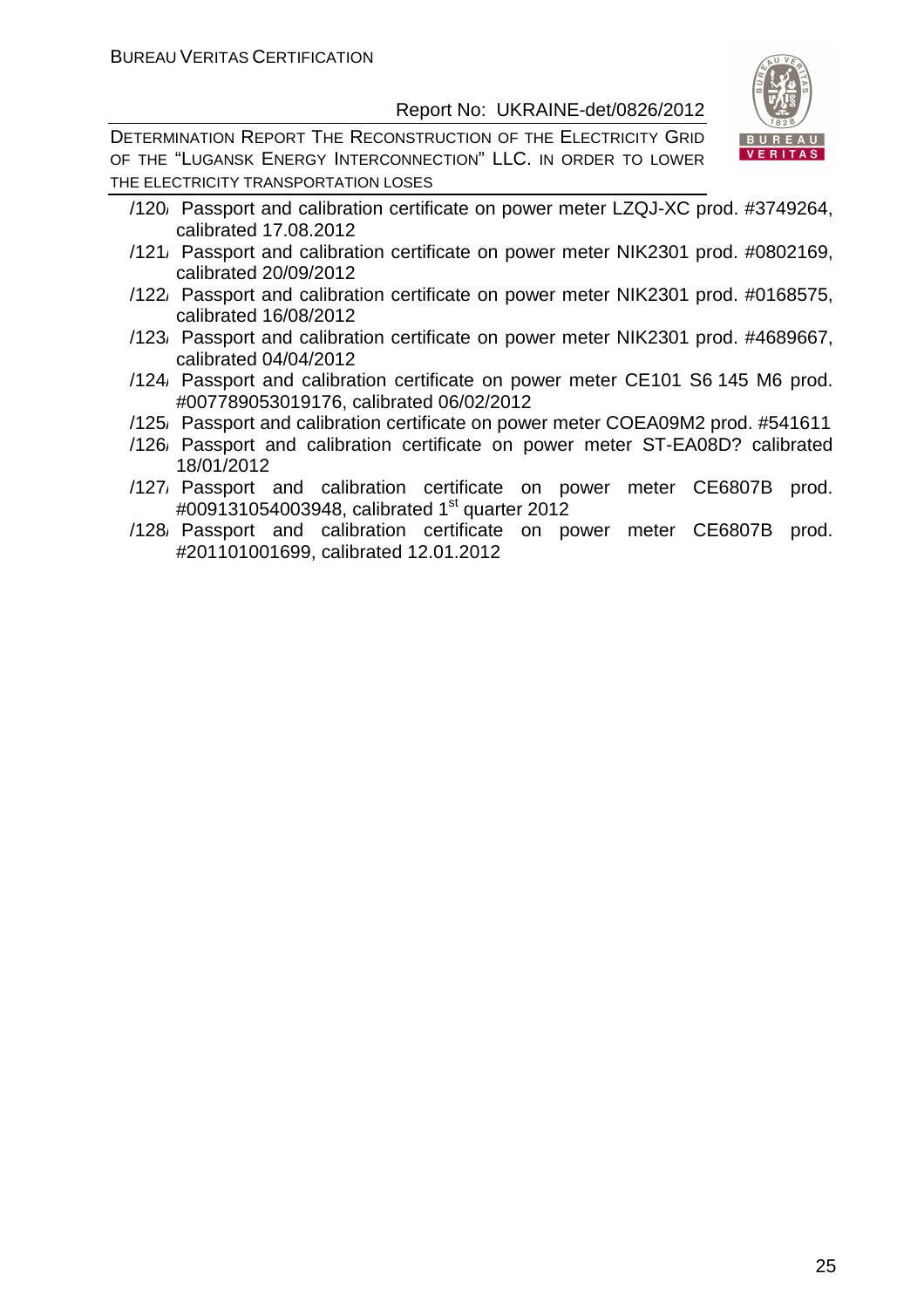DETERMINATION REPORT THE RECONSTRUCTION OF THE ELECTRICITY GRID OF THE "LUGANSK ENERGY INTERCONNECTION" LLC. IN ORDER TO LOWER THE ELECTRICITY TRANSPORTATION LOSES

#### **Persons interviewed:**

List persons interviewed during the determination or persons that contributed with other information that are not included in the documents listed above.

- /1/ Volodymyr Ivanovych Tkach– Director of "Luhansk Energy Interconnection" LLC
- /2/ Denys Sergioyvych Beletskyi head of "Luhansk Energy Interconnection" LLC planning-technical department
- /3/ Maksym Ivanovych Rogovoi representative of "Eco-Elta" LLC

1. o0o -

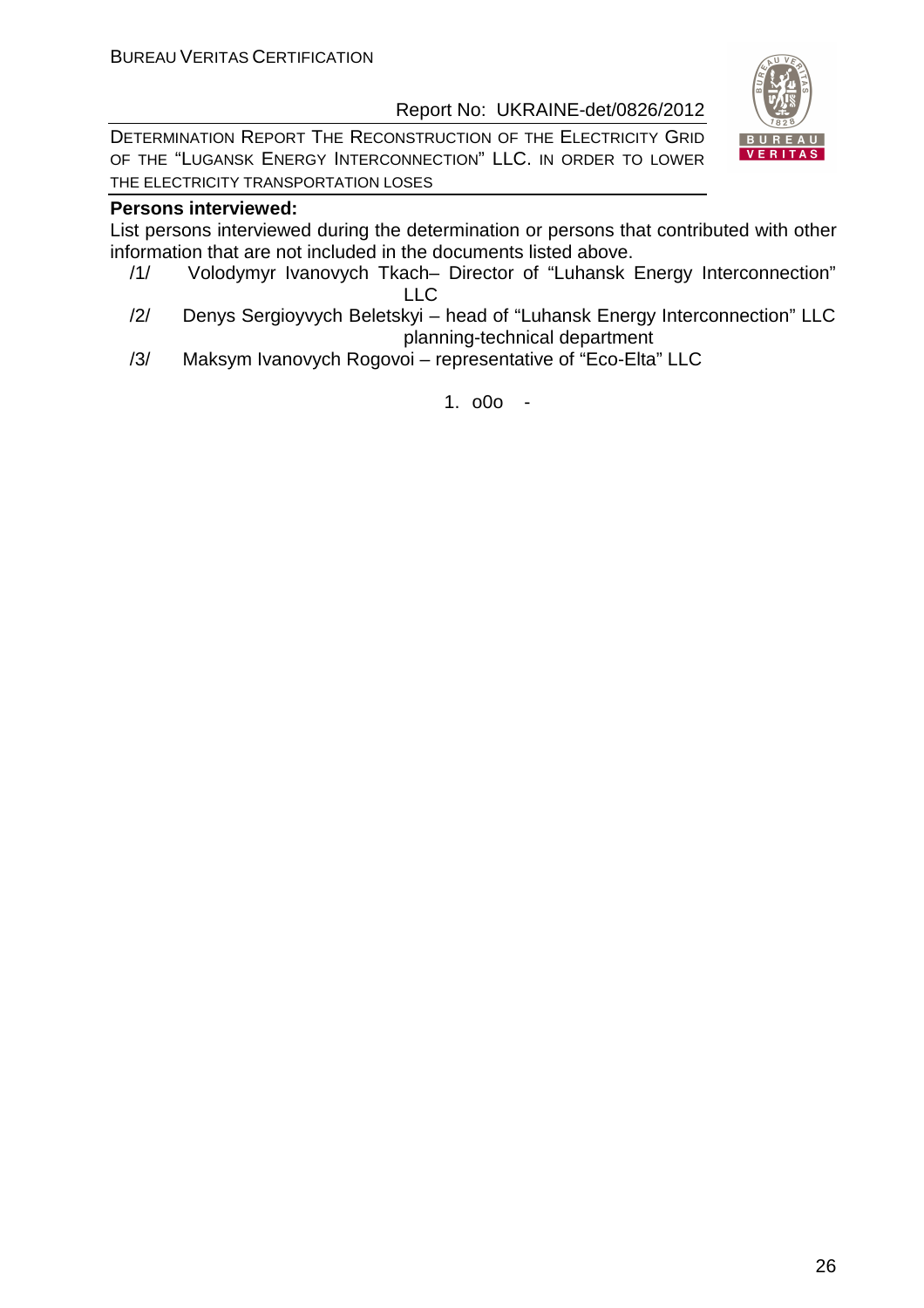DETERMINATION REPORT THE RECONSTRUCTION OF THE ELECTRICITY GRID OF THE "LUGANSK ENERGY INTERCONNECTION" LLC. IN ORDER TO LOWER THE ELECTRICITY TRANSPORTATION LOSES



#### APPENDIX A: DETERMINATION PROTOCOL

#### **DETERMINATION PROTOCOL**

#### **Check list for determination, according JOINT IMPLEMENTATION DETERMINATION AND VERIFICATION MANUAL (Version 01)**

| <b>DVM</b><br>Paragra<br>ph | <b>Check Item</b>                                                                                                                                                     | <b>Initial finding</b>                                                                                                                                                                                      | <b>Draft</b><br><b>Conclusio</b><br>$\mathsf{n}$ | <b>Final</b><br><b>Conclusio</b><br>$\mathsf{n}$ |
|-----------------------------|-----------------------------------------------------------------------------------------------------------------------------------------------------------------------|-------------------------------------------------------------------------------------------------------------------------------------------------------------------------------------------------------------|--------------------------------------------------|--------------------------------------------------|
|                             | <b>General description of the project</b>                                                                                                                             |                                                                                                                                                                                                             |                                                  |                                                  |
| <b>Title of the project</b> |                                                                                                                                                                       |                                                                                                                                                                                                             |                                                  |                                                  |
|                             | Is the title of the project presented?                                                                                                                                | The title of project is "The Reconstruction of the<br>Electricity Grid of the "Luhansk Energy<br>Interconnection" LLC. in order to lower the<br>electricity transportation loses."                          | <b>OK</b>                                        | <b>OK</b>                                        |
|                             | Is the sectoral scope to which the<br>project pertains presented?                                                                                                     | The sectoral scope is 2 Energy distribution                                                                                                                                                                 | <b>OK</b>                                        | <b>OK</b>                                        |
|                             | Is the current version number of the<br>document presented?                                                                                                           | The current version number is 1.0                                                                                                                                                                           | <b>OK</b>                                        | <b>OK</b>                                        |
|                             | Is the date when the document was<br>completed presented?                                                                                                             | The date when PDD version 1.0 was completed is<br>25/08/2012                                                                                                                                                | <b>OK</b>                                        | <b>OK</b>                                        |
|                             | <b>Description of the project</b>                                                                                                                                     |                                                                                                                                                                                                             |                                                  |                                                  |
|                             | Is the purpose of the project included<br>concise,<br>with<br>a<br>summarizing<br>explanation (max. 1-2 pages) of the:<br>a) Situation existing prior to the starting | The <i>project scenario</i> foresees implementation the<br>electricity loses reduction measures at the<br>transmission lines of the "Luhansk Energy<br>Interconnection" LLC.<br>The<br>electricity<br>loses | CAR01                                            | <b>OK</b>                                        |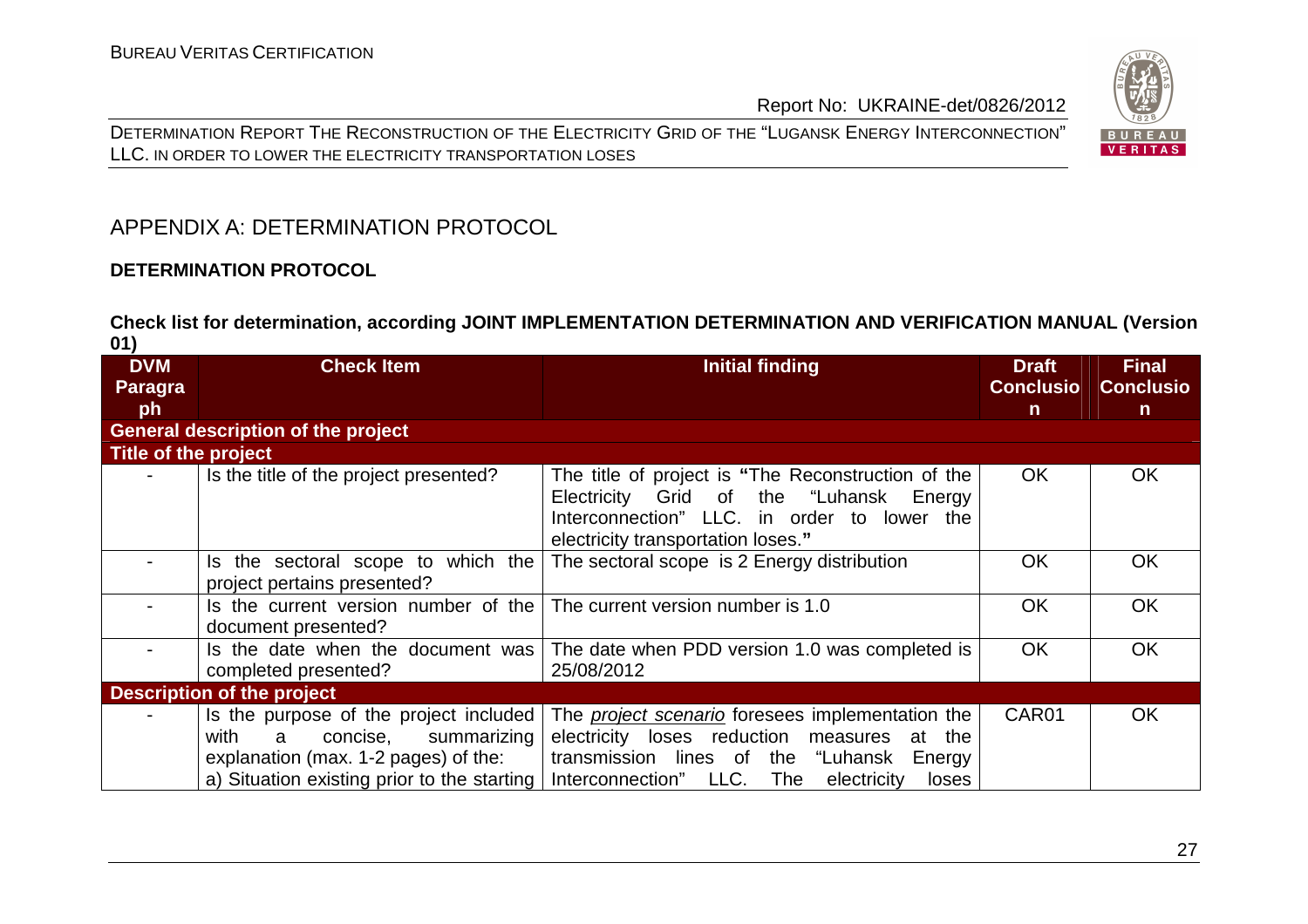

| <b>DVM</b>     | <b>Check Item</b>                                                                                                                  | <b>Initial finding</b>                                                                                                                                                                                                                                                                                                                                                                                                                                                                                                 | <b>Draft</b>     | <b>Final</b>     |
|----------------|------------------------------------------------------------------------------------------------------------------------------------|------------------------------------------------------------------------------------------------------------------------------------------------------------------------------------------------------------------------------------------------------------------------------------------------------------------------------------------------------------------------------------------------------------------------------------------------------------------------------------------------------------------------|------------------|------------------|
| <b>Paragra</b> |                                                                                                                                    |                                                                                                                                                                                                                                                                                                                                                                                                                                                                                                                        | <b>Conclusio</b> | <b>Conclusio</b> |
| ph             |                                                                                                                                    |                                                                                                                                                                                                                                                                                                                                                                                                                                                                                                                        | $\mathsf{n}$     | $\mathsf{n}$     |
|                | date of the project;<br>b) Baseline scenario; and<br>c) Project scenario (expected outcome,<br>including a technical description)? | reduction measures at the transmission lines<br>include the replacement of the power transformers<br>with the installation of the more efficient ones (with<br>the less loses coefficient), the replacement of the<br>outmoded<br>depreciated<br>and<br>parts<br>0f<br>the<br>transmission lines to increase their capacity and<br>reduce the transportation electricity loses<br>CAR01<br>Please clearly indicate in the section A.2 situation<br>existing before the project implementation and<br>baseline scenario |                  |                  |
|                | Is the history of the project (incl. its JI<br>component) briefly summarized?                                                      | The history of "Luhansk Energy Interconnection"<br>LLC are provided in the section A.2<br>CAR02<br>Please include in the section A.2 short history of<br>the Project including its JI component                                                                                                                                                                                                                                                                                                                        | CAR02            | <b>OK</b>        |
|                | <b>Project participants</b>                                                                                                        |                                                                                                                                                                                                                                                                                                                                                                                                                                                                                                                        |                  |                  |
|                | Are project participants and Party(ies)<br>involved in the project listed?                                                         | <b>The</b><br>participants<br>project<br>"Luhansk<br>Energy<br>Interconnection" LLC, Elta-Eco LLC from Ukraine<br>and Carbontrading B.V. from the Netherlands are<br>listed in the section A.3<br>CL <sub>01</sub><br>Please clarify role of Elta-Eco LLC in the project                                                                                                                                                                                                                                               | CL <sub>01</sub> | <b>OK</b>        |
|                | Is the data of the project participants<br>presented in tabular format?                                                            | The data of the project participants is presented in<br>a tabular format                                                                                                                                                                                                                                                                                                                                                                                                                                               | <b>OK</b>        | OK               |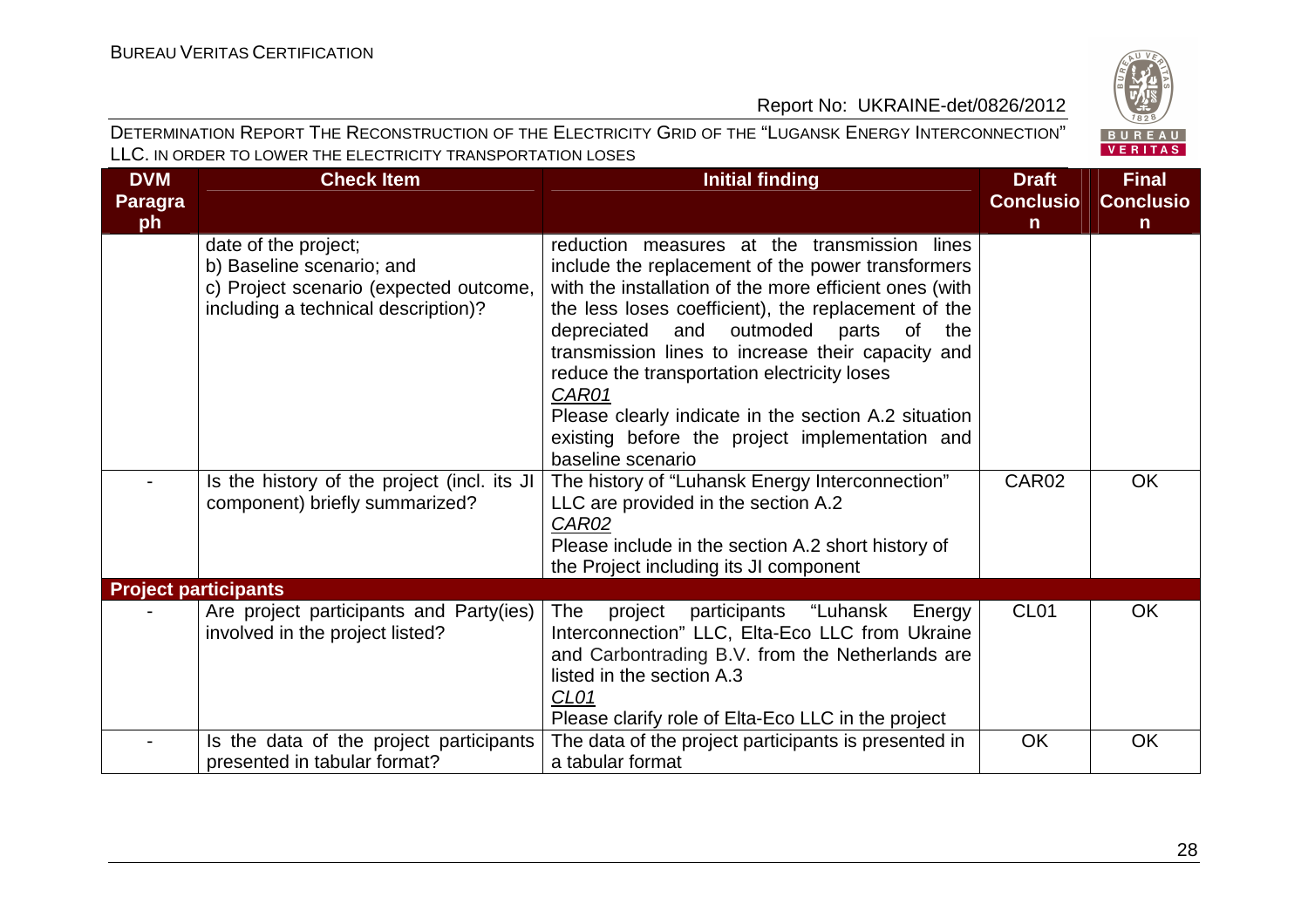

| <b>DVM</b>               | <b>Check Item</b>                                         | <b>Initial finding</b>                                                                                | <b>Draft</b>     | <b>Final</b>     |
|--------------------------|-----------------------------------------------------------|-------------------------------------------------------------------------------------------------------|------------------|------------------|
| <b>Paragra</b>           |                                                           |                                                                                                       | <b>Conclusio</b> | <b>Conclusio</b> |
| ph                       |                                                           |                                                                                                       | $\mathsf{n}$     | $\mathbf n$      |
| $\blacksquare$           | Is contact information provided in<br>Annex 1 of the PDD? | The contact information of project participant and<br>project developer is provided in Annex 1 of the | <b>OK</b>        | <b>OK</b>        |
|                          |                                                           | <b>PDD</b>                                                                                            |                  |                  |
| $\overline{\phantom{0}}$ | Is it indicated, if it is the case, if the                | The Host Party (Ukraine) is not indicated as a                                                        | <b>OK</b>        | OK               |
|                          | Party involved is a host Party?                           | Party involved                                                                                        |                  |                  |
|                          | <b>Technical description of the project</b>               |                                                                                                       |                  |                  |
|                          | <b>Location of the project</b>                            |                                                                                                       |                  |                  |
|                          | Host Party(ies)                                           | Ukraine                                                                                               | <b>OK</b>        | <b>OK</b>        |
| $\overline{a}$           | Region/State/Province etc.                                | Luhansk Region                                                                                        | <b>OK</b>        | OK               |
|                          | City/Town/Community etc.                                  | The proposed project is implemented on whole                                                          | <b>OK</b>        | <b>OK</b>        |
|                          |                                                           | territory of Luhansk Region                                                                           |                  |                  |
|                          | Detail of the physical location, including                | the project is implemented in whole territory of                                                      | <b>OK</b>        | OK               |
|                          | information<br>allowing<br>the<br>unique                  | Luhansk Region                                                                                        |                  |                  |
|                          | identification of the project. (This                      |                                                                                                       |                  |                  |
|                          | section should not exceed one page)                       |                                                                                                       |                  |                  |
|                          |                                                           | Technologies to be employed, or measures, operations or actions to be implemented by the project      |                  |                  |
|                          | technology(ies)<br>to<br>the<br>Are                       | be The measures implemented by the project with                                                       | CAR03            | OK               |
|                          | employed, or measures, operations or                      | relevant technical data are summarized in next                                                        | CL <sub>02</sub> | <b>OK</b>        |
|                          | actions to be implemented by the                          | follows                                                                                               | CL <sub>03</sub> | <b>OK</b>        |
|                          | project, including all relevant technical                 | replacement of power transformers for<br>$\blacksquare$                                               |                  |                  |
|                          | data and the implementation schedule                      | those with lower loses                                                                                |                  |                  |
|                          | described?                                                | replacement of wires and cables for those<br>with bigger capacity                                     |                  |                  |
|                          |                                                           |                                                                                                       |                  |                  |
|                          |                                                           | installation of glass and polymer isolators                                                           |                  |                  |
|                          |                                                           | the replacement of 1- and 3-phase                                                                     |                  |                  |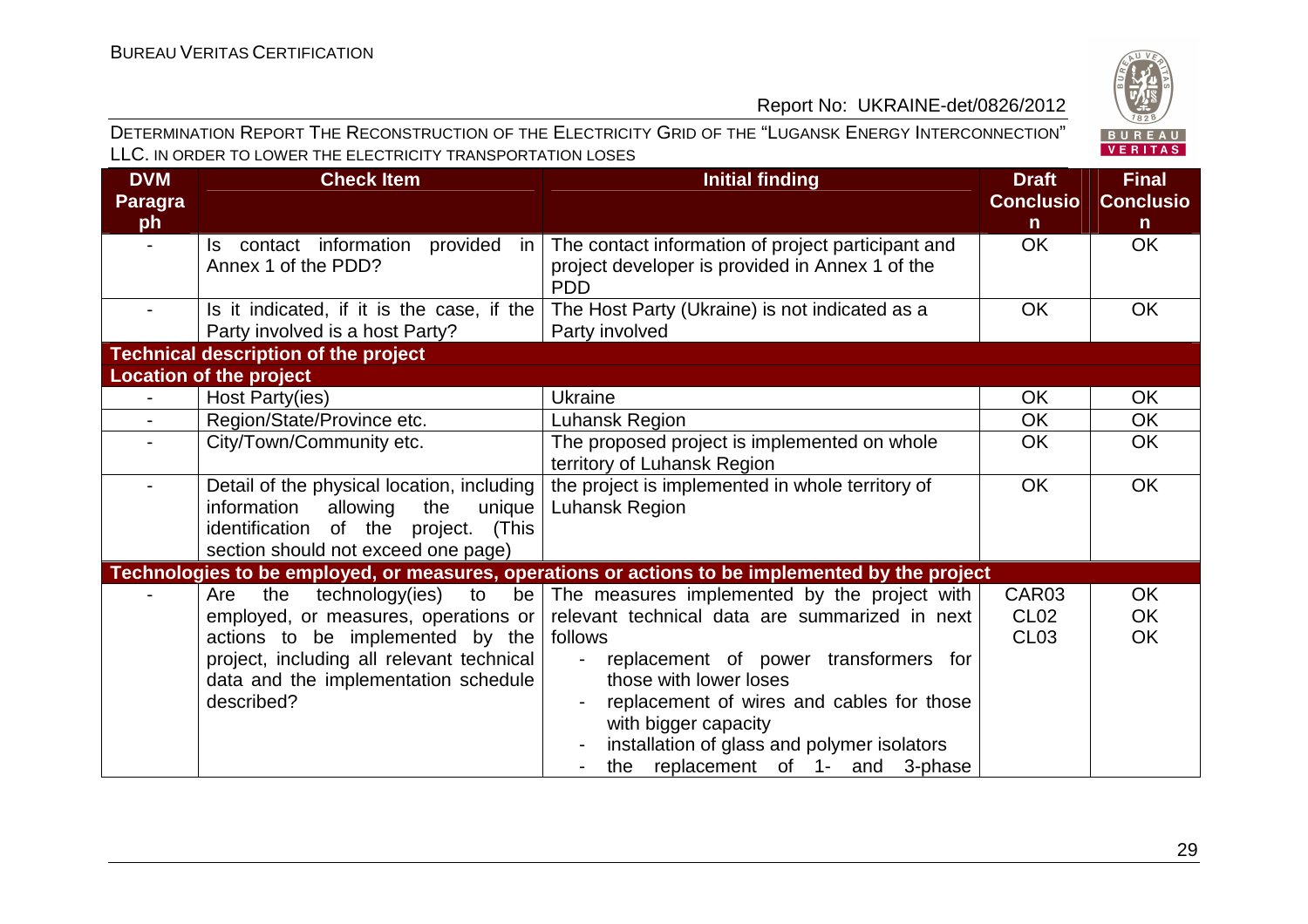

| <b>DVM</b>     | <b>Check Item</b>                                                       | <b>Initial finding</b>                                                                                             | <b>Draft</b>     | <b>Final</b>     |
|----------------|-------------------------------------------------------------------------|--------------------------------------------------------------------------------------------------------------------|------------------|------------------|
| <b>Paragra</b> |                                                                         |                                                                                                                    | <b>Conclusio</b> | <b>Conclusio</b> |
| ph             |                                                                         |                                                                                                                    | $\mathsf{n}$     | $\mathbf n$      |
|                |                                                                         | electricity meters for the new, more reliable                                                                      |                  |                  |
|                |                                                                         | electronic ones                                                                                                    |                  |                  |
|                |                                                                         | The implementation of the Automatic                                                                                |                  |                  |
|                |                                                                         | <b>Electricity Control and Accounting System</b>                                                                   |                  |                  |
|                |                                                                         | CAR03                                                                                                              |                  |                  |
|                |                                                                         | Please provide project implementation schedule                                                                     |                  |                  |
|                |                                                                         | CLO2                                                                                                               |                  |                  |
|                |                                                                         | Please clarify how new self-supported wires and                                                                    |                  |                  |
|                |                                                                         | insulating equipment installation will result to                                                                   |                  |                  |
|                |                                                                         | electricity losses reduction                                                                                       |                  |                  |
|                |                                                                         | CL <sub>03</sub>                                                                                                   |                  |                  |
|                |                                                                         | Please indicate in the PDD if proposed project                                                                     |                  |                  |
|                |                                                                         | activity is not common practice in Ukraine                                                                         |                  |                  |
|                |                                                                         | electricity transmitting enterprises.                                                                              |                  |                  |
|                |                                                                         | Brief explanation of how the anthropogenic emissions of greenhouse gases by sources are to be reduced by the       |                  |                  |
|                |                                                                         | proposed JI project, including why the emission reductions would not occur in the absence of the proposed project, |                  |                  |
|                | taking into account national and/or sectoral policies and circumstances |                                                                                                                    |                  |                  |
|                |                                                                         | Is it stated how anthropogenic GHG The main goal of the project is reduction of electric                           | <b>OK</b>        | <b>OK</b>        |
|                | reductions are to<br>emission<br>be                                     | losses in power transmitting lines, that will reduce                                                               |                  |                  |
|                | achieved? (This section should not                                      | GHG emissions from fuel combustion during                                                                          |                  |                  |
|                | exceed one page)                                                        | power production on heat power plants                                                                              |                  |                  |
|                | Is it provided the estimation of emission                               | The estimation of emission reductions over the                                                                     | <b>OK</b>        | OK               |
|                | reductions over the crediting period?                                   | crediting period is provided. Total estimates for                                                                  |                  |                  |
|                |                                                                         | period 2004-2207 is 3 131 791 tonnes of CO2                                                                        |                  |                  |
|                |                                                                         | equivalent and for period 2008-2012 6 475 341                                                                      |                  |                  |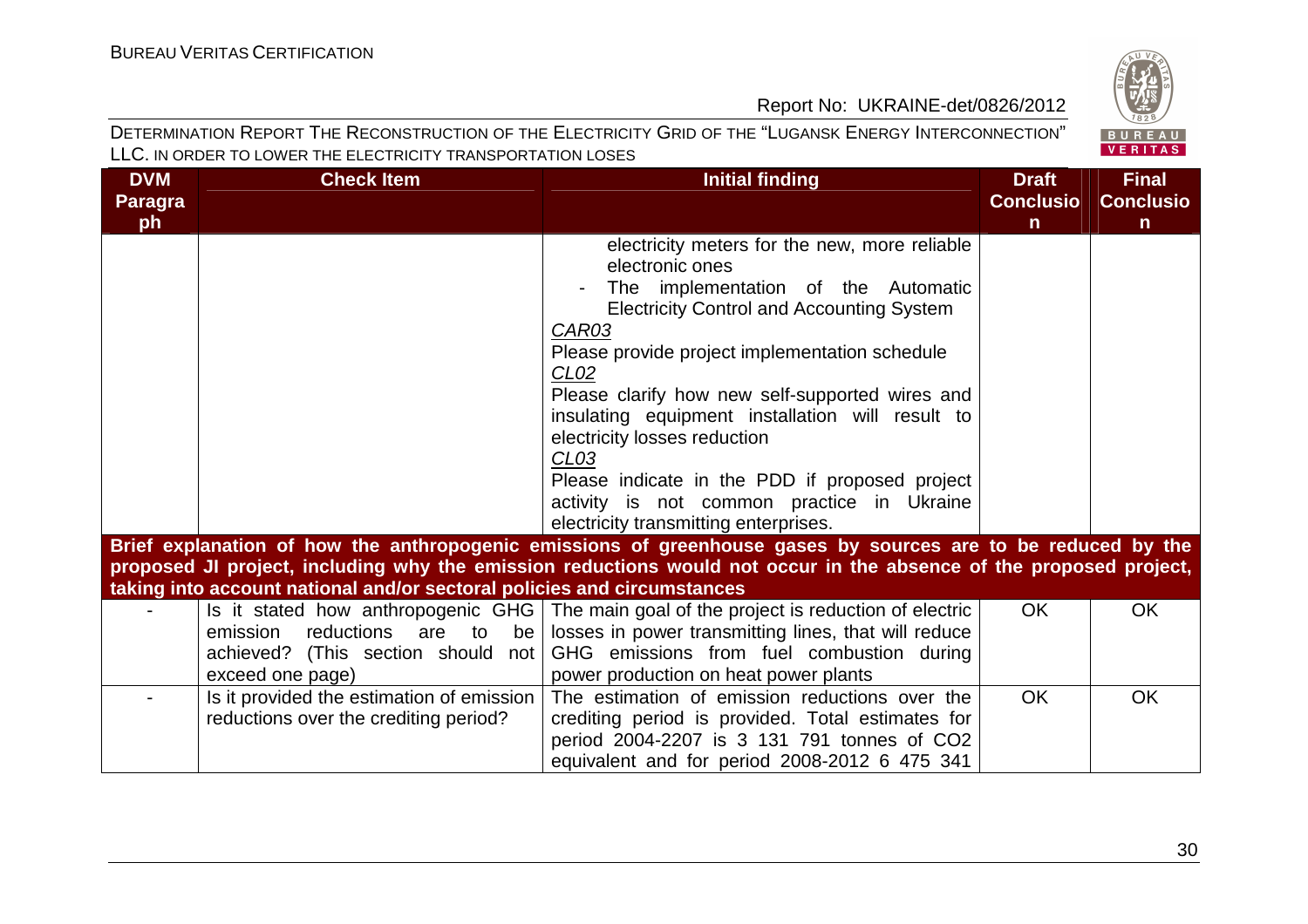

| <b>DVM</b>               | <b>Check Item</b>                                                                                                                         | <b>Initial finding</b>                                                                                                                                      | <b>Draft</b>     | <b>Final</b>     |
|--------------------------|-------------------------------------------------------------------------------------------------------------------------------------------|-------------------------------------------------------------------------------------------------------------------------------------------------------------|------------------|------------------|
| <b>Paragra</b>           |                                                                                                                                           |                                                                                                                                                             | <b>Conclusio</b> | <b>Conclusio</b> |
| ph                       |                                                                                                                                           |                                                                                                                                                             | n                | n                |
|                          |                                                                                                                                           | tonnes of CO2 equivalent                                                                                                                                    |                  |                  |
| $\overline{\phantom{0}}$ | Is it provided the estimated annual<br>reduction for the chosen credit period in<br>tCO <sub>2</sub> e?                                   | The estimated annual reduction for the period<br>2004-2007 is 1 295 068 tonnes of CO2 equivalent<br>and for 2008-2012 1 357 267 tonnes of CO2<br>equivalent | <b>OK</b>        | <b>OK</b>        |
|                          | Are the data from questions above<br>presented in tabular format?                                                                         | The data from questions above are presented in<br>tabular format                                                                                            | OK               | <b>OK</b>        |
|                          | Estimated amount of emission reductions over the crediting period                                                                         |                                                                                                                                                             |                  |                  |
|                          | Is the length of the crediting period<br>Indicated?                                                                                       | The length of crediting period is 5 years (60<br>months)                                                                                                    | <b>OK</b>        | OK               |
| $\blacksquare$           | Are estimates of total as well as annual  <br>emission<br>and<br>annual<br>average<br>reductions in tonnes of CO2 equivalent<br>provided? | Estimates of total, annual and average annual<br>emission reductions are provided in tonnes of CO2<br>equivalent                                            | <b>OK</b>        | <b>OK</b>        |
|                          | <b>Project approvals by Parties</b>                                                                                                       |                                                                                                                                                             |                  |                  |
| 19                       | Have the DFPs of all Parties listed as<br>"Parties involved" in the PDD provided<br>written project approvals?                            | <b>CAR04</b><br>Please add information on Project Endorsement to<br>the PDD<br>CAR05<br>Please provide written approvals from both parties<br>involved      | CAR04<br>CAR05   | <b>OK</b><br>OK. |
| 19                       | Does the PDD identify at least the host<br>Party as a "Party involved"?                                                                   | The Host Party (Ukraine) is not indicated as a<br>Party involved                                                                                            | <b>OK</b>        | OK               |
| 19                       | Has the DFP of the host Party issued a<br>written project approval?                                                                       | See section 19 of this protocol                                                                                                                             | <b>OK</b>        | OK               |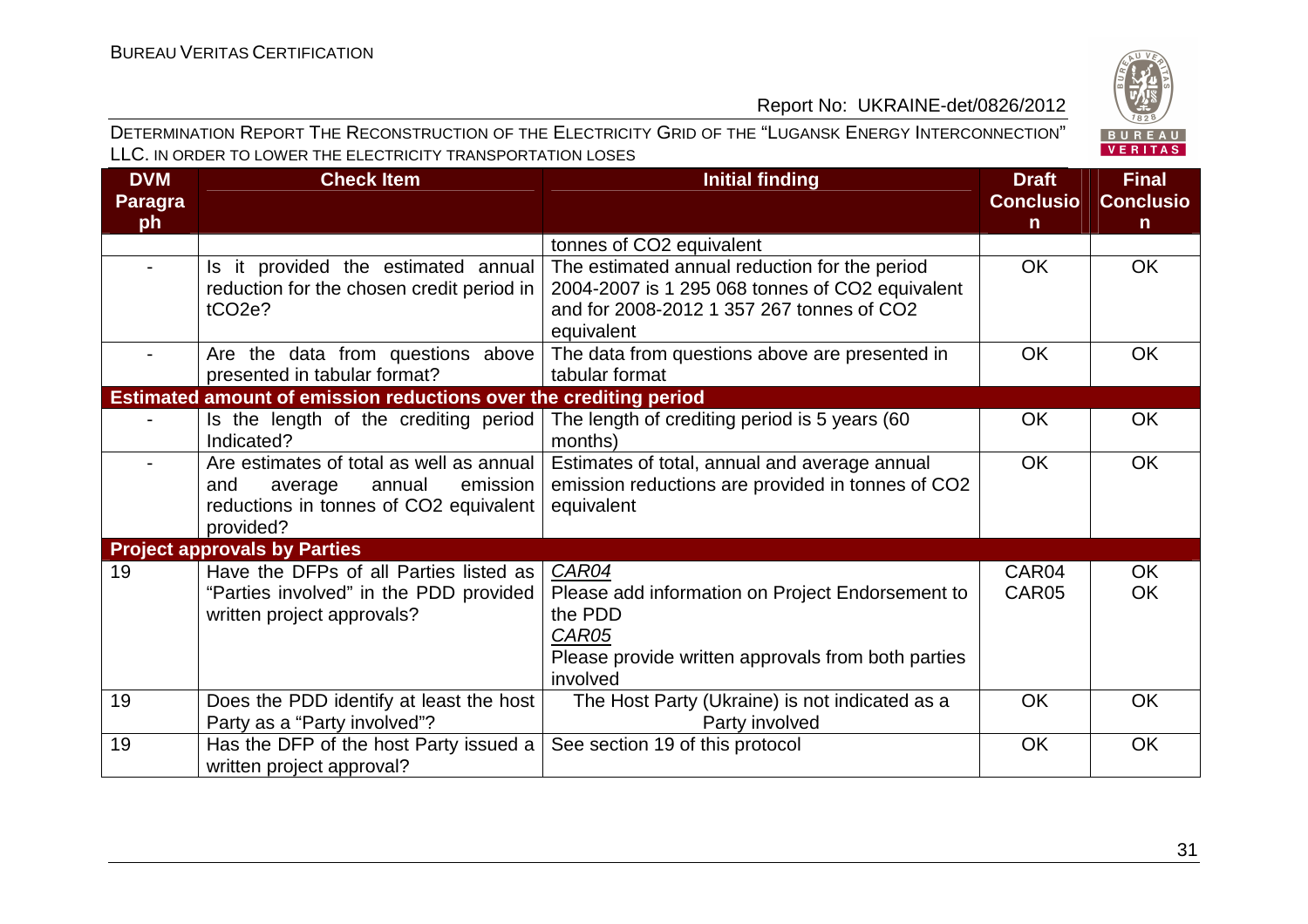

| <b>DVM</b>              | <b>Check Item</b>                                                                                                                                                                                                                                                                                                                                                                                                 | <b>Initial finding</b>                                                                                                                                                                                                                                                                                                                                     | <b>Draft</b>     | <b>Final</b>     |
|-------------------------|-------------------------------------------------------------------------------------------------------------------------------------------------------------------------------------------------------------------------------------------------------------------------------------------------------------------------------------------------------------------------------------------------------------------|------------------------------------------------------------------------------------------------------------------------------------------------------------------------------------------------------------------------------------------------------------------------------------------------------------------------------------------------------------|------------------|------------------|
| <b>Paragra</b>          |                                                                                                                                                                                                                                                                                                                                                                                                                   |                                                                                                                                                                                                                                                                                                                                                            | <b>Conclusio</b> | <b>Conclusio</b> |
| ph                      |                                                                                                                                                                                                                                                                                                                                                                                                                   |                                                                                                                                                                                                                                                                                                                                                            | $\mathsf{n}$     | $\mathsf{n}$     |
| 20                      | Are all the written project approvals by                                                                                                                                                                                                                                                                                                                                                                          | This issue will be clarified after the determination                                                                                                                                                                                                                                                                                                       |                  |                  |
|                         | Parties involved unconditional?                                                                                                                                                                                                                                                                                                                                                                                   | process finish and obtainment of written approvals                                                                                                                                                                                                                                                                                                         |                  |                  |
|                         |                                                                                                                                                                                                                                                                                                                                                                                                                   | from parties involved                                                                                                                                                                                                                                                                                                                                      |                  |                  |
|                         | Authorization of project participants by Parties involved                                                                                                                                                                                                                                                                                                                                                         |                                                                                                                                                                                                                                                                                                                                                            |                  |                  |
| 21                      | Is each of the legal entities listed as<br>project participants in the PDD<br>authorized by a Party<br>involved, which is also listed in the<br>PDD, through:<br>- A written project approval by a Party<br>involved, explicitly indicating the name<br>of the legal entity? or<br>- Any other form of project participant<br>authorization in writing,<br>explicitly<br>indicating the name of the legal entity? | After finishing of project determination report, the<br><b>PDD</b><br>with<br>supporting<br>documents<br>and<br>Determination Report will be presented to State<br>Environmental Agency of Ukraine for receiving the<br>Letter of Approval that will authorized project<br>participants.<br>Also, see section 19 and section 20 of this protocol<br>above. | <b>OK</b>        | <b>OK</b>        |
| <b>Baseline setting</b> |                                                                                                                                                                                                                                                                                                                                                                                                                   |                                                                                                                                                                                                                                                                                                                                                            |                  |                  |
| 22                      | Does the PDD explicitly indicate which<br>of the following approaches is used for<br>identifying the baseline?<br>- JI specific approach<br>- Approved CDM methodology<br>approach                                                                                                                                                                                                                                | The PDD explicitly indicates that JI specific<br>approach is used for baseline identifying                                                                                                                                                                                                                                                                 | <b>OK</b>        | <b>OK</b>        |
|                         | <b>JI specific approach only</b>                                                                                                                                                                                                                                                                                                                                                                                  |                                                                                                                                                                                                                                                                                                                                                            |                  |                  |
| 23                      | Does the PDD provide a detailed                                                                                                                                                                                                                                                                                                                                                                                   | The<br><b>PDD</b><br>provides<br>detailed<br>theoretical<br>$\mathsf{a}$<br>theoretical description in a complete description of proposed baseline in a complete                                                                                                                                                                                           | <b>OK</b>        | OK               |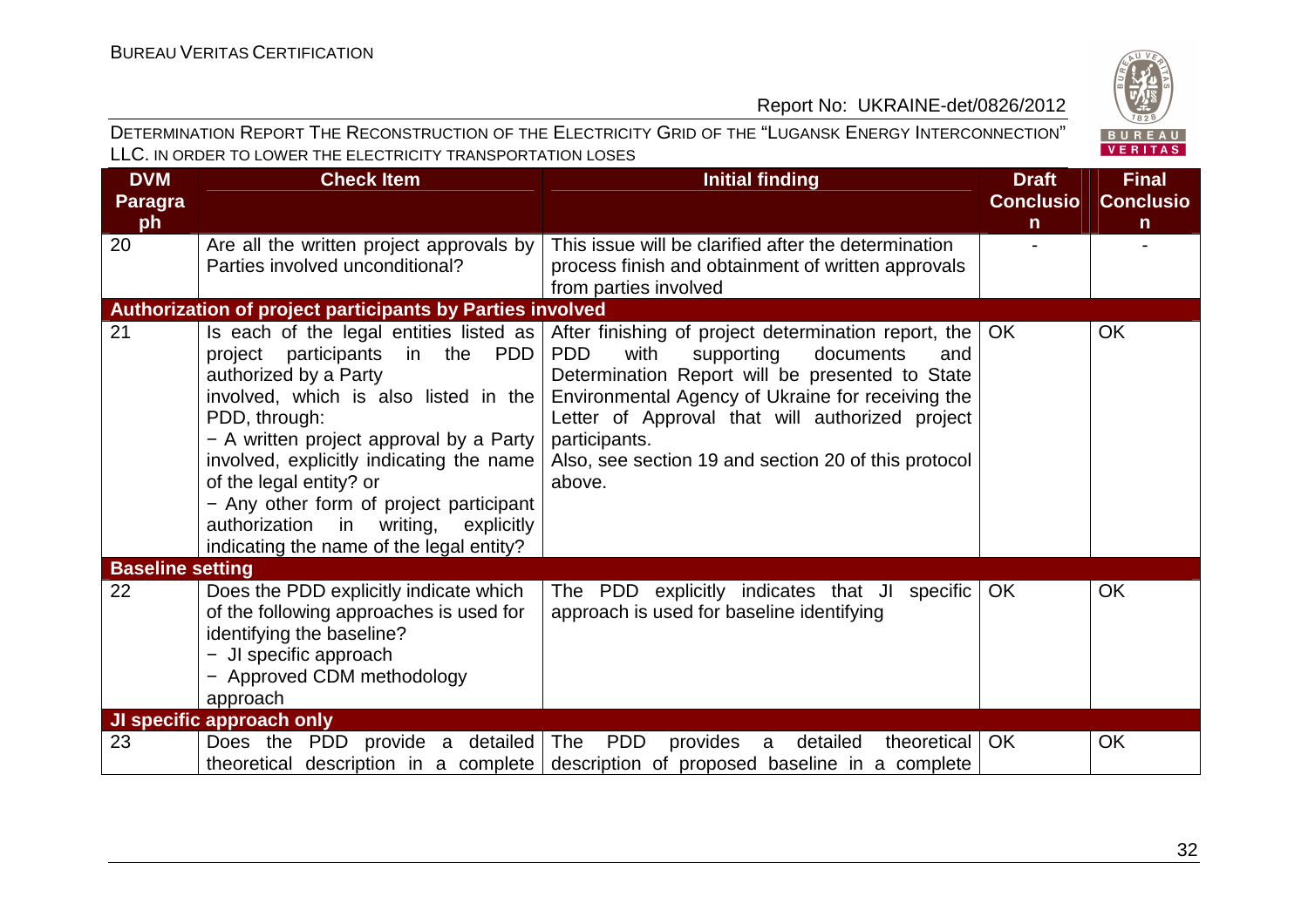

| <b>DVM</b>     | <b>Check Item</b>                         | <b>Initial finding</b>                              | <b>Draft</b>     | <b>Final</b>     |
|----------------|-------------------------------------------|-----------------------------------------------------|------------------|------------------|
| <b>Paragra</b> |                                           |                                                     | <b>Conclusio</b> | <b>Conclusio</b> |
| ph             |                                           |                                                     | $\mathsf{n}$     | n                |
|                | and transparent manner?                   | and transparent manner                              |                  |                  |
| 23             | Does the PDD provide justification that   | The PDD provides justification of established       | CAR06            | <b>OK</b>        |
|                | the baseline is established:              | baseline.                                           | CAR07            | OK               |
|                | (a) By listing and describing plausible   | (a) two plausible future scenarios are described    | CL <sub>04</sub> | OK               |
|                | future scenarios on the basis of          | (b) national and sectoral rules and policies        |                  |                  |
|                | conservative<br>assumptions<br>and        | were taken into account                             |                  |                  |
|                | selecting the most plausible one?         | assumptions,<br>$(c)$ the<br>approaches,            |                  |                  |
|                | (b) Taking into account relevant          | methodologies, parameters, date sources             |                  |                  |
|                | national and/or sectoral policies and     | and key factors that affect the baseline are        |                  |                  |
|                | circumstance?                             | taken into account                                  |                  |                  |
|                | - Are key factors that affect a baseline  | (d) the uncertainties are taken into account and    |                  |                  |
|                | taken into account?                       | the conservative approach is used                   |                  |                  |
|                | (c) In a transparent manner with          | (e) the ERUs cannot be earned for decreasing        |                  |                  |
|                | regard to the choice of approaches,       | of activity level outside the project or due to     |                  |                  |
|                | methodologies,<br>assumptions,            | the force majeure.                                  |                  |                  |
|                | parameters, date sources and key          | (f) list of standard variables contained in         |                  |                  |
|                | factors?                                  | appendix B to "Guidance on criteria for             |                  |                  |
|                | (d) Taking into account of uncertainties  | baseline setting and monitoring" was used           |                  |                  |
|                | and using conservative assumptions?       | <b>CAR06</b>                                        |                  |                  |
|                | (e) In such a way that ERUs cannot be $ $ | Please provide additional alternative scenarios for |                  |                  |
|                | earned for decreases in activity levels   | two, proposed and described in the PDD              |                  |                  |
|                | outside the project or due to force       | <b>CAR07</b>                                        |                  |                  |
|                | majeure?                                  | Please move demonstration of additionality to the   |                  |                  |
|                | (f) By drawing on the list of standard    | section B.2 of the PDD                              |                  |                  |
|                | variables contained in appendix B to      | CL04                                                |                  |                  |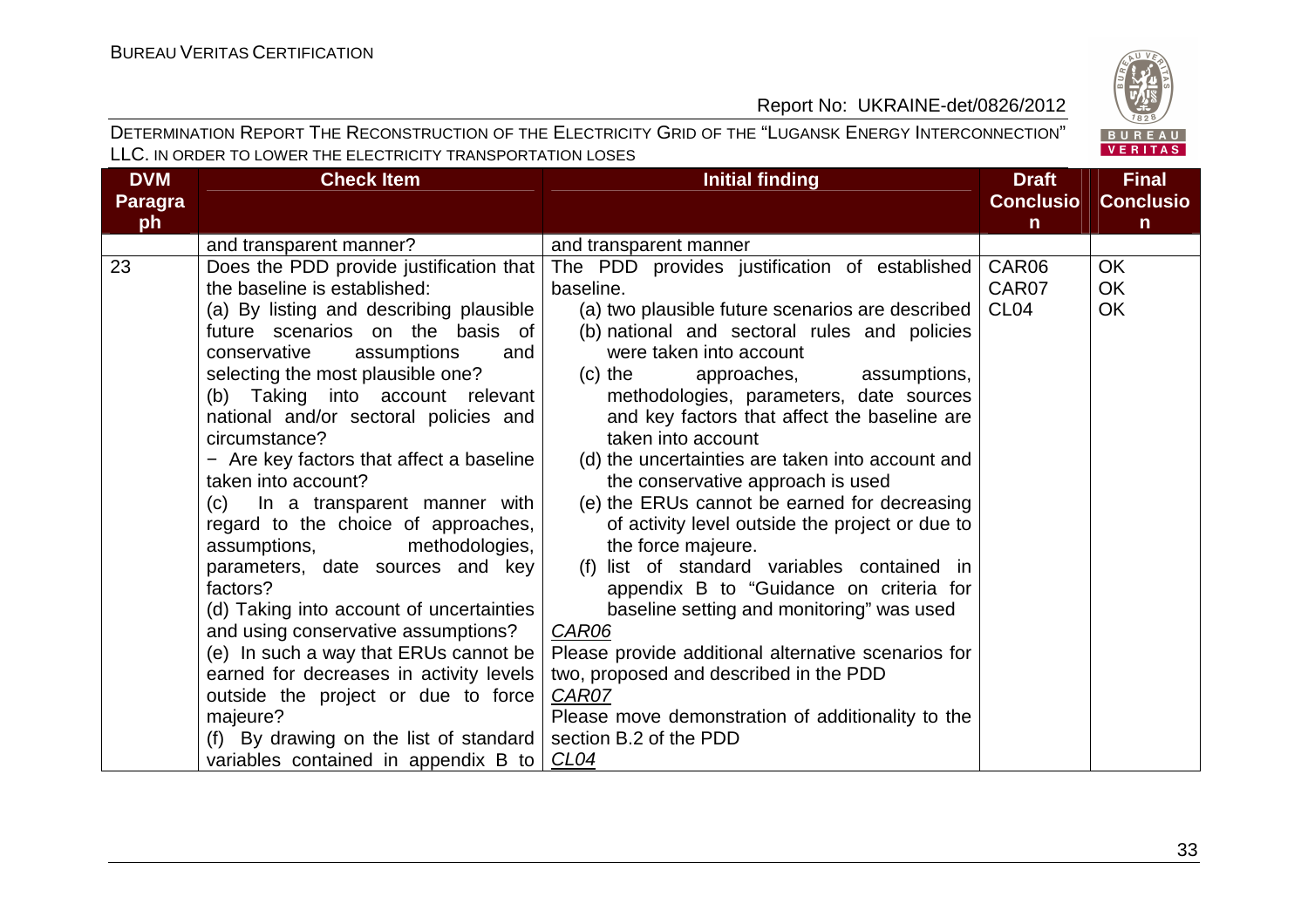

| <b>DVM</b>           | <b>Check Item</b>                                                                      | <b>Initial finding</b>                                                                         | <b>Draft</b>     | <b>Final</b>     |
|----------------------|----------------------------------------------------------------------------------------|------------------------------------------------------------------------------------------------|------------------|------------------|
| <b>Paragra</b>       |                                                                                        |                                                                                                | <b>Conclusio</b> | <b>Conclusio</b> |
| ph                   |                                                                                        |                                                                                                | $\mathsf{n}$     | n                |
|                      | "Guidance on<br>criteria for baseline                                                  | Please explain next follow in the section $B.1 -$ the                                          |                  |                  |
|                      | monitoring",<br>setting<br>and<br>as                                                   | data of 2002 year was used for baseline<br>establishing, and emission reductions was           |                  |                  |
|                      | appropriate?                                                                           | generated from 01/01/2004. Please explain                                                      |                  |                  |
|                      |                                                                                        | elimination of data from 2003 year                                                             |                  |                  |
| 24                   | If selected elements or combinations of<br>approved CDM methodologies or               | There are no used selected elements<br>of<br>combinations of approved CDM methodologies or     | OK               | <b>OK</b>        |
|                      | methodological tools for baseline<br>setting are used, are the selected                | methodological tools for baseline setting.                                                     |                  |                  |
|                      | elements or combinations together with                                                 |                                                                                                |                  |                  |
|                      | the elements supplementary developed                                                   |                                                                                                |                  |                  |
|                      | by the project participants in line with<br>23 above?                                  |                                                                                                |                  |                  |
| 25                   | If a multi-project emission factor is<br><b>PDD</b><br>the<br>does<br>used,<br>provide | The PDD provides justification for chosen<br>emission factor for electricity transported throw | <b>OK</b>        | <b>OK</b>        |
|                      | appropriate justification?                                                             | Ukraine national grid.                                                                         |                  |                  |
|                      |                                                                                        | The data for 2005-2007 years was taken from                                                    |                  |                  |
|                      |                                                                                        | "Ukraine - Assessment of new calculation of CEF",                                              |                  |                  |
|                      |                                                                                        | approved by TUV SUD 17.08.2007.                                                                |                  |                  |
|                      |                                                                                        | The data for 2008-2011 years was taken from                                                    |                  |                  |
|                      |                                                                                        | relevant Orders<br>of<br>National<br>Environment<br><b>Investment Agency</b>                   |                  |                  |
|                      | Approved CDM methodology approach only_Paragraphs 26(a) – 26(d)_Not applicable         |                                                                                                |                  |                  |
| <b>Additionality</b> |                                                                                        |                                                                                                |                  |                  |
|                      | JI specific approach only                                                              |                                                                                                |                  |                  |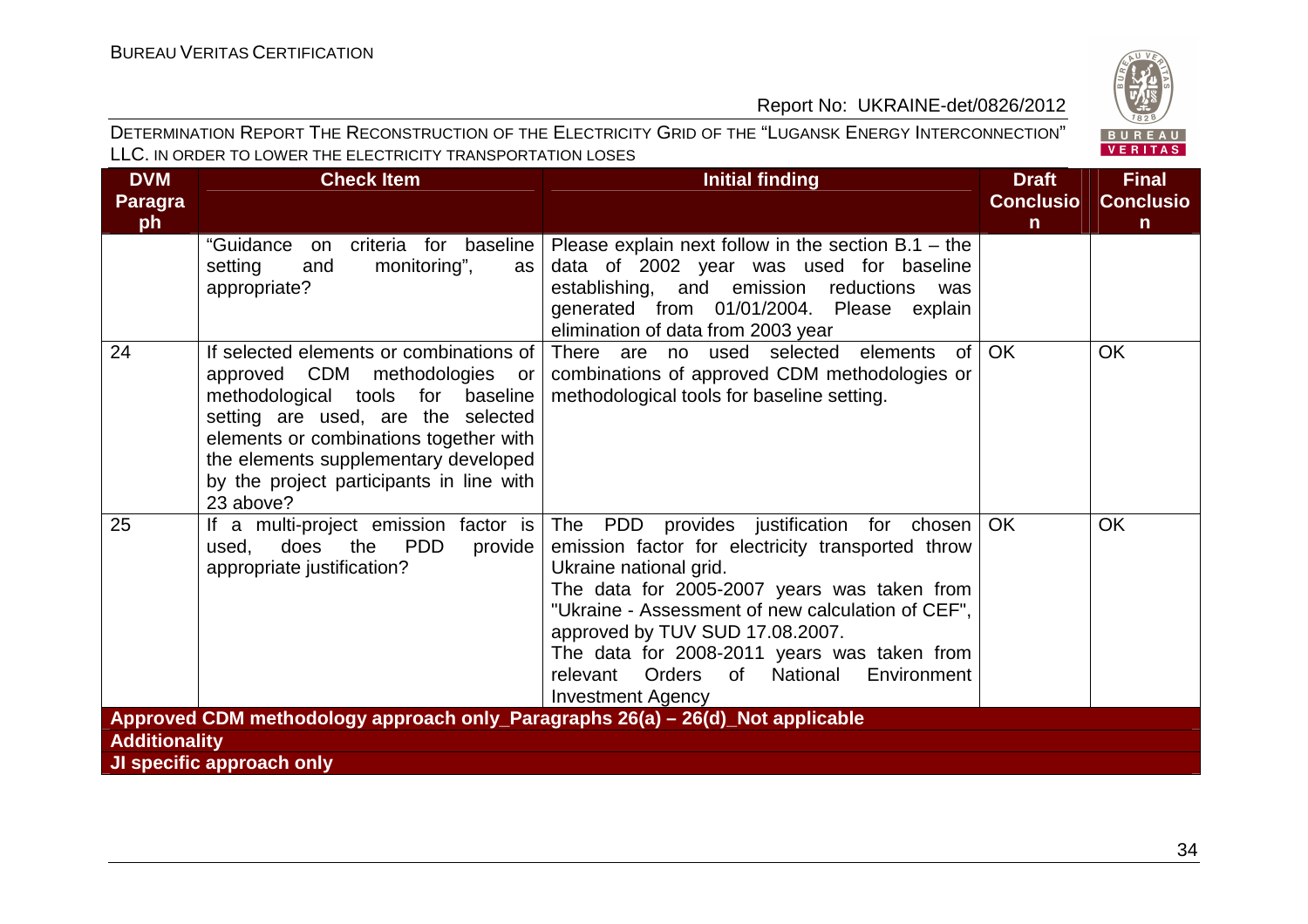### BUREAU<br>VERITAS

| <b>DVM</b>     | <b>Check Item</b>                                                                                                                                                                                                                                                                                                                                                                                                                                                                                                                                                                                                                                                                                                                                                                                                                                                                                                                                                                        | <b>Initial finding</b>                                                                                                                                                                                 | <b>Draft</b>     | <b>Final</b>     |
|----------------|------------------------------------------------------------------------------------------------------------------------------------------------------------------------------------------------------------------------------------------------------------------------------------------------------------------------------------------------------------------------------------------------------------------------------------------------------------------------------------------------------------------------------------------------------------------------------------------------------------------------------------------------------------------------------------------------------------------------------------------------------------------------------------------------------------------------------------------------------------------------------------------------------------------------------------------------------------------------------------------|--------------------------------------------------------------------------------------------------------------------------------------------------------------------------------------------------------|------------------|------------------|
| <b>Paragra</b> |                                                                                                                                                                                                                                                                                                                                                                                                                                                                                                                                                                                                                                                                                                                                                                                                                                                                                                                                                                                          |                                                                                                                                                                                                        | <b>Conclusio</b> | <b>Conclusio</b> |
| ph             |                                                                                                                                                                                                                                                                                                                                                                                                                                                                                                                                                                                                                                                                                                                                                                                                                                                                                                                                                                                          |                                                                                                                                                                                                        | $\mathsf{n}$     | $\mathsf{n}$     |
| 28             | Does the PDD indicate which of the<br>following approaches for demonstrating<br>additionality is used?<br>Provision of traceable and<br>(a)<br>transparent information showing the<br>baseline was identified on the basis of<br>conservative assumptions, that the<br>project scenario is not part of the<br>identified baseline scenario and that<br>the project will lead to emission<br>reductions<br>enhancements<br>0f<br>or<br>removals;<br>(b) Provision<br>of traceable<br>and<br>transparent information that an AIE has<br>already positively determined that a<br>comparable<br>project<br>(to<br>be)<br>implemented<br>under<br>comparable<br>circumstances has additionality;<br>(c) Application of the most recent<br>0f<br>the<br>"Tool<br>for<br>version<br>the<br>demonstration and<br>assessment<br>of.<br>additionality. (allowing for a two-month<br>grace period) or any other method for<br>proving additionality approved by the<br><b>CDM Executive Board".</b> | The PDD indicates that approach c) usage of $\vert$<br>"Combined tool to identify the baseline scenario<br>and demonstrate additionality" version 4.0.0 was<br>used for demonstration of additionality | OK               | <b>OK</b>        |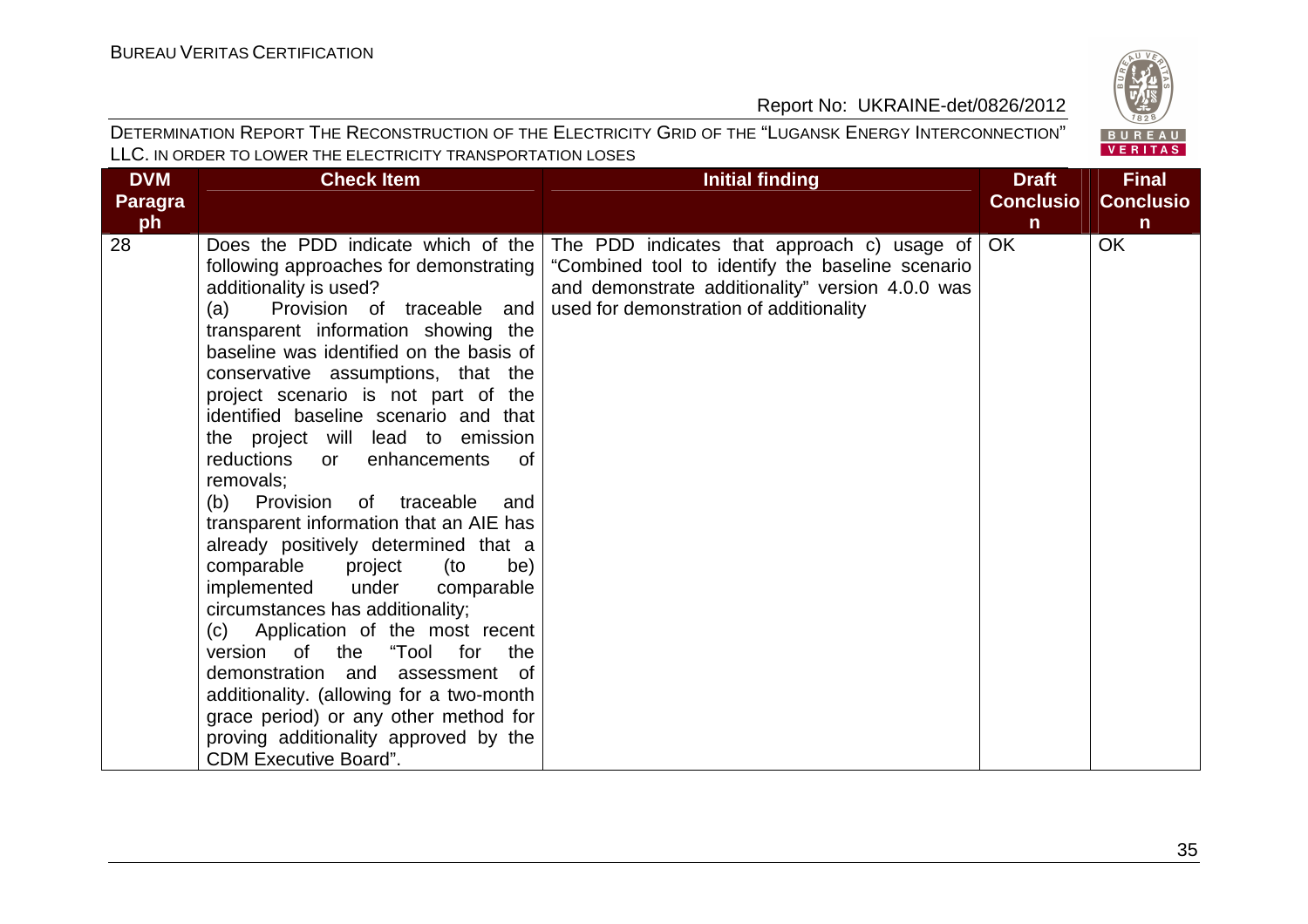

| <b>DVM</b>     | <b>Check Item</b>                        | <b>Initial finding</b>                              | <b>Draft</b>      | <b>Final</b>     |
|----------------|------------------------------------------|-----------------------------------------------------|-------------------|------------------|
| <b>Paragra</b> |                                          |                                                     | <b>Conclusio</b>  | <b>Conclusio</b> |
| ph             |                                          |                                                     | $\mathsf{n}$      | $\mathsf{n}$     |
| 29(a)          | Does the PDD provide a justification of  | The justification of the applied approach was       | OK                | OK               |
|                | the applicability of the approach with a | provided                                            |                   |                  |
|                | clear and transparent description?       |                                                     |                   |                  |
| 29(b)          | Are additionality proofs provided?       | The additionality proofs are provided               | CAR08             | <b>OK</b>        |
|                |                                          | CAR08                                               | CAR09             | OK               |
|                |                                          | Implementation of energy saving measures in         | CAR <sub>10</sub> | OK               |
|                |                                          | frames of JI projects is common practice in         | CAR11             | OK               |
|                |                                          | Ukrainian energy transportation enterprises.        |                   |                  |
|                |                                          | Please provide more detailed information on         |                   |                  |
|                |                                          | proposed project barriers applicable to Luhansk     |                   |                  |
|                |                                          | Region specific                                     |                   |                  |
|                |                                          | CAR09                                               |                   |                  |
|                |                                          | Please provide more detailed description on tariff  |                   |                  |
|                |                                          | politic of National Electric energy regulating      |                   |                  |
|                |                                          | committee (NERC)                                    |                   |                  |
|                |                                          | CAR <sub>10</sub>                                   |                   |                  |
|                |                                          | Please provide comparing with similar JI projects   |                   |                  |
|                |                                          | which have been implemented in Ukraine.             |                   |                  |
|                |                                          | CAR11                                               |                   |                  |
|                |                                          | Proposed barrier "Necessity of the perpetual        |                   |                  |
|                |                                          | monitoring of places where the electricity is lost, |                   |                  |
|                |                                          | their removal and prevention of their appearing"    |                   |                  |
|                |                                          | will be lowering in case of Alternative 2           |                   |                  |
|                |                                          | implementation. Please correct or provide           |                   |                  |
|                |                                          | explanation                                         |                   |                  |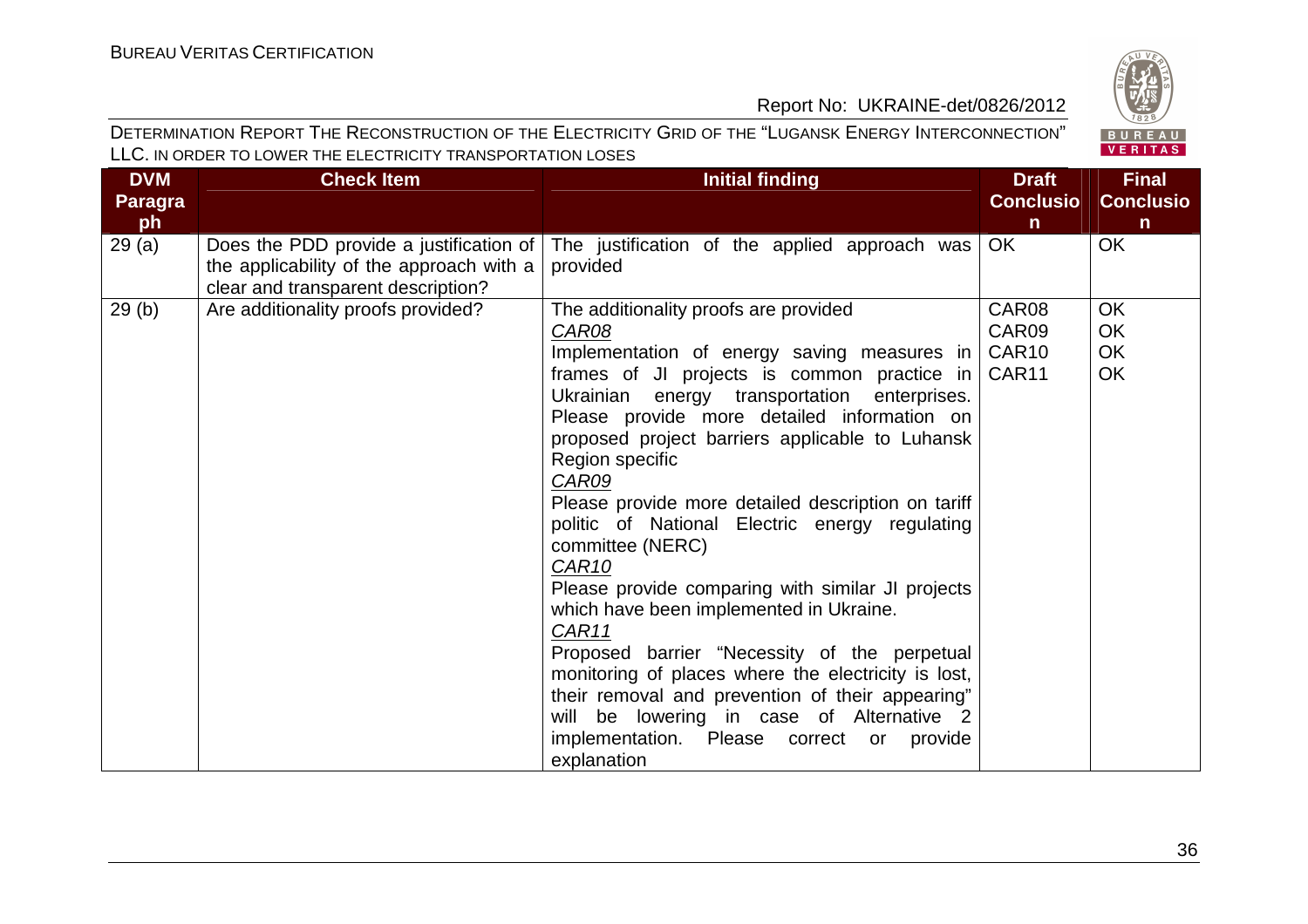# BUREAU<br>VERITAS

| <b>DVM</b>           | <b>Check Item</b>                                                                                                                                                                                                                                          | <b>Initial finding</b>                                                                                                                                                                                                                                                                                                                                                                                                                                                                                                                                                                                                                                                                                                            | <b>Draft</b>                          | <b>Final</b>                     |
|----------------------|------------------------------------------------------------------------------------------------------------------------------------------------------------------------------------------------------------------------------------------------------------|-----------------------------------------------------------------------------------------------------------------------------------------------------------------------------------------------------------------------------------------------------------------------------------------------------------------------------------------------------------------------------------------------------------------------------------------------------------------------------------------------------------------------------------------------------------------------------------------------------------------------------------------------------------------------------------------------------------------------------------|---------------------------------------|----------------------------------|
| <b>Paragra</b><br>ph |                                                                                                                                                                                                                                                            |                                                                                                                                                                                                                                                                                                                                                                                                                                                                                                                                                                                                                                                                                                                                   | <b>Conclusio</b><br>$\mathsf{n}$      | <b>Conclusio</b><br>$\mathsf{n}$ |
| 29 <sub>(c)</sub>    | additionality<br>Is the<br>appropriately as a result?                                                                                                                                                                                                      | demonstrated   The additionality was demonstrated                                                                                                                                                                                                                                                                                                                                                                                                                                                                                                                                                                                                                                                                                 |                                       |                                  |
| 30                   | and<br>explanations,<br>descriptions<br>analyses made in accordance with the<br>selected tool or method?                                                                                                                                                   | If the approach 28 (c) is chosen, are all $\vert$ The approach, explanations and analysis are<br>provided in line with the selected tool                                                                                                                                                                                                                                                                                                                                                                                                                                                                                                                                                                                          | <b>OK</b>                             | <b>OK</b>                        |
|                      | Approved CDM methodology approach only_ Paragraphs 31(a) - 31(e)_Not applicable                                                                                                                                                                            |                                                                                                                                                                                                                                                                                                                                                                                                                                                                                                                                                                                                                                                                                                                                   |                                       |                                  |
|                      | Project boundary (applicable except for JI LULUCF projects                                                                                                                                                                                                 |                                                                                                                                                                                                                                                                                                                                                                                                                                                                                                                                                                                                                                                                                                                                   |                                       |                                  |
|                      | JI specific approach only                                                                                                                                                                                                                                  |                                                                                                                                                                                                                                                                                                                                                                                                                                                                                                                                                                                                                                                                                                                                   |                                       |                                  |
| 32(a)                | Does the project boundary defined in<br>the PDD encompass all anthropogenic<br>emissions<br>by sources of GHGs that are:<br>(i) Under the control of the project<br>participants?<br>(ii) Reasonably attributable to the<br>project?<br>(iii) Significant? | The project boundaries defined in the PDD<br>encompass all anthropogenic emissions by<br>sources of GHGs that are under the control of the<br>project participants and reasonably attributable to<br>the project, such as electricity transmitting lines of<br>"LEO" LLC with transforming, commutation,<br>measuring and auxiliary equipment.<br><b>CAR12</b><br>In case of project energy saving measures<br>implementation on new received equipment,<br>project boundaries will be different from indicated<br>in the determined PDD. Please remove list of<br>equipment pertained to "LEO" LLc.<br>CL <sub>05</sub><br>Luhansk Region is border with Russian federation.<br>Please add explanation on electricity output and | CAR <sub>12</sub><br>CL <sub>05</sub> | <b>OK</b><br>OK                  |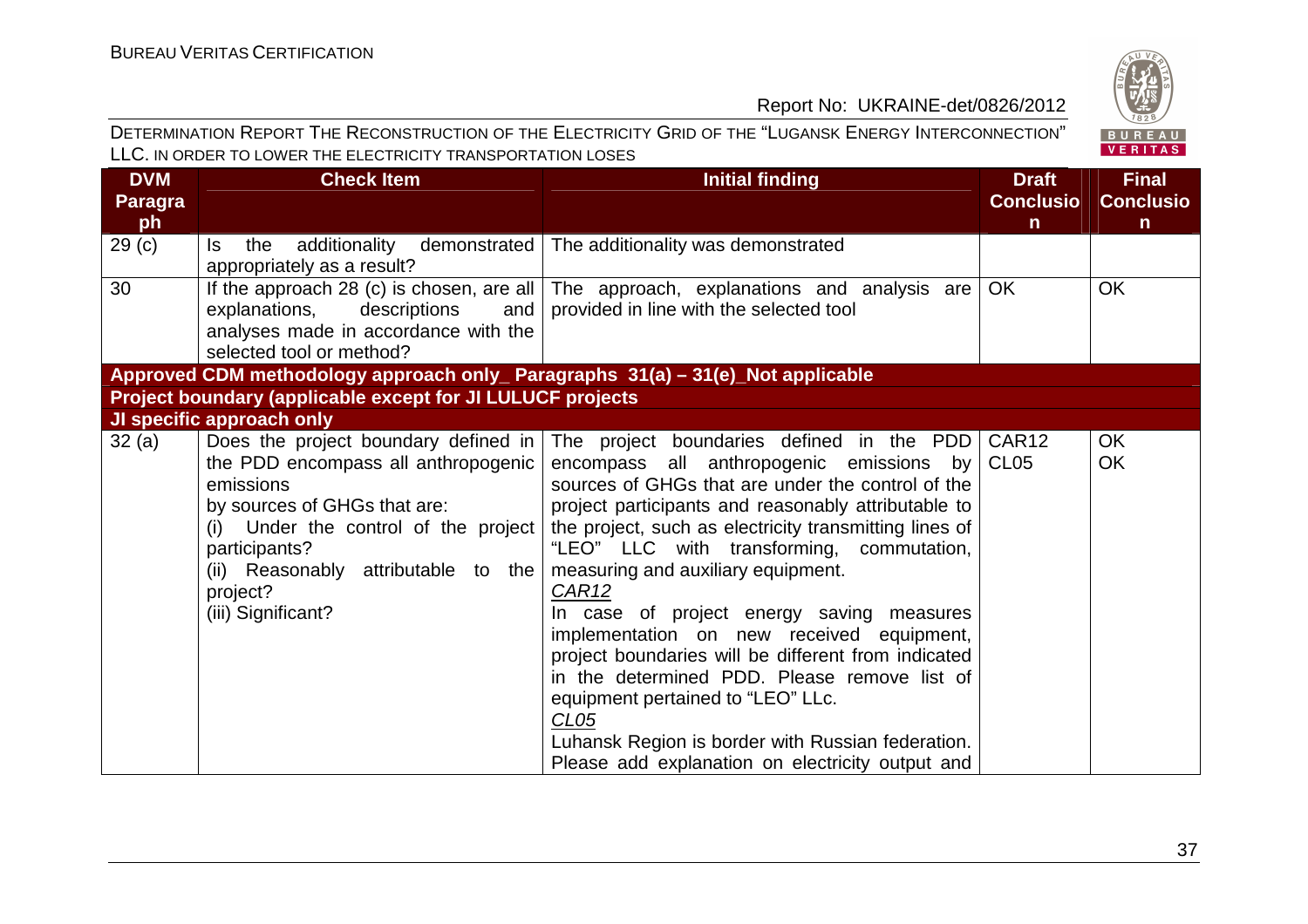BUREAU<br>VERITAS

#### Report No: UKRAINE-det/0826/2012

| <b>DVM</b>              | <b>Check Item</b>                                                                                                                                                                             | <b>Initial finding</b>                                                                                                                                                                                                                         | <b>Draft</b>     | <b>Final</b>     |
|-------------------------|-----------------------------------------------------------------------------------------------------------------------------------------------------------------------------------------------|------------------------------------------------------------------------------------------------------------------------------------------------------------------------------------------------------------------------------------------------|------------------|------------------|
| <b>Paragra</b>          |                                                                                                                                                                                               |                                                                                                                                                                                                                                                | <b>Conclusio</b> | <b>Conclusio</b> |
| ph                      |                                                                                                                                                                                               |                                                                                                                                                                                                                                                | $\mathsf{n}$     | $\mathsf{n}$     |
|                         |                                                                                                                                                                                               | input of Ukraine borders                                                                                                                                                                                                                       |                  |                  |
| 32(b)                   | Is the project boundary defined on the<br>basis of a case-by-case assessment<br>with regard to the criteria referred to in $ $<br>$32$ (a) above?                                             | The project boundaries are defined on the basis of $\vert$ OK<br>case-by -case analysis with regard to the criteria<br>referred to in 32(a)                                                                                                    |                  | <b>OK</b>        |
| 32(c)                   | Are the delineation of the project<br>boundary and the gases and sources  <br>included appropriately described and<br>justified in the PDD by using a figure or<br>flow chart as appropriate? | The delineation of the project boundaries are<br>appropriately described in the PDD with using a<br>flow chart (see figure 4).                                                                                                                 | <b>OK</b>        | <b>OK</b>        |
| 32 <sub>(d)</sub>       | explicitly stated, and the exclusions of<br>any sources related to the baseline or<br>the project are appropriately justified?                                                                | Are all gases and sources included Table 4 contains justification of inclusion or<br>exclusion of GHG gases and sources related to<br>the baseline and the project                                                                             | <b>OK</b>        | <b>OK</b>        |
|                         | Approved CDM methodology approach only_Paragraph 33_Not applicable                                                                                                                            |                                                                                                                                                                                                                                                |                  |                  |
| <b>Crediting period</b> |                                                                                                                                                                                               |                                                                                                                                                                                                                                                |                  |                  |
| 34 (a)                  | the project as the date on which the<br>implementation or construction or real<br>action of the project will begin or<br>began?                                                               | Does the PDD state the starting date of   The PDD states that 06/06/2003 is the project   OK<br>starting date (according with Contract for the<br>Working Project Development for the "Ilyich"<br>Substation Reconstruction № 54-03-P493/2003) |                  | <b>OK</b>        |
| 34(a)                   | Is the starting date after the beginning<br>of 2000?                                                                                                                                          | Yes, the starting date is after 2000 year                                                                                                                                                                                                      | <b>OK</b>        | <b>OK</b>        |
| 34(b)                   |                                                                                                                                                                                               | Does the PDD state the expected The expected operational lifetime of the project<br>operational lifetime of the project in equipment stated in the PDD is 20 years or 240                                                                      | <b>OK</b>        | OK               |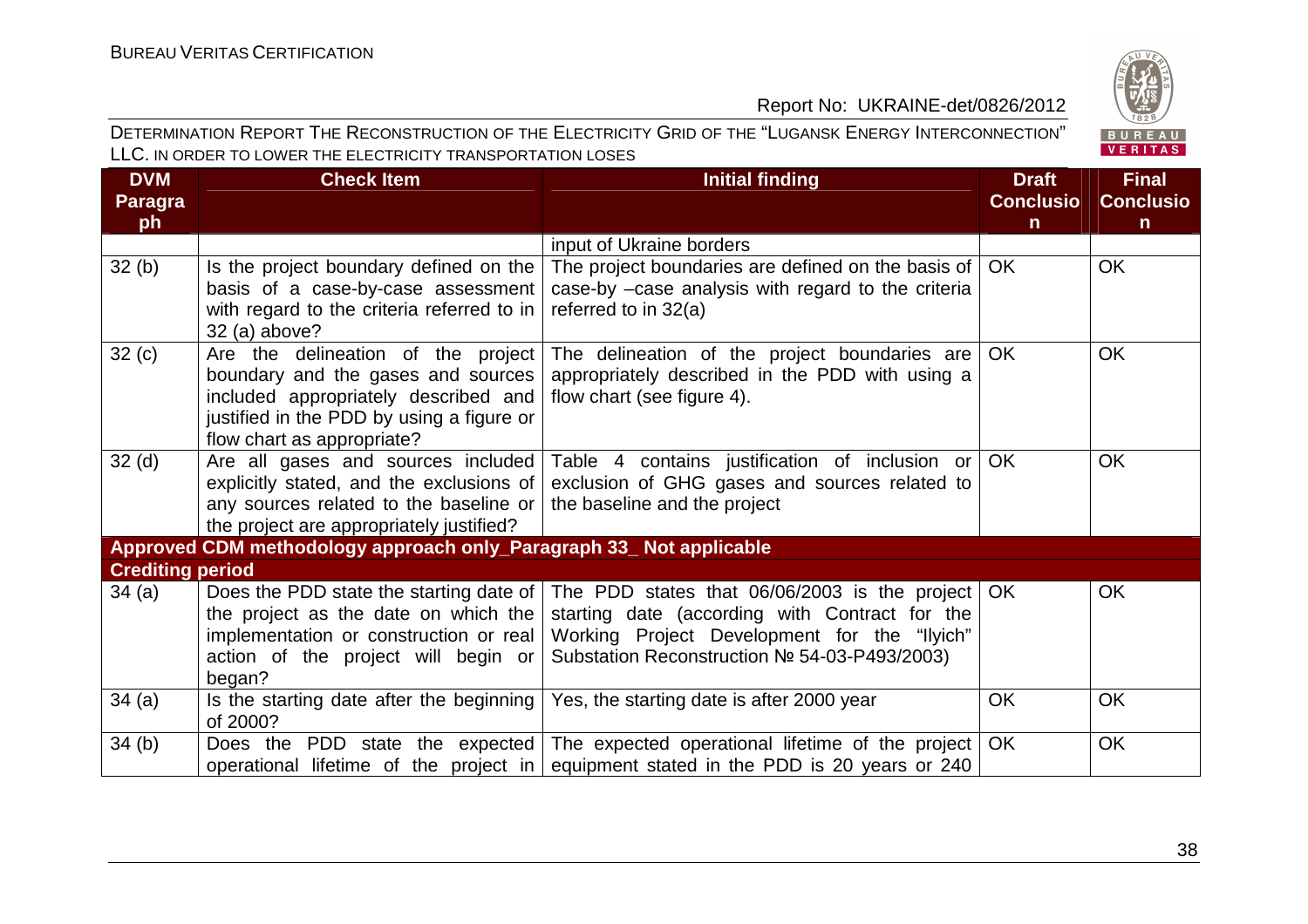

| <b>DVM</b><br><b>Paragra</b><br>ph | <b>Check Item</b>                                                                                                                                                                                                                                                                                | <b>Initial finding</b>                                                                                                                                                                                                                                                                                                           | <b>Draft</b><br><b>Conclusio</b><br>$\mathsf{n}$ | <b>Final</b><br><b>Conclusio</b><br>$\mathbf n$ |
|------------------------------------|--------------------------------------------------------------------------------------------------------------------------------------------------------------------------------------------------------------------------------------------------------------------------------------------------|----------------------------------------------------------------------------------------------------------------------------------------------------------------------------------------------------------------------------------------------------------------------------------------------------------------------------------|--------------------------------------------------|-------------------------------------------------|
|                                    | years and months?                                                                                                                                                                                                                                                                                | months                                                                                                                                                                                                                                                                                                                           |                                                  |                                                 |
| 34(c)                              | Does the PDD state the length of the<br>crediting period in years and months?                                                                                                                                                                                                                    | The PDD indicates length of crediting period in 5<br>years (60 months)                                                                                                                                                                                                                                                           | OK.                                              | <b>OK</b>                                       |
| 34(c)                              | Is the starting date of the crediting<br>period on or after the date of the first<br>emission reductions or enhancements<br>of net removals generated by the<br>project?                                                                                                                         | The starting date of the crediting period is<br>$01/01/2008$ – the date when the first ERUs were<br>generated by the project.                                                                                                                                                                                                    | OK                                               | <b>OK</b>                                       |
| 34 <sub>(d)</sub>                  | Does the PDD state that the crediting<br>period for issuance of ERUs starts only<br>after the beginning of 2008 and does<br>not extend beyond the operational<br>lifetime of the project?                                                                                                        | The PDD states that the crediting period starts<br>01/01/2008 after the beginning of 2008 and does<br>not extends beyond the operational lifetime of<br>equipment                                                                                                                                                                | OK.                                              | <b>OK</b>                                       |
| 34 <sub>(d)</sub>                  | If the crediting period extends beyond<br>2012, does the PDD state that the<br>extension is subject to the host Party<br>approval?<br>emission<br>Are the<br>estimates<br>of<br>reductions or enhancements of net<br>removals presented separately for<br>those until 2012 and those after 2012? | The estimation of emission reduction due to the JI<br>project is provided for the period 2004-2023.<br>In the PDD the values of emission reductions<br>during the period 2008-2012 are presented in table<br>4. The values of emission reductions for the period<br>2013-2023 are presented separately in table 5 of<br>the PDD. | OK.                                              | <b>OK</b>                                       |
| <b>Monitoring plan</b>             |                                                                                                                                                                                                                                                                                                  |                                                                                                                                                                                                                                                                                                                                  |                                                  |                                                 |
| 35                                 | Does the PDD explicitly indicate which<br>of the following approaches is used?<br>- JI specific approach                                                                                                                                                                                         | The PDD explicitly indicates that JI specific<br>approach was used for establishing the monitoring<br>plan                                                                                                                                                                                                                       | OK.                                              | OK                                              |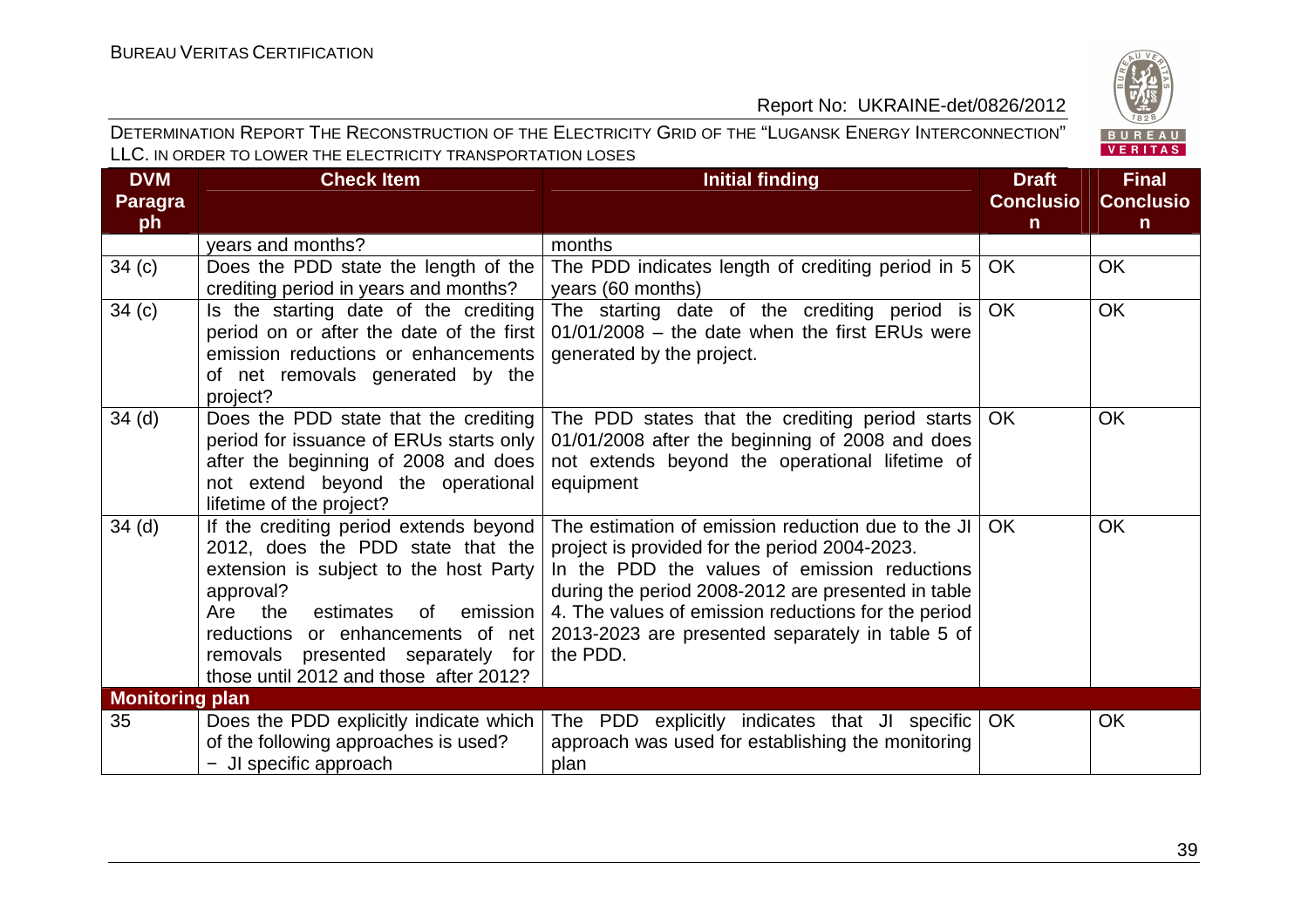

| <b>DVM</b>           | <b>Check Item</b>                                                                                                                                                                                                                                                                                                                        | <b>Initial finding</b>                                                                                                                                                                                                                                                                                                                                     | <b>Draft</b>                     | <b>Final</b>                    |
|----------------------|------------------------------------------------------------------------------------------------------------------------------------------------------------------------------------------------------------------------------------------------------------------------------------------------------------------------------------------|------------------------------------------------------------------------------------------------------------------------------------------------------------------------------------------------------------------------------------------------------------------------------------------------------------------------------------------------------------|----------------------------------|---------------------------------|
| <b>Paragra</b><br>ph |                                                                                                                                                                                                                                                                                                                                          |                                                                                                                                                                                                                                                                                                                                                            | <b>Conclusio</b><br>$\mathsf{n}$ | <b>Conclusio</b><br>$\mathbf n$ |
|                      | CDM<br>methodology<br>Approved<br>approach                                                                                                                                                                                                                                                                                               |                                                                                                                                                                                                                                                                                                                                                            |                                  |                                 |
|                      | JI specific approach only                                                                                                                                                                                                                                                                                                                |                                                                                                                                                                                                                                                                                                                                                            |                                  |                                 |
| 36(a)                | Does the monitoring plan describe:<br>relevant factors and<br>All<br>key<br>characteristics that will be monitored?<br>- The period in which they will be<br>monitored?<br>- All decisive factors for the control and<br>reporting of project performance?                                                                               | The Monitoring Plan describes factors and<br>characteristics that will be monitored, such as<br>value of electricity losses in "LEO" LLC grids,<br>value of input electricity, carbon emission factor<br>(see section D.2 of the PDD)                                                                                                                      | OK.                              | <b>OK</b>                       |
| 36 <sub>(b)</sub>    | Does the monitoring plan specify the<br>indicators, constants and variables<br>used that are reliable, valid and provide<br>transparent picture of the emission<br>reductions or enhancements of net<br>removals to be monitored?                                                                                                        | There is no constants and indicators used by<br>project developer regarding JI project                                                                                                                                                                                                                                                                     | <b>OK</b>                        | <b>OK</b>                       |
| 36 <sub>(b)</sub>    | If default values are used:<br>- Are accuracy and reasonableness<br>carefully balanced in their selection?<br>- Do the default values originate from<br>recognized sources?<br>- Are the default values supported by<br>statistical<br>analyses<br>providing<br>reasonable confidence levels?<br>- Are the default values presented in a | The<br>monitoring plan indicates<br>that carbon<br>emission factors for electricity transmission used<br>as default values. The source of this value is<br>clarified in table D.1.1.1 (reference to the section<br>B.1), namely, Assessment of new calculation of<br>CEF by TÜV SÜD Industrie Service GmbH for<br>Ukraine and Orders ##43,62,63,75 of SEIA | <b>OK</b>                        | <b>OK</b>                       |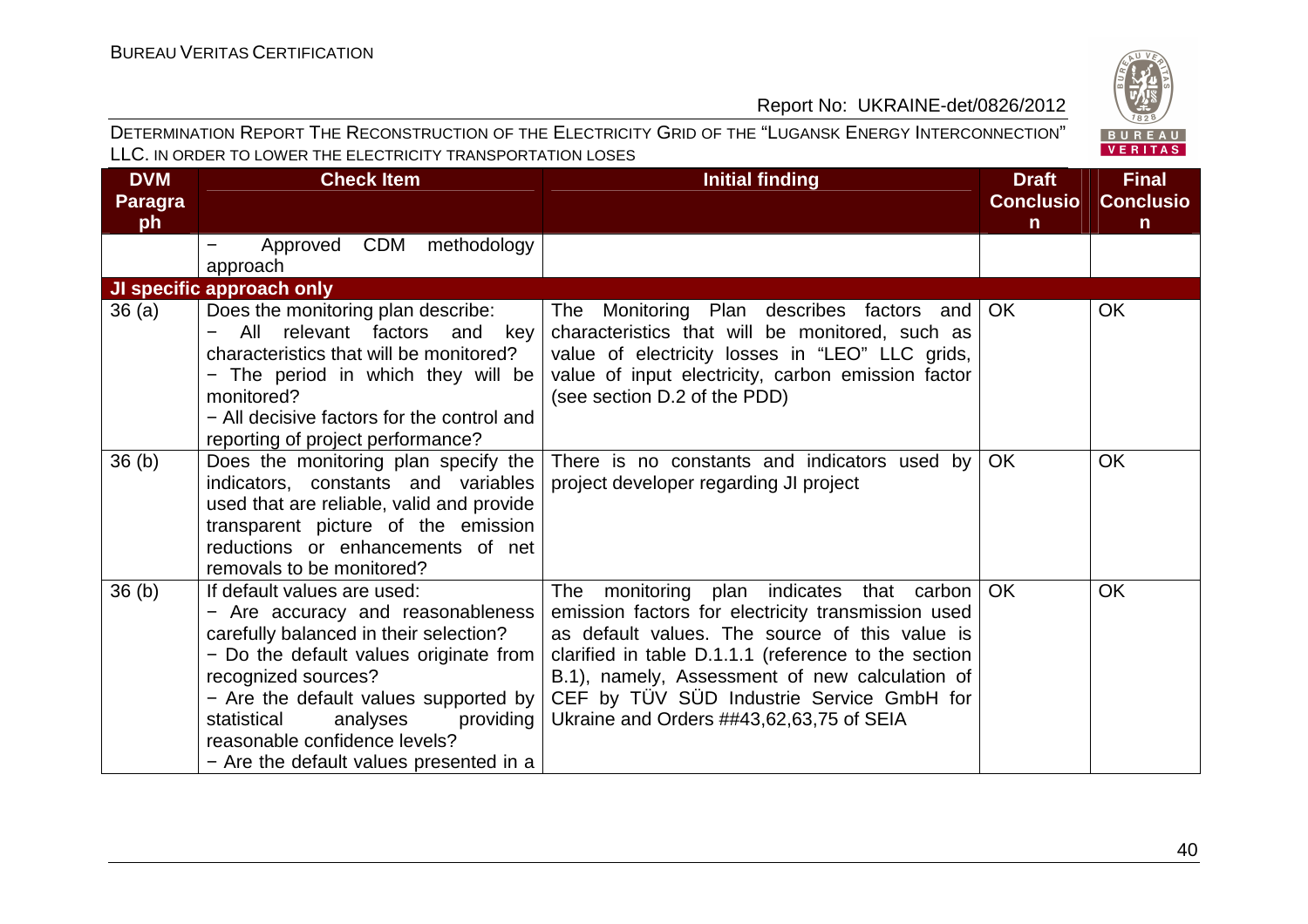BUREAU<br>VERITAS

#### Report No: UKRAINE-det/0826/2012

| <b>DVM</b>                       | <b>Check Item</b>                                                                                                                                                                                  | <b>Initial finding</b>                                                                                                                                                                                                            | <b>Draft</b>      | <b>Final</b>     |
|----------------------------------|----------------------------------------------------------------------------------------------------------------------------------------------------------------------------------------------------|-----------------------------------------------------------------------------------------------------------------------------------------------------------------------------------------------------------------------------------|-------------------|------------------|
| Paragra                          |                                                                                                                                                                                                    |                                                                                                                                                                                                                                   | <b>Conclusio</b>  | <b>Conclusio</b> |
| ph                               |                                                                                                                                                                                                    |                                                                                                                                                                                                                                   | $\mathsf{n}$      | $\mathsf{n}$     |
|                                  | transparent manner?                                                                                                                                                                                |                                                                                                                                                                                                                                   |                   |                  |
| 36 <sub>(b)</sub> <sub>(i)</sub> | For those values that are to<br>be<br>provided by the project participants,<br>does the monitoring plan clearly<br>indicate how the values are to be<br>selected and justified?                    | Emission factor for electricity transmitting is<br>assessed TÜV SÜD Industrie Service GmbH for JI<br>projects in Ukraine for period 2005-2007 years and<br>Orders of SEIA for period 2008-2012                                    | OK                | <b>OK</b>        |
| 36 (b) (ii)                      | For other values,<br>- Does the monitoring plan clearly<br>indicate the precise references from<br>which these values are taken?<br>- Is the conservativeness of the values<br>provided justified? | The monitoring plan clearly indicates the sources<br>of which the required data are calculated. The data<br>on factual energy losses and electricity input to the<br>"LEO" LLC grid are taken from standard report<br>form 1B-TRE | OK.               | <b>OK</b>        |
| 36 (b) (iii)                     | For all data<br>does the<br>sources,<br>monitoring plan specify the procedures<br>to be followed if expected data are<br>unavailable?                                                              | CAR <sub>13</sub><br>Please specify the procedures to be followed if<br>expected data are unavailable                                                                                                                             | CAR <sub>13</sub> | <b>OK</b>        |
| 36<br>(b)<br>(iv)                | Are International System Unit (SI units)<br>used?                                                                                                                                                  | The international System unit are used                                                                                                                                                                                            | <b>OK</b>         | <b>OK</b>        |
| 36(b)(v)                         | Does the monitoring plan note any<br>parameters, coefficients, variables, etc.<br>that are used to calculate baseline<br>emissions or net removals but are<br>obtained through monitoring?         | The monitoring plan doesn't note any parameters<br>that are required for baseline calculations but<br>obtained through monitoring                                                                                                 | OK                | OK               |
| 36 <sub>(b)</sub> <sub>(v)</sub> | variables, etc. consistent between the                                                                                                                                                             | Is the use of parameters, coefficients, The parameters, coefficients, variables are used<br>consistent<br>between the baseline<br>the<br>and                                                                                      | <b>OK</b>         | <b>OK</b>        |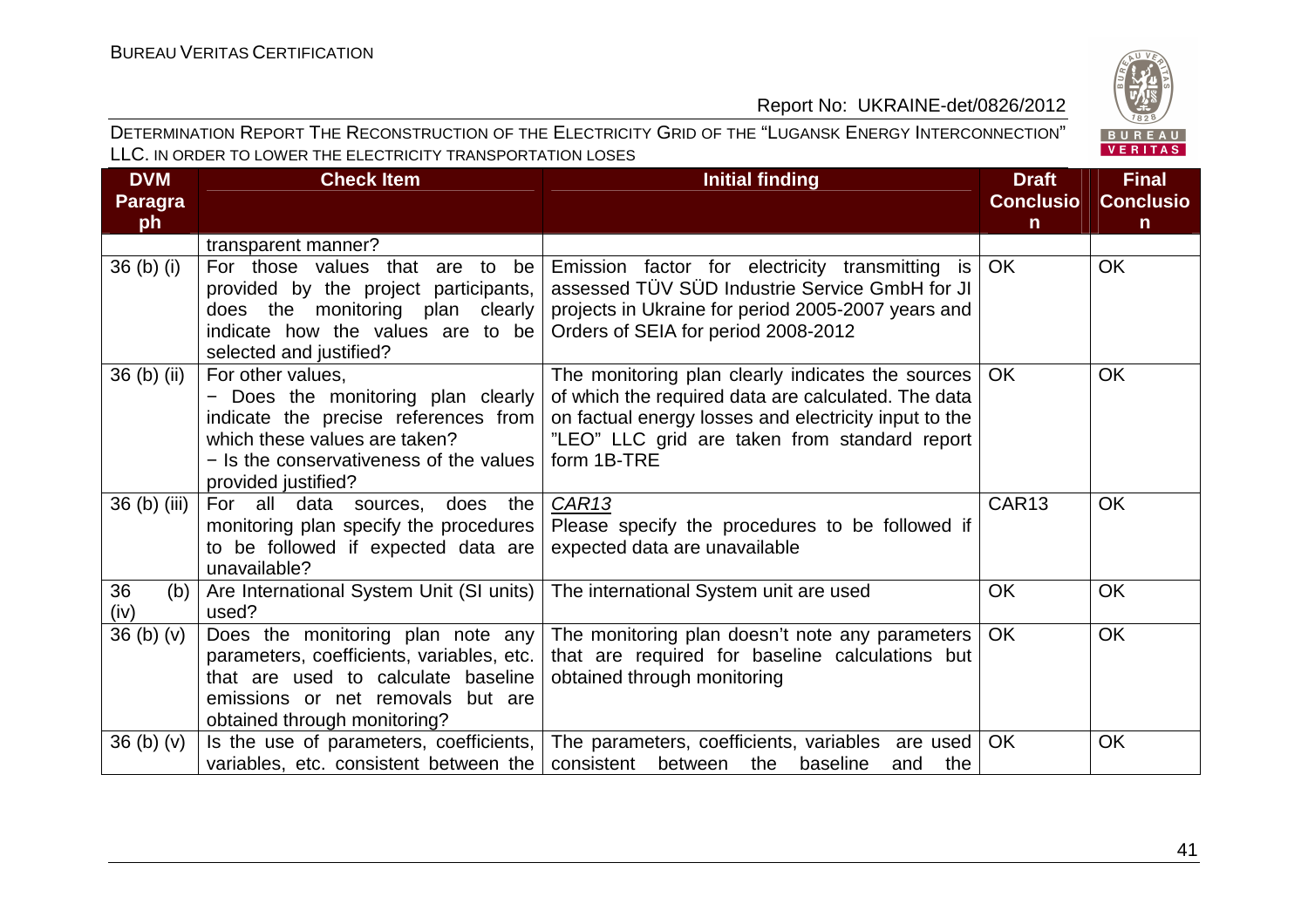

| <b>DVM</b>        | <b>Check Item</b>                                                               | <b>Initial finding</b>                                                                                | <b>Draft</b>     | <b>Final</b>     |
|-------------------|---------------------------------------------------------------------------------|-------------------------------------------------------------------------------------------------------|------------------|------------------|
| <b>Paragra</b>    |                                                                                 |                                                                                                       | <b>Conclusio</b> | <b>Conclusio</b> |
| ph                |                                                                                 |                                                                                                       | n                | $\mathsf{n}$     |
|                   | baseline and monitoring plan?                                                   | monitoring plan                                                                                       |                  |                  |
| 36 <sub>(c)</sub> | Does the monitoring plan draw on the<br>list of standard variables contained in | The monitoring plan is established in accordance<br>with appendix B of "Guidance on criteria for      | OK.              | <b>OK</b>        |
|                   | appendix B of "Guidance on criteria for                                         | baseline setting and monitoring" version 03                                                           |                  |                  |
|                   | baseline setting and monitoring"?                                               |                                                                                                       |                  |                  |
| 36 <sub>(d)</sub> | Does the monitoring plan explicitly and<br>clearly distinguish:                 | The monitoring<br>plan explicitly<br>and<br>clearly  <br>distinguishes:                               | OK               | <b>OK</b>        |
|                   | (i) Data and parameters that are not<br>monitored throughout the crediting      | (i) Data and parameters that are not monitored<br>throughout the crediting period, but are determined |                  |                  |
|                   | period, but are determined only once                                            | only once (and thus remain fixed throughout the                                                       |                  |                  |
|                   | (and thus remain fixed throughout the                                           | crediting period), and that are available already at                                                  |                  |                  |
|                   | crediting period), and that are available                                       | the stage of determination?                                                                           |                  |                  |
|                   | already at the stage of determination?                                          | (ii) Data and parameters that are not monitored                                                       |                  |                  |
|                   | (ii) Data and parameters that are not                                           | throughout the crediting period, but are determined                                                   |                  |                  |
|                   | monitored throughout the crediting                                              | only once (and thus remain fixed throughout the                                                       |                  |                  |
|                   | period, but are determined only once<br>(and thus remain fixed throughout the   | crediting period), but that are not already available<br>at the stage of determination?               |                  |                  |
|                   | crediting period), but that are not                                             | (iii) Data and parameters that are monitored                                                          |                  |                  |
|                   | already available at the stage of                                               | throughout the crediting period                                                                       |                  |                  |
|                   | determination?                                                                  |                                                                                                       |                  |                  |
|                   | (iii) Data and parameters that are                                              |                                                                                                       |                  |                  |
|                   | monitored throughout the crediting<br>period?                                   |                                                                                                       |                  |                  |
| 36(e)             | Does the monitoring plan describe the                                           | The monitoring plan describes the methods                                                             | OK               | OK               |
|                   | methods employed for data monitoring                                            | employed for data monitoring and recording                                                            |                  |                  |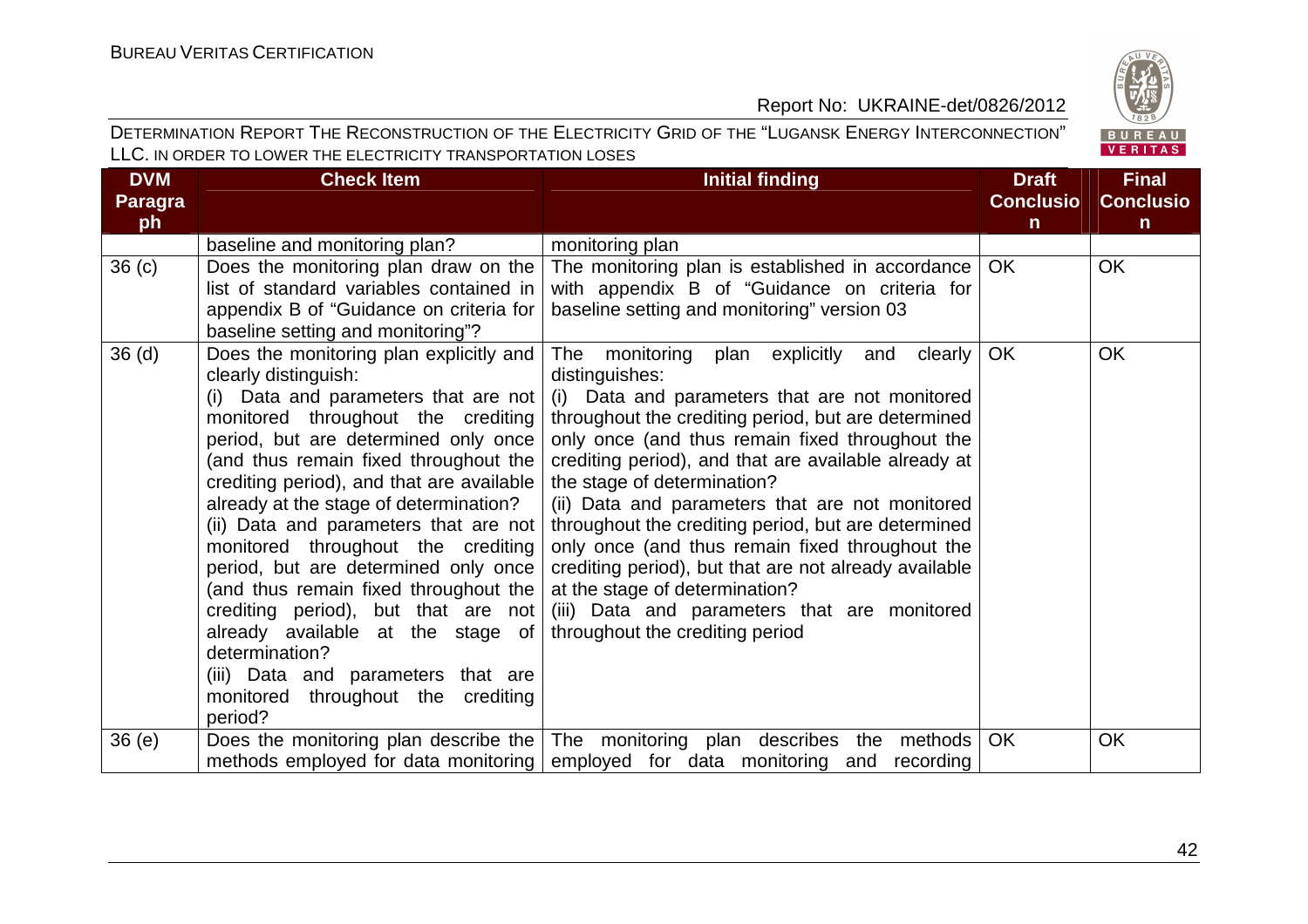

| <b>DVM</b>     | Check Item                                                                                                                                                            | Initial finding                                                                                                                                                                                                | <b>Draft</b>     | <b>Final</b>     |
|----------------|-----------------------------------------------------------------------------------------------------------------------------------------------------------------------|----------------------------------------------------------------------------------------------------------------------------------------------------------------------------------------------------------------|------------------|------------------|
| <b>Paragra</b> |                                                                                                                                                                       |                                                                                                                                                                                                                | <b>Conclusio</b> | <b>Conclusio</b> |
| ph             |                                                                                                                                                                       |                                                                                                                                                                                                                | $\mathsf{n}$     | $\mathsf{n}$     |
|                | (including its frequency) and recording? $ $ including its frequency                                                                                                  |                                                                                                                                                                                                                |                  |                  |
| 36(f)          | algorithms and formulae used for the<br>estimation/calculation<br>of<br>baseline<br>emissions/removals<br>project<br>and<br>emissions/removals<br>direct<br><b>or</b> | Does the monitoring plan elaborate all   Monitoring plan elaborates the formulae used for<br>calculation and estimation of baseline emissions<br>and project emission due to the JI project<br>implementation. | OK.              | OK               |
|                | monitoring of emission reductions from<br>the project, leakage, as appropriate?                                                                                       |                                                                                                                                                                                                                |                  |                  |
| $36(f)$ (i)    | Is the underlying rationale for the<br>algorithms/formulae explained?                                                                                                 | The underlying rationale for the formulae are<br>explained                                                                                                                                                     | <b>OK</b>        | <b>OK</b>        |
| 36 (f) (ii)    | Are consistent variables, equation<br>formats, subscripts etc. used?                                                                                                  | Variables, equation formats subscripts are used in<br>consistent way                                                                                                                                           | OK               | OK               |
| 36 (f) (iii)   | Are all equations numbered?                                                                                                                                           | All equations are numbered                                                                                                                                                                                     | <b>OK</b>        | OK               |
| 36(f)(iv)      | Are all variables, with units indicated  <br>defined?                                                                                                                 | All variables with units indicated are defined                                                                                                                                                                 | <b>OK</b>        | <b>OK</b>        |
| 36 $(f)(v)$    | conservativeness<br>the<br>0f<br>the I<br>ls.<br>algorithms/procedures justified?                                                                                     | The conservativeness of the algorithms are<br>justified                                                                                                                                                        | OK               | OK               |
| 36 $(f)(v)$    | To the extent possible, are methods to<br>quantitatively account for uncertainty in<br>key parameters included?                                                       | CL <sub>06</sub><br>Please clarify uncertainty level in key parameters<br>in table D.2 "Quality control and quality assurance<br>procedures undertaken for data monitored".                                    | CL <sub>06</sub> | OK               |
| 36(f)(vi)      | Is consistency between the elaboration  <br>of the<br>baseline scenario and the procedure<br>for calculating the emissions or net                                     | There is consistency between the elaboration of<br>the baseline scenario and the procedure for<br>calculating the emissions of the baseline scenario.                                                          | OK               | OK               |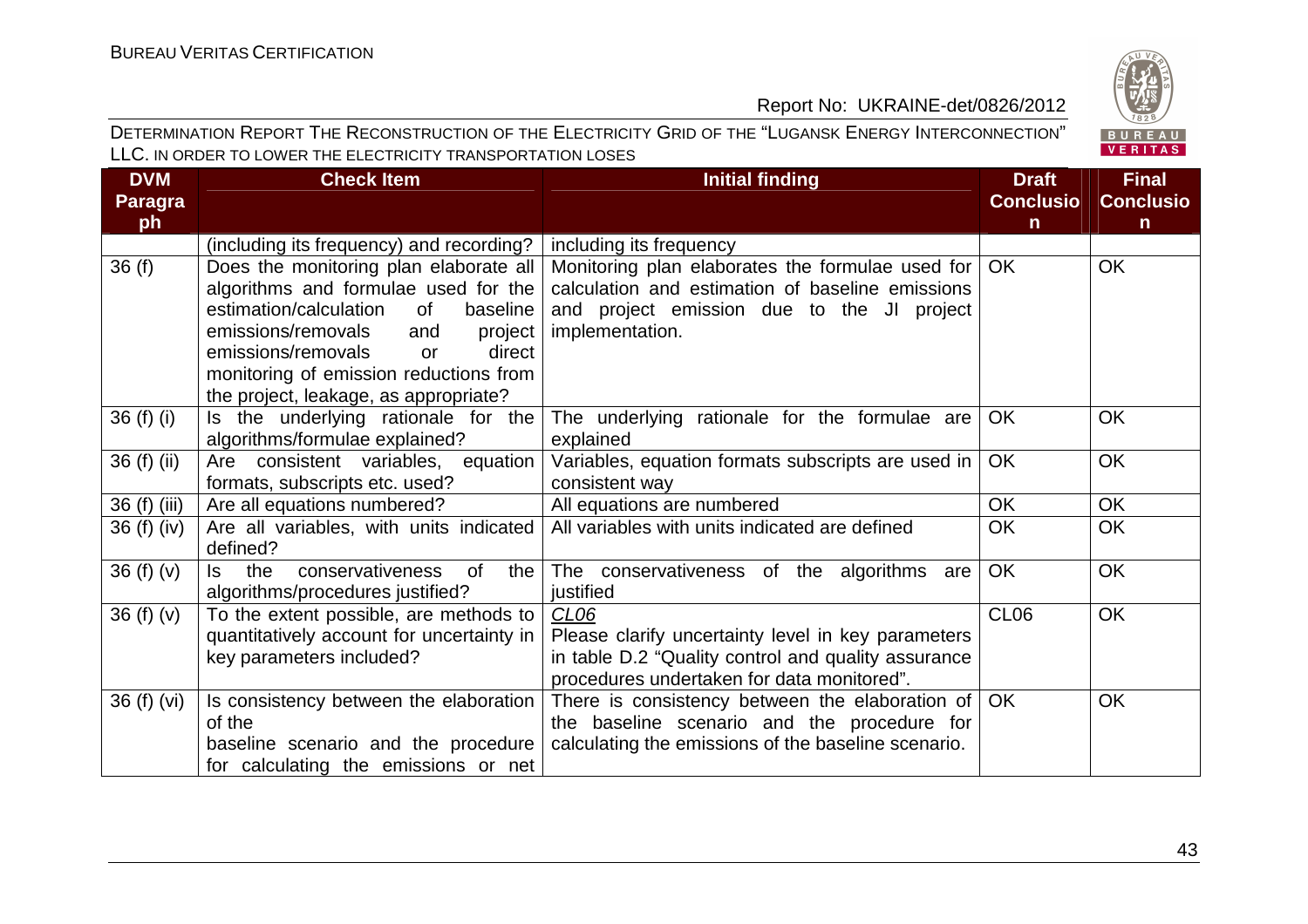

| <b>DVM</b>     | <b>Check Item</b>                                                                                                                                                          | <b>Initial finding</b>                                                                                                                                                                                                    | <b>Draft</b>     | <b>Final</b>     |
|----------------|----------------------------------------------------------------------------------------------------------------------------------------------------------------------------|---------------------------------------------------------------------------------------------------------------------------------------------------------------------------------------------------------------------------|------------------|------------------|
| <b>Paragra</b> |                                                                                                                                                                            |                                                                                                                                                                                                                           | <b>Conclusio</b> | <b>Conclusio</b> |
| ph             | removals of the baseline ensured?                                                                                                                                          |                                                                                                                                                                                                                           | $\mathsf{n}$     | $\mathbf n$      |
| 36 (f) (vii)   | Are any parts of the algorithms or<br>formulae that are not self-evident<br>explained?                                                                                     | The all part of used formulae are explained                                                                                                                                                                               | <b>OK</b>        | OK               |
| 36 (f) (vii)   | Is it justified that the procedure is<br>consistent with standard technical<br>procedures in the relevant sector?                                                          | The consistency of the proposed procedures with<br>the standard technical procedures in Ukraine<br>transportation<br>justified<br>Energy<br>sector<br>is<br>appropriately                                                 | OK.              | <b>OK</b>        |
| 36 (f) (vii)   | Are references provided as necessary?                                                                                                                                      | <b>CAR14</b><br>Please<br>provide correct reference<br>The<br>to<br>Resolution of the Cabinet of Ministers of Ukraine<br>"On Approval of the Order of State Supervision in<br>the Power Industry" No 189 dated 15.02.1999 | CAR14            | <b>OK</b>        |
| 36 (f) (vii)   | implicit<br>and<br>Are<br>explicit<br>key<br>assumptions explained in a transparent<br>manner?                                                                             | The key assumptions are explained in the PDD                                                                                                                                                                              | <b>OK</b>        | <b>OK</b>        |
| 36 (f) (vii)   | Is it clearly stated which assumptions<br>significant<br>procedures<br>have<br>and<br>uncertainty associated with them, and<br>how such uncertainty is to be<br>addressed? | In the project design document there is not stated<br>any information about significant uncertainty level<br>of assumptions and procedures.                                                                               | <b>OK</b>        | <b>OK</b>        |
| 36 (f) (vii)   | Is the uncertainty of key parameters<br>described and, where possible, is an<br>uncertainty range at 95% confidence<br>level for key parameters for the                    | See section $36(f)(v)$ of this protocol                                                                                                                                                                                   | <b>OK</b>        | <b>OK</b>        |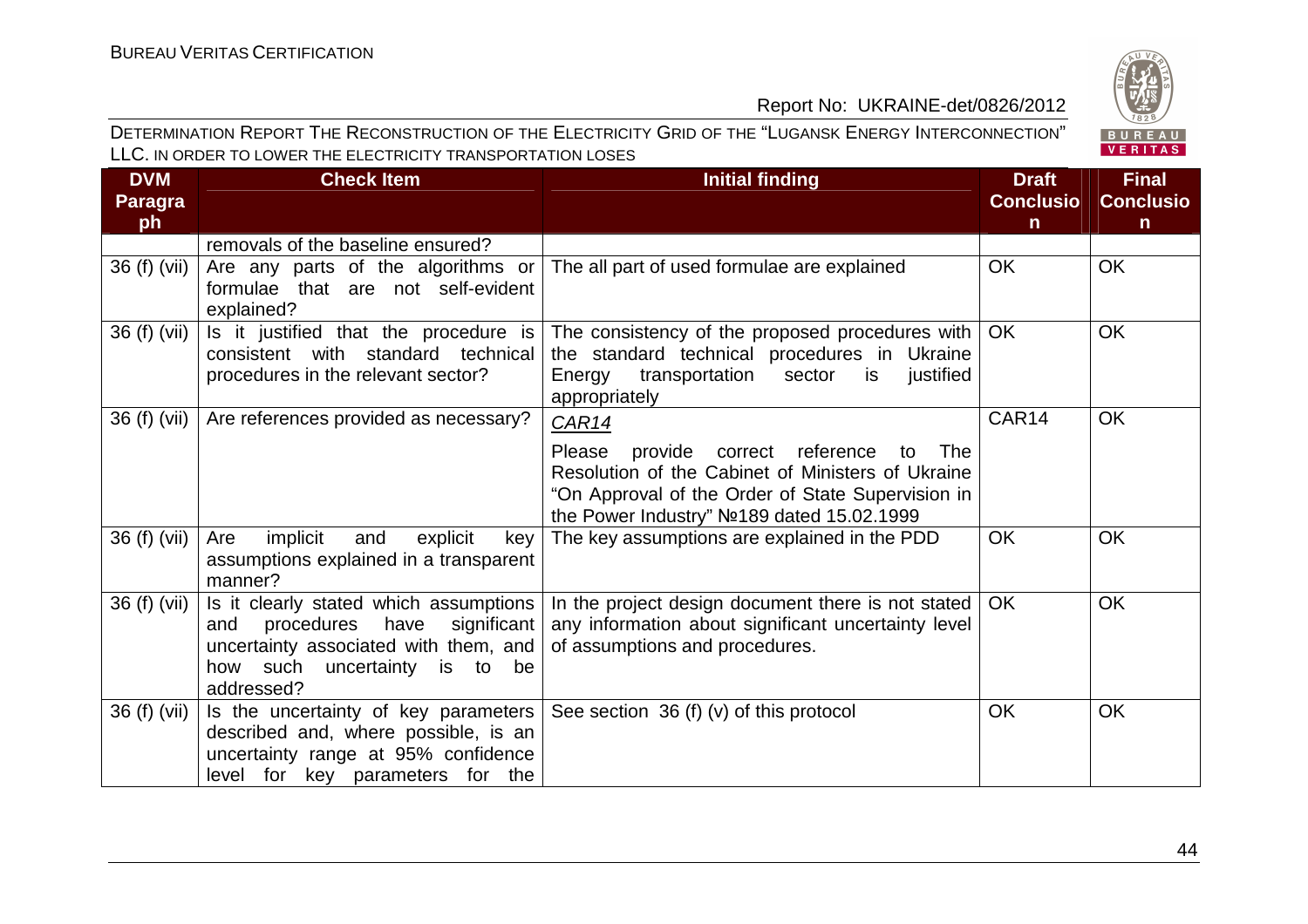

| <b>DVM</b>     | <b>Check Item</b>                                                                                                                                                                                                                                                                                          | <b>Initial finding</b>                                                                                                                                                                                                                                                                                                                                                                         | <b>Draft</b>     | <b>Final</b>     |
|----------------|------------------------------------------------------------------------------------------------------------------------------------------------------------------------------------------------------------------------------------------------------------------------------------------------------------|------------------------------------------------------------------------------------------------------------------------------------------------------------------------------------------------------------------------------------------------------------------------------------------------------------------------------------------------------------------------------------------------|------------------|------------------|
| <b>Paragra</b> |                                                                                                                                                                                                                                                                                                            |                                                                                                                                                                                                                                                                                                                                                                                                | <b>Conclusio</b> | <b>Conclusio</b> |
| ph             | calculation of emission reductions or<br>enhancements<br>of<br>net<br>removals<br>provided?                                                                                                                                                                                                                |                                                                                                                                                                                                                                                                                                                                                                                                | $\mathsf{n}$     | $\mathsf{n}$     |
| 36(g)          | Does the monitoring plan identify a<br>national or international<br>monitoring<br>standard if such standard has to be<br>and/or is applied to certain aspects of<br>the project?<br>Does the monitoring plan provide a<br>reference as to where a detailed<br>description of the standard can be<br>found? | The monitoring plan identifies national monitoring<br>standard GKD 34.09.104-2003 applied to the<br>project. The monitoring report provides reference<br>to detailed description of proposed standard                                                                                                                                                                                          | OK               | OK               |
| 36(h)          | Does the monitoring plan document   Not applicable for given JI project.<br>techniques, if used for<br>statistical<br>monitoring, and that they are used in a<br>conservative manner?                                                                                                                      |                                                                                                                                                                                                                                                                                                                                                                                                | <b>OK</b>        | <b>OK</b>        |
| 36(i)          | Does the monitoring plan present the<br>quality<br>control<br>assurance<br>and<br>procedures for the monitoring process,<br>including, as appropriate, information<br>on calibration and on how records on<br>data and/or method validity and<br>accuracy are kept and made available<br>upon request?     | CAR <sub>15</sub><br>Please indicate in the monitoring plan next follows<br>description of quality assurance and control<br>$\sim 100$<br>procedures for the monitoring process;<br>information on power meters calibration (or<br>$\sim$<br>reference to calibration plan);<br>how monitored and required for ERUs calculation<br>information will be kept and made available upon<br>request | CAR15            | <b>OK</b>        |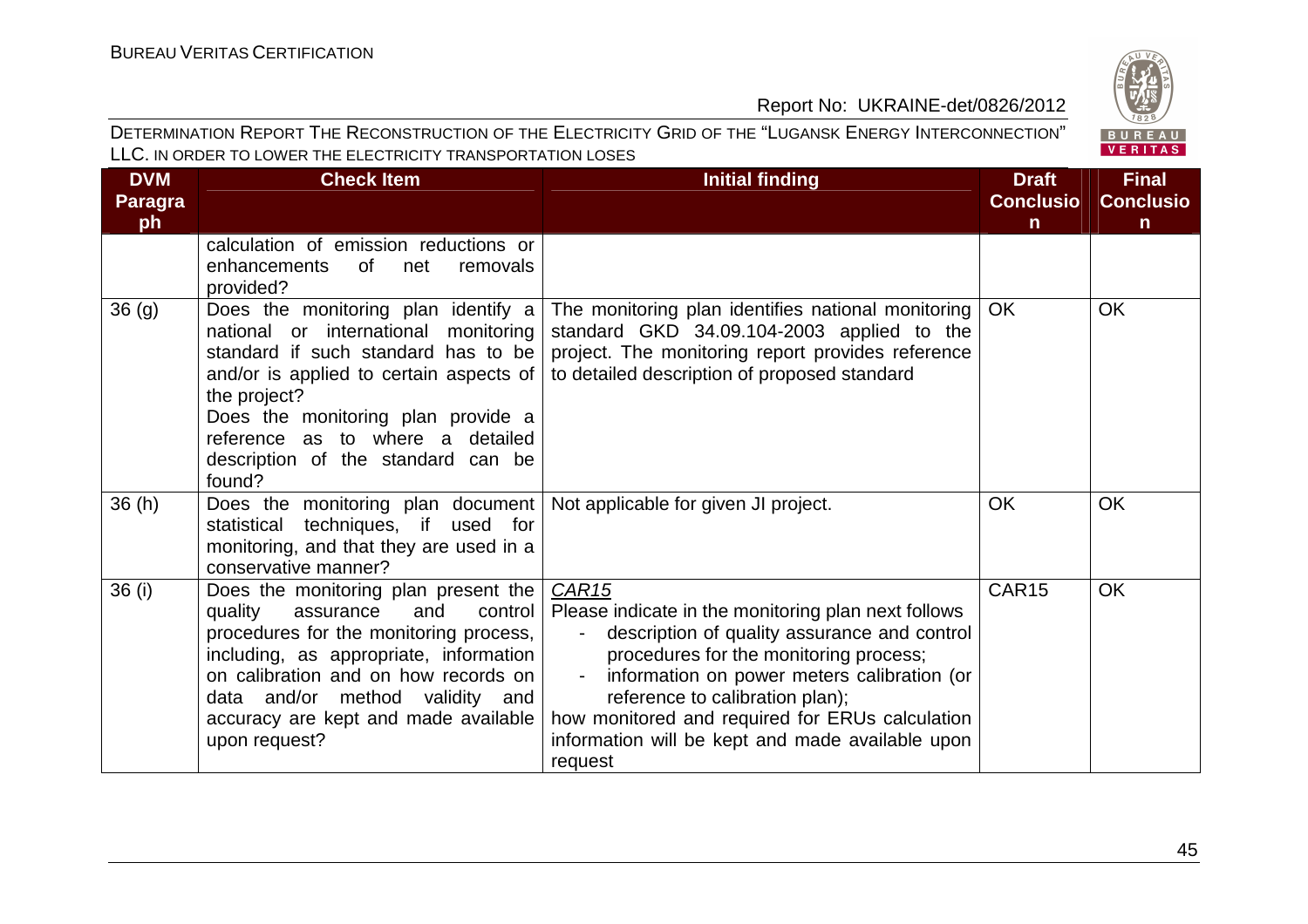

| <b>DVM</b>     | <b>Check Item</b>                                                                                                                                                                                                                                                                                               | <b>Initial finding</b>                                                                                                                                                                                                                                                                                                                                                       | <b>Draft</b>     | <b>Final</b>     |
|----------------|-----------------------------------------------------------------------------------------------------------------------------------------------------------------------------------------------------------------------------------------------------------------------------------------------------------------|------------------------------------------------------------------------------------------------------------------------------------------------------------------------------------------------------------------------------------------------------------------------------------------------------------------------------------------------------------------------------|------------------|------------------|
| <b>Paragra</b> |                                                                                                                                                                                                                                                                                                                 |                                                                                                                                                                                                                                                                                                                                                                              | <b>Conclusio</b> | <b>Conclusio</b> |
| ph             |                                                                                                                                                                                                                                                                                                                 |                                                                                                                                                                                                                                                                                                                                                                              | $\mathsf{n}$     | $\mathsf{n}$     |
| 36(j)          | monitoring plan clearly<br>Does the<br>identify the responsibilities and the<br>authority regarding the monitoring<br>activities?                                                                                                                                                                               | CAR <sub>16</sub><br>Please clearly identify the responsibilities and the<br>authorities regarding the monitoring activities                                                                                                                                                                                                                                                 | CAR16            | <b>OK</b>        |
| 36(k)          | Does the monitoring plan, on the<br>reflect<br>whole,<br>good<br>monitoring<br>practices appropriate to the project<br>type?<br>If it is a JI LULUCF project, is the good<br>practice guidance developed by IPCC<br>applied?                                                                                    | There are not JI projects with similar monitoring<br>plan in Ukraine                                                                                                                                                                                                                                                                                                         | <b>OK</b>        | <b>OK</b>        |
| 36 (I)         | Does the monitoring plan provide, in<br>tabular form, a complete compilation of<br>the data that need to be collected for its<br>application, including data that are<br>measured or sampled and data that are<br>collected from other sources but not<br>including data that are calculated with<br>equations? | Presented in the PDD monitoring plan provides a<br>complete compilation of the data that need to be<br>collected for its application, including data that are<br>measured or sampled and data that are collected<br>from other sources. Data connected with baseline<br>scenario and emission reduction calculation are<br>stated in tabular format in section D of the PDD. | <b>OK</b>        | <b>OK</b>        |
| 36(m)          | Does the monitoring plan indicate that<br>the data monitored and required for<br>verification are to be kept for two years<br>after the last transfer of ERUs for the<br>project?                                                                                                                               | CAR17<br>Please indicate in the section D that the data<br>monitored and required for ERUs calculation will<br>be kept during two years after the last ERUs<br>transfer with reference on relevant order of "LEO"<br><b>LLC</b>                                                                                                                                              | CAR17            | <b>OK</b>        |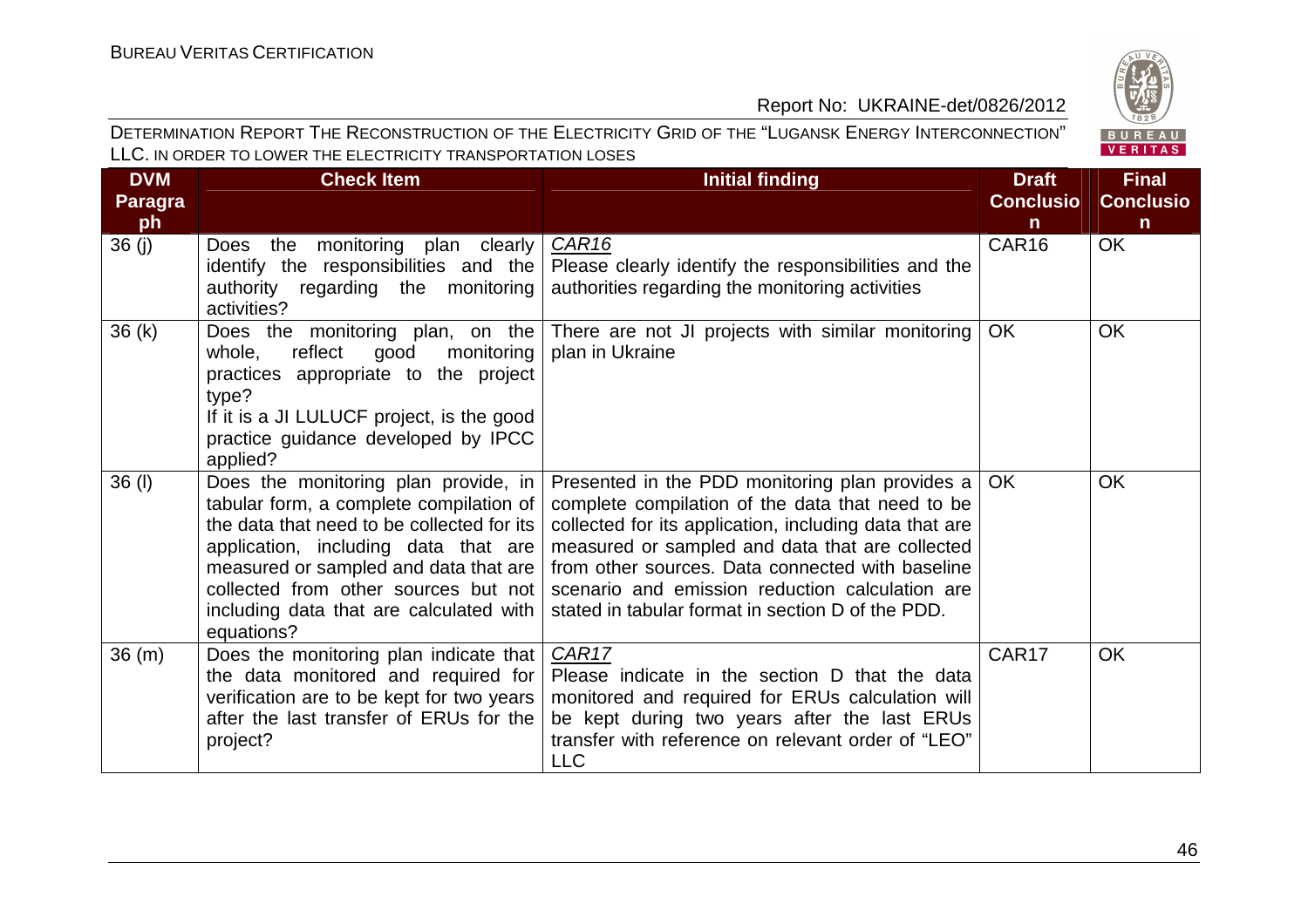# BUREAU<br>VERITAS

| <b>DVM</b> | <b>Check Item</b>                                                                                                                                                                                                                                                                                             | <b>Initial finding</b>                                                                                                                                                                     | <b>Draft</b>     | <b>Final</b>     |
|------------|---------------------------------------------------------------------------------------------------------------------------------------------------------------------------------------------------------------------------------------------------------------------------------------------------------------|--------------------------------------------------------------------------------------------------------------------------------------------------------------------------------------------|------------------|------------------|
| Paragra    |                                                                                                                                                                                                                                                                                                               |                                                                                                                                                                                            | <b>Conclusio</b> | <b>Conclusio</b> |
| ph         |                                                                                                                                                                                                                                                                                                               |                                                                                                                                                                                            | $\mathsf{n}$     | n                |
| 37         | If selected elements or combinations of<br>approved CDM methodologies<br>or<br>methodological tools are used for<br>establishing the monitoring plan, are<br>the selected elements or combination,<br>together with elements supplementary<br>developed by the project participants in<br>line with 36 above? | No selected elements or combinations of approved<br>CDM methodologies used for monitoring plan<br>establishing                                                                             | OK               | <b>OK</b>        |
|            | Approved CDM methodology approach only_Paragraphs 38(a) - 38(d)_Not applicable                                                                                                                                                                                                                                |                                                                                                                                                                                            |                  |                  |
|            |                                                                                                                                                                                                                                                                                                               | Applicable to both JI specific approach and approved CDM methodology approach_Paragraph 39_Not applicable                                                                                  |                  |                  |
| Leakage    |                                                                                                                                                                                                                                                                                                               |                                                                                                                                                                                            |                  |                  |
|            | JI specific approach only                                                                                                                                                                                                                                                                                     |                                                                                                                                                                                            |                  |                  |
| 40(a)      | Does the PDD appropriately describe<br>an assessment of the potential leakage<br>of the project and appropriately explain  <br>which sources of leakage are to be<br>calculated<br>and<br>which<br>be<br>can<br>neglected?                                                                                    | The PDD indicates in appropriately way that<br>project activity doesn't connect with fuel burning or<br>transportation and due the project implementation<br>fuel consumption will lowered | <b>OK</b>        | OK               |
| 40(b)      | Does the PDD provide a procedure for $\vert$ See section 40 (a) of this protocol<br>an ex ante estimate of leakage?                                                                                                                                                                                           |                                                                                                                                                                                            | <b>OK</b>        | OK               |
|            | Approved CDM methodology approach only_Paragraph 41_Not applicable                                                                                                                                                                                                                                            |                                                                                                                                                                                            |                  |                  |
|            | Estimation of emission reductions or enhancements of net removals                                                                                                                                                                                                                                             |                                                                                                                                                                                            |                  |                  |
| 42         | following approaches it chooses?<br>(a) Assessment of emissions or net   project scenario                                                                                                                                                                                                                     | Does the PDD indicate which of the The PDD indicates that assessment of emissions<br>or net removals in the baseline scenario and in the                                                   | <b>OK</b>        | OK               |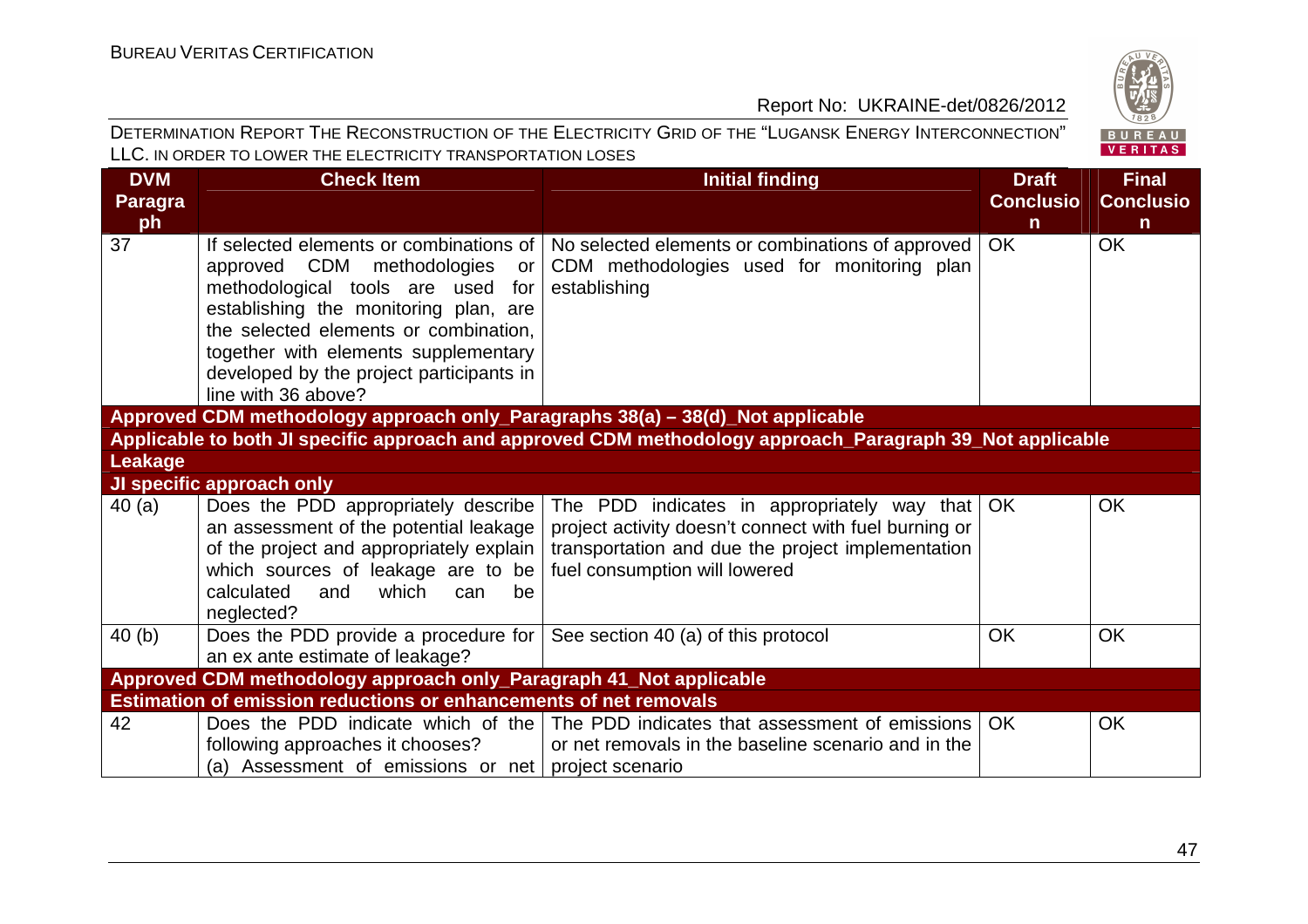

| <b>DVM</b> | <b>Check Item</b>                     | <b>Initial finding</b>                           | <b>Draft</b>     | <b>Final</b>     |
|------------|---------------------------------------|--------------------------------------------------|------------------|------------------|
| Paragra    |                                       |                                                  | <b>Conclusio</b> | <b>Conclusio</b> |
| ph         |                                       |                                                  | $\mathsf{n}$     | $\mathsf{n}$     |
|            | removals in the baseline scenario and |                                                  |                  |                  |
|            | in the project scenario               |                                                  |                  |                  |
|            | (b) Direct assessment of emission     |                                                  |                  |                  |
|            | reductions                            |                                                  |                  |                  |
| 43         | If the approach (a) in 42 is chosen,  | The PDD provides ex ante estimates of            | <b>OK</b>        | <b>OK</b>        |
|            | does the PDD provide ex ante          | (a) emissions for the project scenario, which is |                  |                  |
|            | estimates of:                         | 4 231 262 tCO2eq for period 01/01/2004-          |                  |                  |
|            | (a) Emissions or net removals for the | 31/12/2007, 6 843 407 tCO2eq for period          |                  |                  |
|            | project scenario (within the project  | 01/01/2008-31/12/2012, 15<br>405 412             |                  |                  |
|            | boundary)?                            | tCO2eq for period 01/01/2013-31/12/2023          |                  |                  |
|            | (b) Leakage, as applicable?           | (b) emissions for the baseline scenario, which   |                  |                  |
|            | (c) Emissions or net removals for the | is 7 363 053 tCO2eq for period                   |                  |                  |
|            | baseline scenario (within the project | 01/01/2004-31/12/2007, 13 318 748                |                  |                  |
|            | boundary)?                            | tCO2eq for period 01/01/2008-31/12/2012,         |                  |                  |
|            | Emission<br>(d)<br>reductions<br>or   | 30 335 349 tCO2eq for period 01/01/2013-         |                  |                  |
|            | removals<br>enhancements<br>of<br>net | 31/12/2023                                       |                  |                  |
|            | adjusted by leakage?                  | (c) Emission reductions, which is 3 131 791      |                  |                  |
|            |                                       | tCO2eq for period 01/01/2004-31/12/2007,         |                  |                  |
|            |                                       | 6 475 341 tCO2eq for period 01/01/2008-          |                  |                  |
|            |                                       | 31/12/2012, 14 929 937 for period                |                  |                  |
|            |                                       | 01/01/2013-31/12/2023                            |                  |                  |
| 44         | If the approach (b) in 42 is chosen,  | The approach 42(a) was chosen                    | <b>OK</b>        | <b>OK</b>        |
|            | does the PDD provide ex ante          |                                                  |                  |                  |
|            | estimates of:                         |                                                  |                  |                  |
|            | reductions<br>(a)<br>Emission<br>or   |                                                  |                  |                  |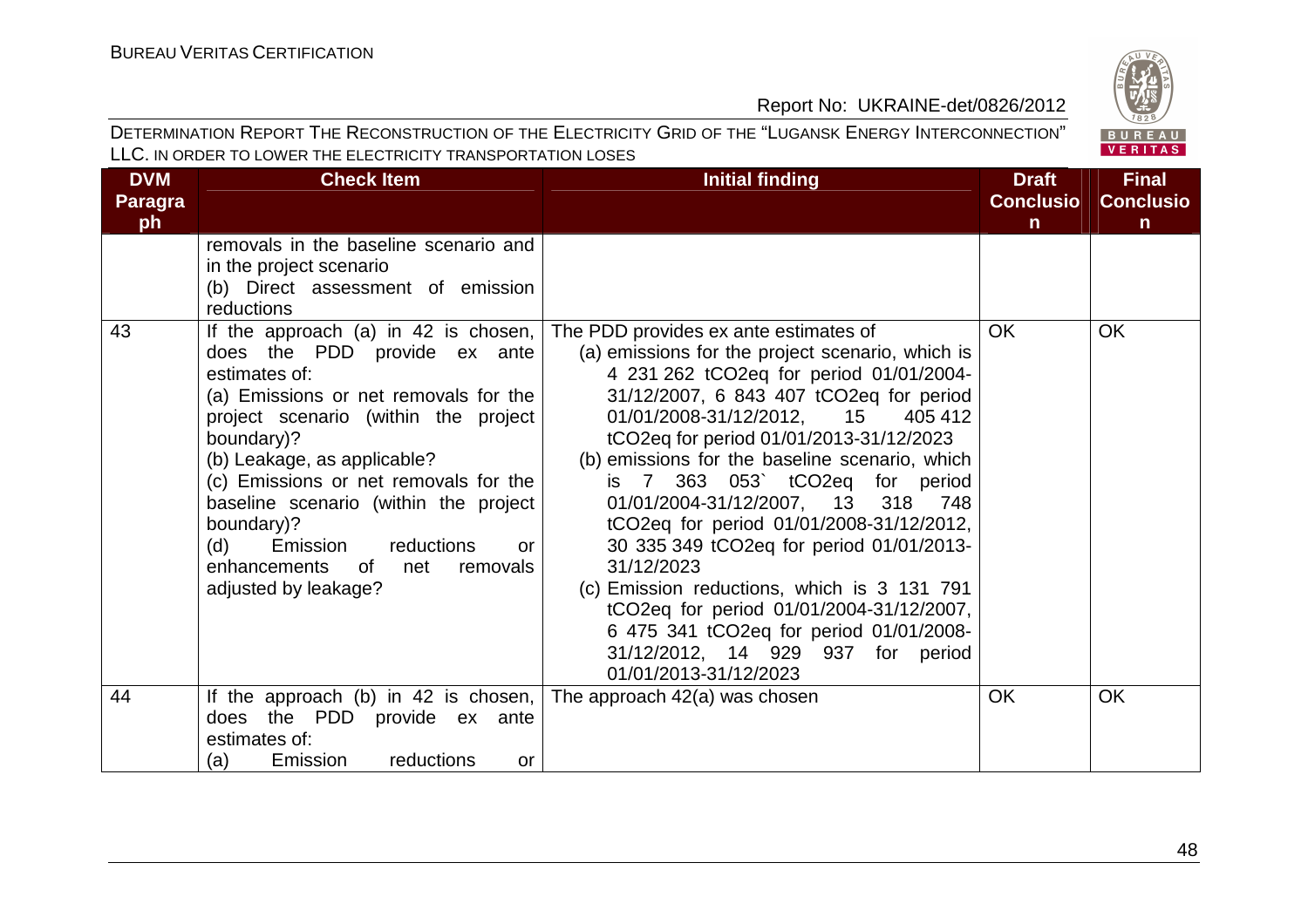| <b>DVM</b>     | <b>Check Item</b>                        | <b>Initial finding</b>                                                                              | <b>Draft</b>     | <b>Final</b>     |
|----------------|------------------------------------------|-----------------------------------------------------------------------------------------------------|------------------|------------------|
| <b>Paragra</b> |                                          |                                                                                                     | <b>Conclusio</b> | <b>Conclusio</b> |
| ph             |                                          |                                                                                                     | $\mathsf{n}$     | n                |
|                | enhancements of net removals (within     |                                                                                                     |                  |                  |
|                | the project boundary)?                   |                                                                                                     |                  |                  |
|                | (b) Leakage, as applicable?              |                                                                                                     |                  |                  |
|                | Emission<br>reductions<br>(c)<br>or      |                                                                                                     |                  |                  |
|                | enhancements<br>0f<br>net<br>removals    |                                                                                                     |                  |                  |
|                | adjusted by leakage?                     |                                                                                                     |                  |                  |
| 45             | For both approaches in 42                | a) The estimates are given on                                                                       | <b>OK</b>        | <b>OK</b>        |
|                | (a) Are the estimates in 43 or 44 given: | (i) on a yearly basis                                                                               |                  |                  |
|                | (i) On a periodic basis?                 | (ii) from 01/01/2003 till 31/12/2023                                                                |                  |                  |
|                | (ii) At least from the beginning until   | (iii) On a source-by-source/sink-by-sink basis                                                      |                  |                  |
|                | the end of the crediting period?         | - for each GHG, which are CH4 and CO2                                                               |                  |                  |
|                | (iii) On a source-by-source/sink-by-     | - in tonnes of CO2 equivalent                                                                       |                  |                  |
|                | sink                                     | - using global warming potentials defined by                                                        |                  |                  |
|                | basis?                                   | decision 2/CP.3                                                                                     |                  |                  |
|                | (iv) For each GHG?                       | (b) The formula used for calculating in 43 is                                                       |                  |                  |
|                | (v) In tones of CO2 equivalent, using    | consistent throughout the PDD                                                                       |                  |                  |
|                | global warming potentials defined by     | (c) The key factors influencing the baseline                                                        |                  |                  |
|                | decision $2/CP.3$ or as subsequently     | emissions and the activity level of the project and                                                 |                  |                  |
|                | revised in accordance with Article 5 of  | the emissions as well as risks associated with the                                                  |                  |                  |
|                | the Kyoto Protocol?                      | project were taken into account for calculating                                                     |                  |                  |
|                | (b) Are the formula used for calculating | estimates in 43                                                                                     |                  |                  |
|                | the                                      | (d) The data sources used for calculating the                                                       |                  |                  |
|                | estimates in 43 or 44 consistent         | estimates in 43 are clearly identified, reliable and                                                |                  |                  |
|                | throughout the PDD?                      | transparent.                                                                                        |                  |                  |
|                |                                          | (c) For calculating estimates in 43 or $\vert$ (e) emission factors used for calculations in 43 are |                  |                  |

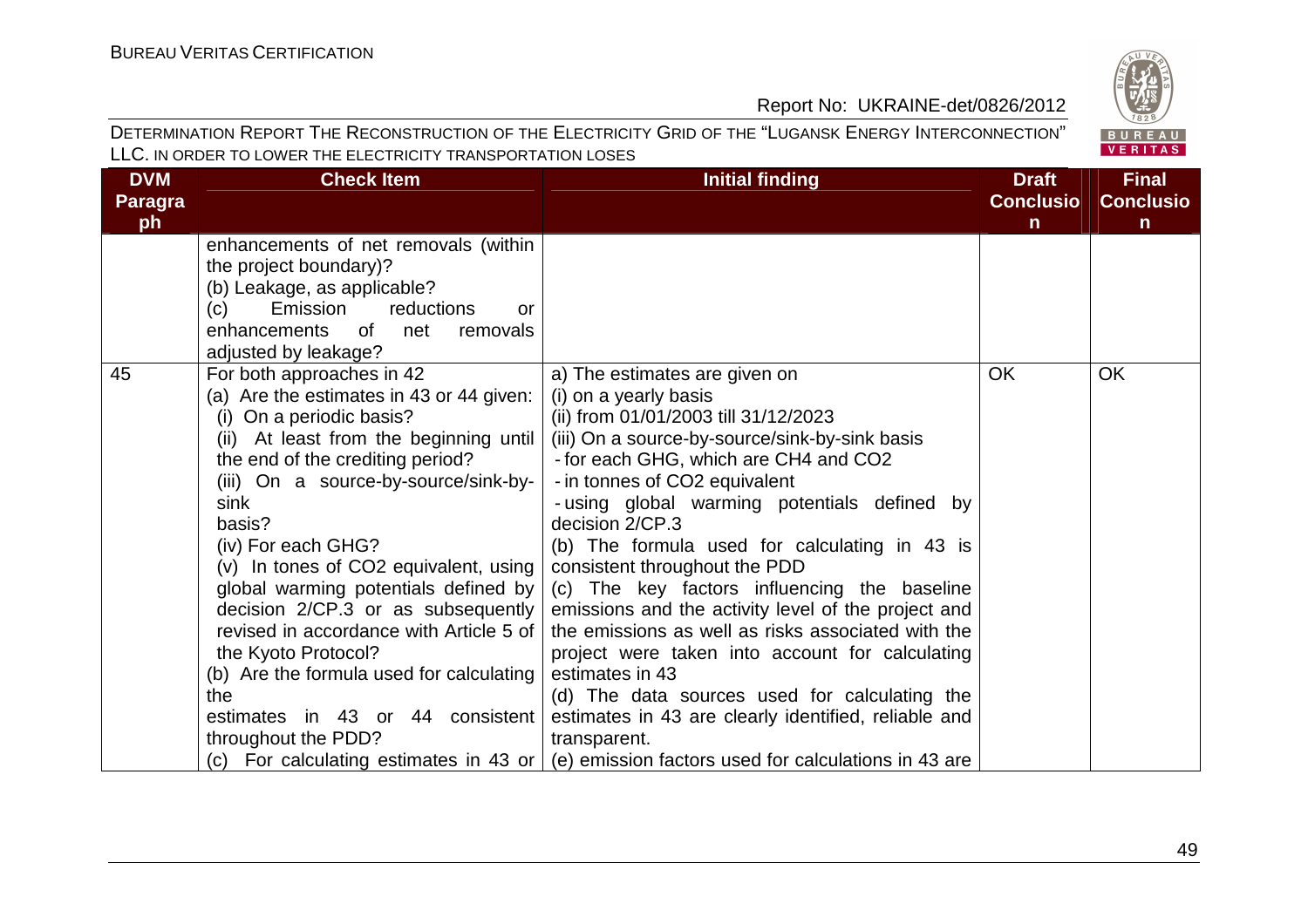

| <b>DVM</b>     | <b>Check Item</b>                                                           | <b>Initial finding</b>                                                         | <b>Draft</b>     | <b>Final</b>     |
|----------------|-----------------------------------------------------------------------------|--------------------------------------------------------------------------------|------------------|------------------|
| <b>Paragra</b> |                                                                             |                                                                                | <b>Conclusio</b> | <b>Conclusio</b> |
| ph             |                                                                             |                                                                                | $\mathsf{n}$     | $\mathbf n$      |
|                |                                                                             | 44, are key factors influencing the in line with National GHG Inventory Report |                  |                  |
|                | baseline emissions or removals and the   approved by Ukrainian DFP          |                                                                                |                  |                  |
|                | activity level of the project and the                                       | (f) The estimations in 43 are based on                                         |                  |                  |
|                | emissions or net removals as well as                                        | conservative assumptions and the most plausible                                |                  |                  |
|                | risks associated with the project taken   scenarios in a transparent manner |                                                                                |                  |                  |
|                | into account, as appropriate?                                               | (g) the estimates in 43 are consistent throughout                              |                  |                  |
|                | (d)<br>Are data sources used for                                            | the PDD                                                                        |                  |                  |
|                | calculating the estimates in 43 or 44 $\vert$                               | (h) the annual average value of estimated                                      |                  |                  |
|                | reliable<br>clearly identified,<br>and                                      | emission reductions is calculated by dividing the                              |                  |                  |
|                | transparent?                                                                | estimated<br>emission<br>reductions<br>total<br><b>or</b>                      |                  |                  |
|                | (e) Are emission factors (including                                         | enhancements of net removals over the crediting                                |                  |                  |
|                | default emission factors) if used for                                       | period by the total months of the crediting period                             |                  |                  |
|                | calculating the estimates in 43 or 44 $ $                                   | and multiplying by twelve.                                                     |                  |                  |
|                | selected<br>by carefully<br>balancing                                       |                                                                                |                  |                  |
|                | accuracy and reasonableness, and                                            |                                                                                |                  |                  |
|                | appropriately justified of the choice?                                      |                                                                                |                  |                  |
|                | (f) Is the estimation in 43 or 44 based                                     |                                                                                |                  |                  |
|                | on conservative assumptions and the                                         |                                                                                |                  |                  |
|                | plausible<br>scenarios<br>most<br>in<br>a a                                 |                                                                                |                  |                  |
|                | transparent manner?                                                         |                                                                                |                  |                  |
|                | $(q)$ Are the estimates in 43 or 44                                         |                                                                                |                  |                  |
|                | consistent throughout the PDD?                                              |                                                                                |                  |                  |
|                | (h) Is the annual average of estimated                                      |                                                                                |                  |                  |
|                | emission reductions or enhancements                                         |                                                                                |                  |                  |
|                | of net removals calculated by dividing                                      |                                                                                |                  |                  |
|                | the total estimated emission reductions                                     |                                                                                |                  |                  |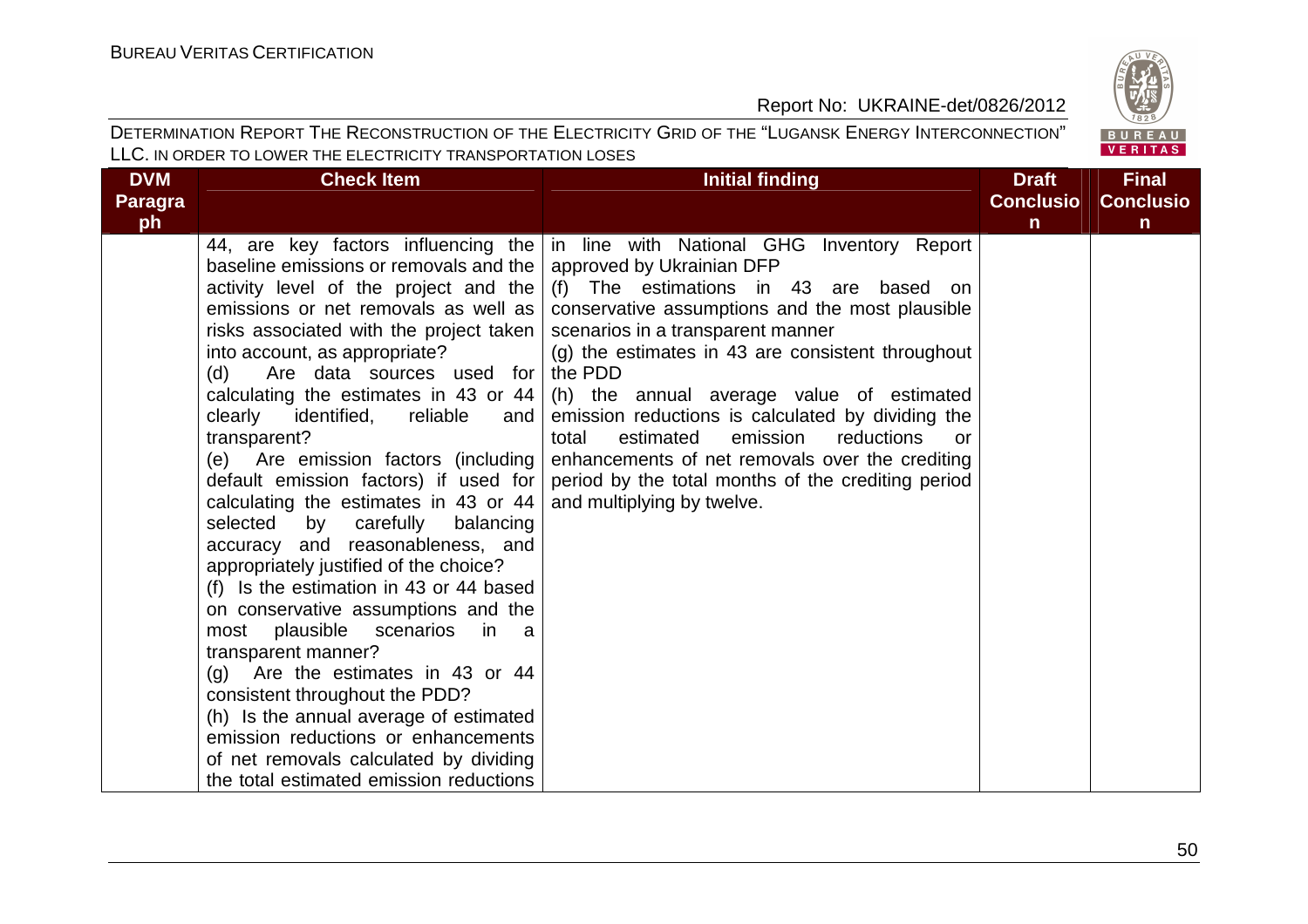| <b>DVM</b>     | <b>Check Item</b>                                                              | <b>Initial finding</b>                                                            | <b>Draft</b>     | <b>Final</b>     |
|----------------|--------------------------------------------------------------------------------|-----------------------------------------------------------------------------------|------------------|------------------|
| <b>Paragra</b> |                                                                                |                                                                                   | <b>Conclusio</b> | <b>Conclusio</b> |
| ph             |                                                                                |                                                                                   | $\mathsf{n}$     | $\mathbf n$      |
|                | or enhancements of net removals over                                           |                                                                                   |                  |                  |
|                | the crediting period by the total months                                       |                                                                                   |                  |                  |
|                | of the crediting period and multiplying                                        |                                                                                   |                  |                  |
|                | by twelve?                                                                     |                                                                                   |                  |                  |
| 46             | If the calculation of the baseline                                             | The calculations of the baseline emissions and                                    | OK.              | <b>OK</b>        |
|                | emissions or                                                                   | project emissions are to be performed ex post.                                    |                  |                  |
|                |                                                                                | net removals is to be performed $ex$ Also, in the PDD there are provided ex ante  |                  |                  |
|                | post, does the PDD include an                                                  | calculation of emissions. All estimated values are                                |                  |                  |
|                |                                                                                | illustrative ex ante emissions or net presented in section E of the PDD and Excel |                  |                  |
|                | removals calculation?                                                          | spreadsheets                                                                      |                  |                  |
|                | Approved CDM methodology approach only_Paragraphs 47(a) - 47(b)_Not applicable |                                                                                   |                  |                  |
|                | <b>Environmental impacts</b>                                                   |                                                                                   |                  |                  |
| 48 (a)         | Does the PDD<br>list<br>attach<br>and                                          | There are no significant environmental impacts of CAR18                           |                  | <b>OK</b>        |
|                | documentation on the analysis of the                                           | the project. The transboundary impacts are                                        |                  |                  |
|                | environmental impacts of the project,                                          | absent.                                                                           |                  |                  |
|                | including transboundary impacts, in                                            | <b>CAR18</b>                                                                      |                  |                  |
|                | with<br>accordance<br>procedures<br>as                                         | mention<br>environmental<br>impacts<br>Please                                     |                  |                  |
|                | determined by the host Party?                                                  | building<br>assessment, which<br>is a part of                                     |                  |                  |
|                |                                                                                | documentation developing.                                                         |                  |                  |
| 48(b)          | If the analysis in 48 (a) indicates that                                       | See section 48(a) of this protocol                                                | <b>OK</b>        | OK               |
|                | environmental<br>the<br>impacts<br>are                                         |                                                                                   |                  |                  |
|                | considered significant by the project                                          |                                                                                   |                  |                  |
|                | participants or the host Party, does the                                       |                                                                                   |                  |                  |
|                | PDD provide conclusion and all                                                 |                                                                                   |                  |                  |
|                | references<br>supporting<br>to                                                 |                                                                                   |                  |                  |

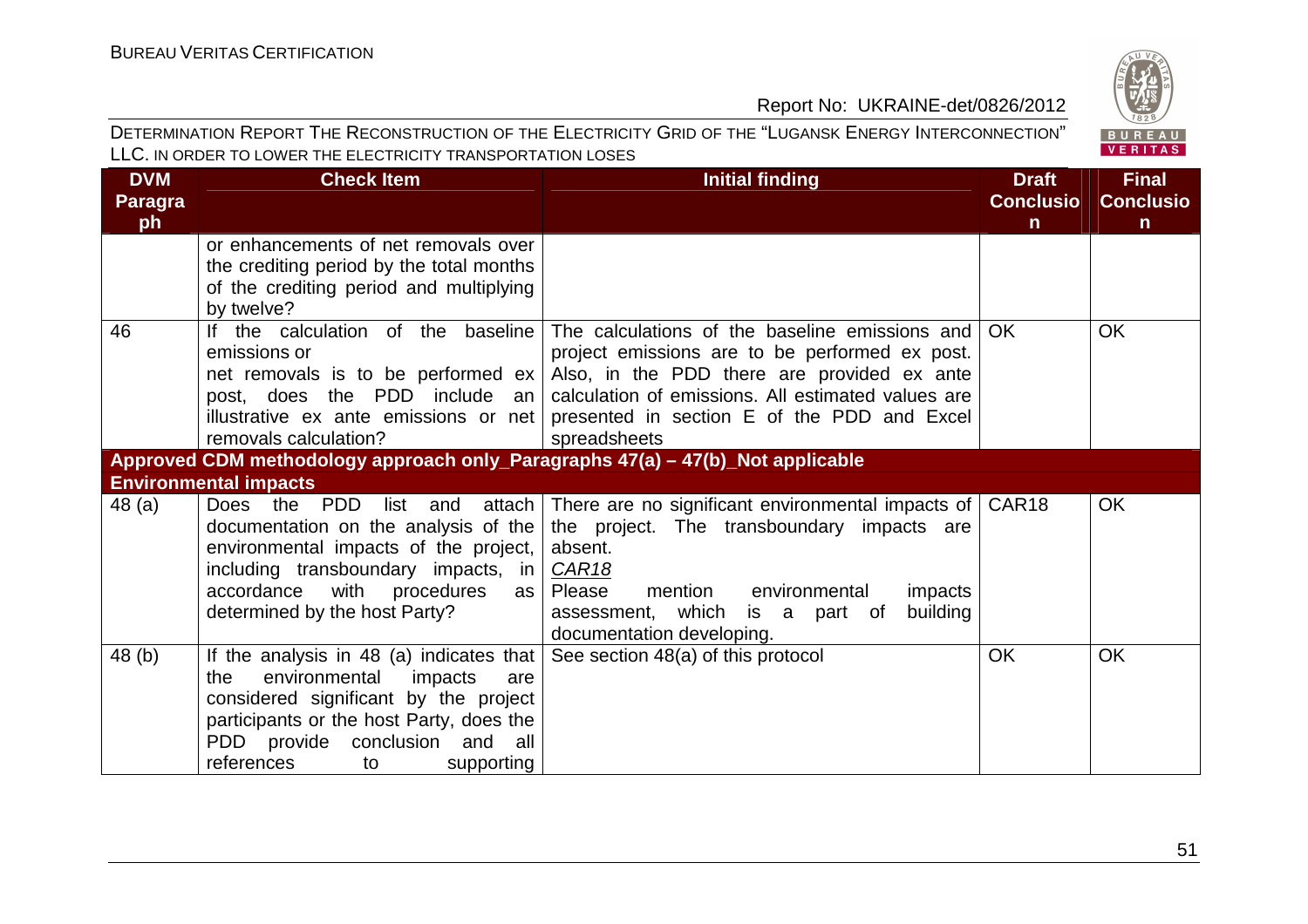

| <b>DVM</b><br>Paragra<br>ph                                                                                         | <b>Check Item</b>                                                                                                                                                                                                                                                                                                                                                             | <b>Initial finding</b>                                                                                                                                                                                                                                                                                                                                                        | <b>Draft</b><br><b>Conclusio</b><br>$\mathsf{n}$ | <b>Final</b><br><b>Conclusio</b><br>$\mathsf{n}$ |  |  |
|---------------------------------------------------------------------------------------------------------------------|-------------------------------------------------------------------------------------------------------------------------------------------------------------------------------------------------------------------------------------------------------------------------------------------------------------------------------------------------------------------------------|-------------------------------------------------------------------------------------------------------------------------------------------------------------------------------------------------------------------------------------------------------------------------------------------------------------------------------------------------------------------------------|--------------------------------------------------|--------------------------------------------------|--|--|
|                                                                                                                     | documentation of an environmental<br>impact assessment undertaken in<br>accordance with the procedures as<br>required by the host Party?                                                                                                                                                                                                                                      |                                                                                                                                                                                                                                                                                                                                                                               |                                                  |                                                  |  |  |
|                                                                                                                     | <b>Stakeholder consultation</b>                                                                                                                                                                                                                                                                                                                                               |                                                                                                                                                                                                                                                                                                                                                                               |                                                  |                                                  |  |  |
| 49                                                                                                                  | lf.<br>stakeholder<br>consultation<br>was<br>undertaken in<br>accordance with the procedure as<br>required by the host Party, does the<br>PDD provide:<br>(a) A list of stakeholders from whom $ $<br>comments on the projects have been<br>received, if any?<br>(b) The nature of the comments?<br>(c) A description on whether and how<br>the comments have been addressed? | The actual Ukraine legislation doesn't require   OK<br>stakeholder's consultation for JI projects. The<br>project was presented to the Government of<br>Ukraine and to the Local Authorities as a Project<br>Idea and, later, as the Technical Documentation.<br>The Government and Local Authorities has<br>approved the Project.<br>All the comments received were positive |                                                  | <b>OK</b>                                        |  |  |
| Determination regarding small-scale projects (additional elements for assessment)_Paragraphs 50 - 57_Not applicable |                                                                                                                                                                                                                                                                                                                                                                               |                                                                                                                                                                                                                                                                                                                                                                               |                                                  |                                                  |  |  |
|                                                                                                                     |                                                                                                                                                                                                                                                                                                                                                                               | Determination regarding land use, land-use change and forestry projects _Paragraphs 58 - 64(d)_Not applicable                                                                                                                                                                                                                                                                 |                                                  |                                                  |  |  |
|                                                                                                                     | Determination regarding programmes of activities_Paragraphs 66 - 73_Not applicable                                                                                                                                                                                                                                                                                            |                                                                                                                                                                                                                                                                                                                                                                               |                                                  |                                                  |  |  |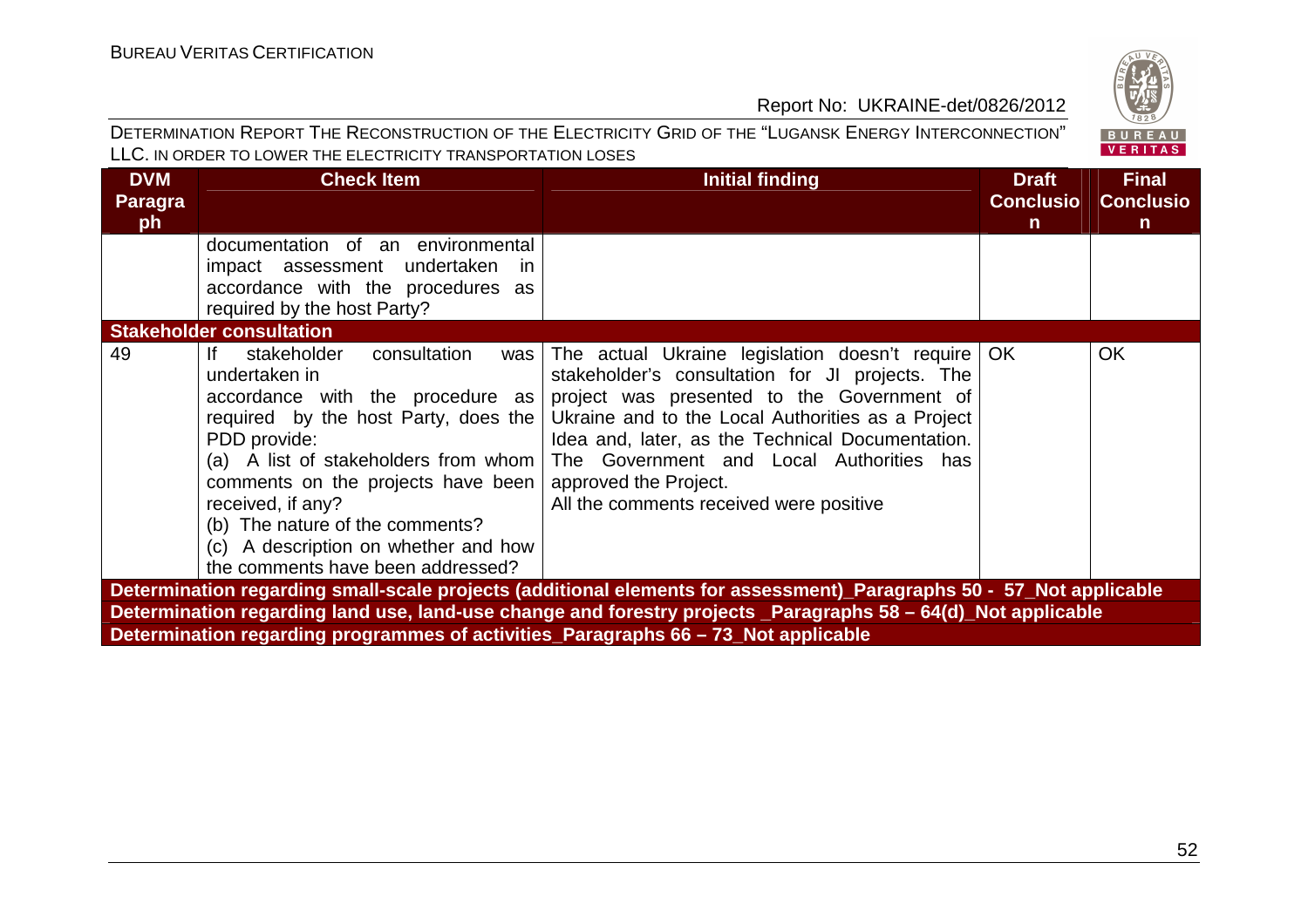#### DETERMINATION REPORT THE RECONSTRUCTION OF THE ELECTRICITY GRID OF THE "LUGANSK ENERGY INTERCONNECTION" LLC. IN ORDER TO LOWER THE ELECTRICITY TRANSPORTATION LOSES



**Table 2 Resolution of Corrective Action and Clarification Requests** 

| Draft report clarifications and corrective<br>action requests by validation team                                                              | Ref. to<br>checklis<br>questio<br>n in<br>table 1 | participant<br><b>Determination team</b><br>Summary of project<br>conclusion<br>response                                                                                                                                                                                                                                                                                                                                                                                                                                                                                                                                                                                        |
|-----------------------------------------------------------------------------------------------------------------------------------------------|---------------------------------------------------|---------------------------------------------------------------------------------------------------------------------------------------------------------------------------------------------------------------------------------------------------------------------------------------------------------------------------------------------------------------------------------------------------------------------------------------------------------------------------------------------------------------------------------------------------------------------------------------------------------------------------------------------------------------------------------|
| CAR01<br>Please clearly indicate in the section A.2<br>existing before<br>situation<br>the<br>project<br>implementation and baseline scenario |                                                   | In the early 2000s the situation in the<br>energy sector of Ukraine was quite<br>bad. All the major generating and<br>transmission equipment was in bad<br>technical condition. The lack of<br>financing lead to the equipment<br>efficiency decrease. In the case of the<br>electricity transportation it means the<br>The issue is closed<br>increase of the electricity loses in a<br>grid during the transportation. So, the<br><b>Baseline Scenario</b> is that the<br>the<br>efficiency<br>of<br>electricity<br>transportation through the "LUHANSK"<br><b>ENERGY INTERCONNECTION" LLC</b><br>grid was getting lower and the<br>electricity loses were rising constantly. |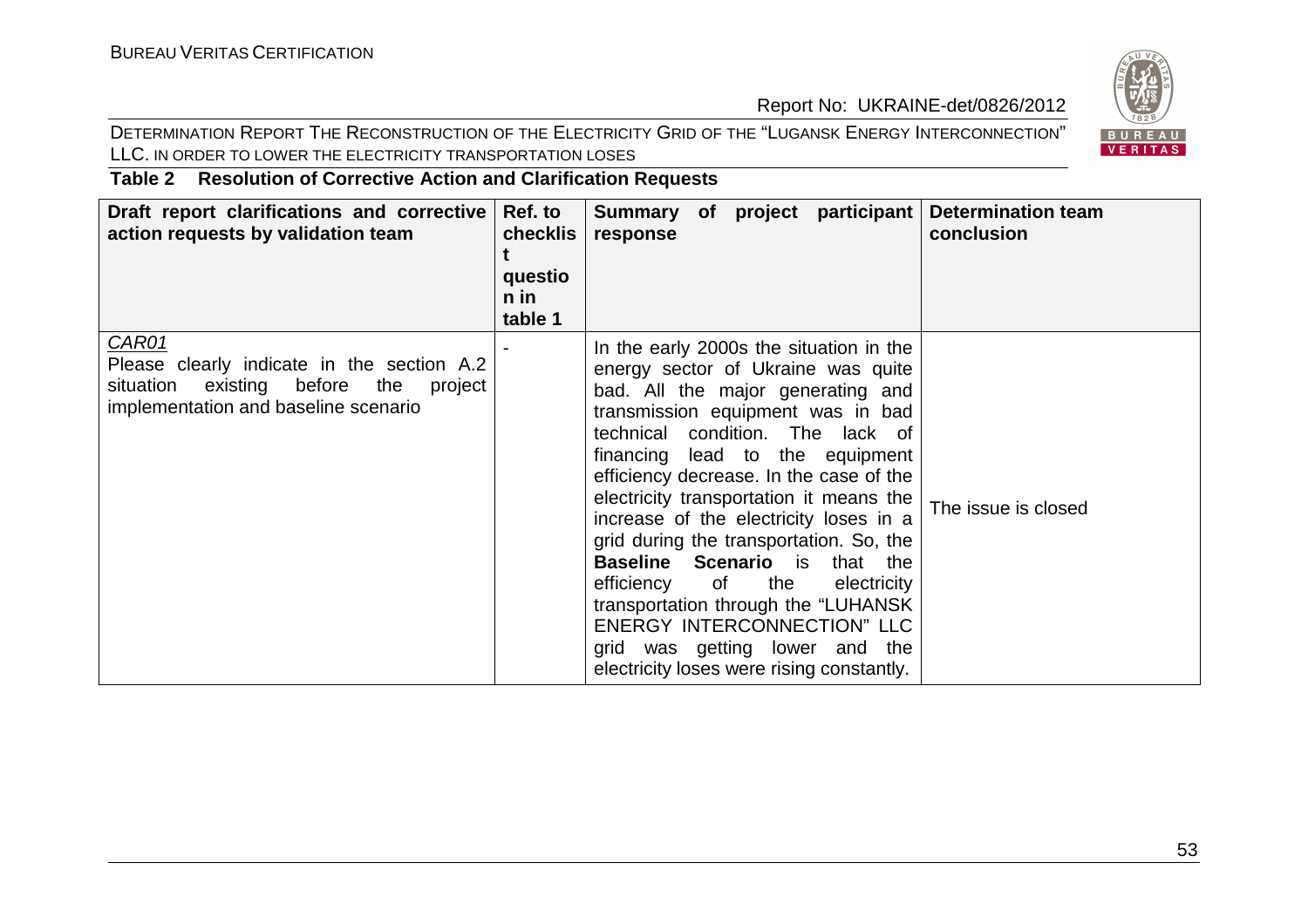

|                                                                                                       |    | situation<br>this<br>the<br>Investment<br>In.<br>Program of the "Luhansk Energy<br>Interconnection" LLC was settled and<br>Project implementation<br>had<br>the<br>started. The decision for the Project<br>implementation was based on the<br>information of the possibility of the<br>Joint Implementation mechanism use<br>for the partial investment refund.<br><b>The</b><br>Project<br>foresees<br>the<br>implementation of the electricity loses<br>reduction<br>the<br>measures<br>at<br>transmission lines of the "LUHANSK"<br>ENERGY INTERCONNECTION" LLC.<br>as well as the electricity transportation<br>registration<br>precision<br>loses<br>and |                     |
|-------------------------------------------------------------------------------------------------------|----|----------------------------------------------------------------------------------------------------------------------------------------------------------------------------------------------------------------------------------------------------------------------------------------------------------------------------------------------------------------------------------------------------------------------------------------------------------------------------------------------------------------------------------------------------------------------------------------------------------------------------------------------------------------|---------------------|
|                                                                                                       |    | increase measures.                                                                                                                                                                                                                                                                                                                                                                                                                                                                                                                                                                                                                                             |                     |
| CAR02<br>Please include in the section A.2 short history<br>of the Project including its JI component |    | The short project history was added in<br>the section A.2 of the PDD                                                                                                                                                                                                                                                                                                                                                                                                                                                                                                                                                                                           | The issue is closed |
| <b>CAR03</b><br>Please<br>provide<br>project<br>implementation<br>schedule                            |    | project implementation timeline was<br>provided                                                                                                                                                                                                                                                                                                                                                                                                                                                                                                                                                                                                                | The issue is closed |
| CAR04<br>Please add information on Project<br>Endorsement to the PDD                                  | 19 | The Letter of Endorsement was<br>provided to AIE                                                                                                                                                                                                                                                                                                                                                                                                                                                                                                                                                                                                               | The issue is closed |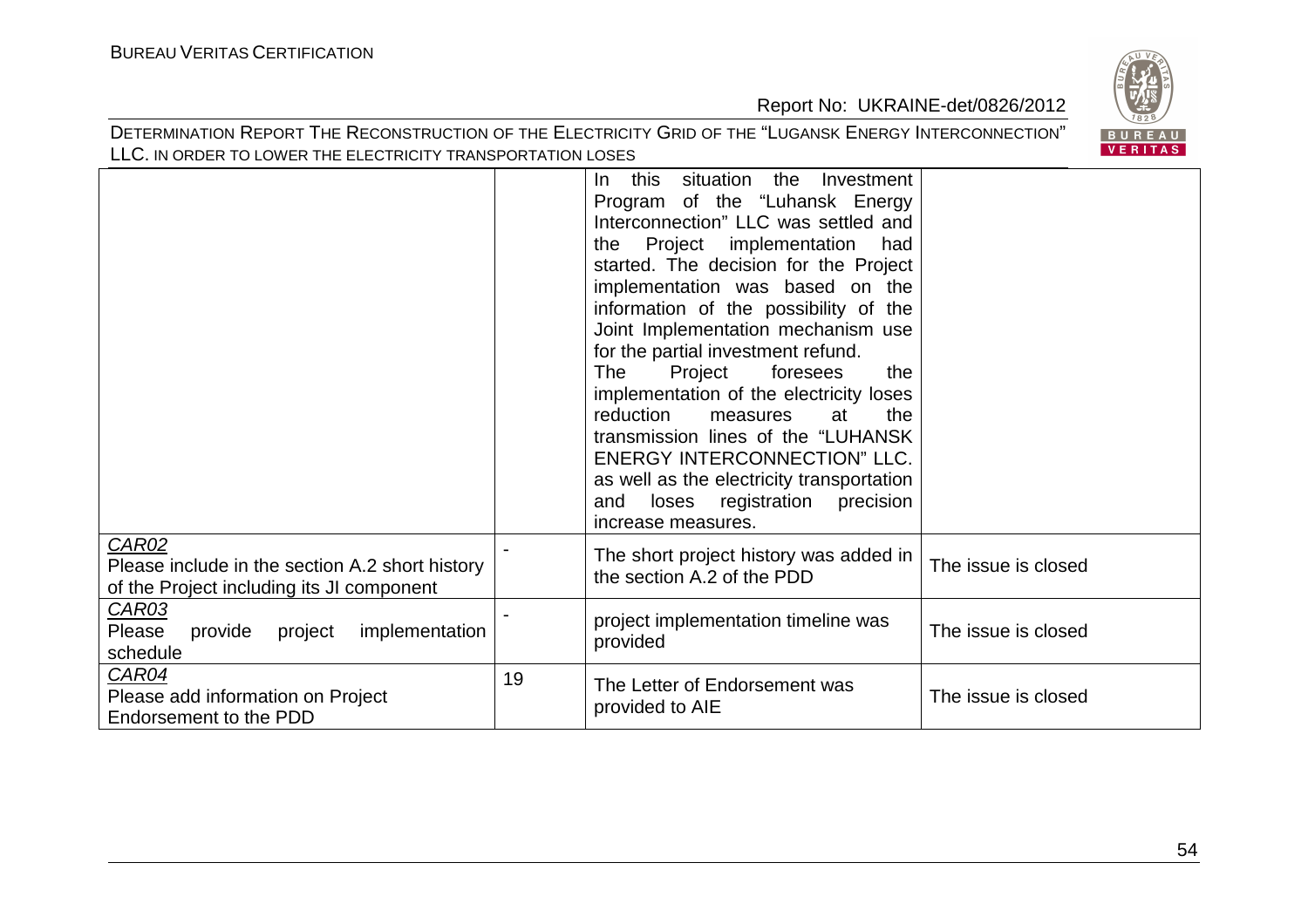

| <b>CAR05</b><br>Please provide written approvals from both<br>parties involved                                                                                                                                                                                                     | 19    | Project written approvals are provided<br>to AIE       | The issue is closed |
|------------------------------------------------------------------------------------------------------------------------------------------------------------------------------------------------------------------------------------------------------------------------------------|-------|--------------------------------------------------------|---------------------|
| <b>CAR06</b><br>Please<br>provide<br>additional<br>alternative<br>scenarios for two, proposed and described in<br>the PDD                                                                                                                                                          | 23    | Third alternative scenario was added                   | The issue is closed |
| <b>CAR07</b><br>Please move demonstration of additionality to<br>the section B.2 of the PDD                                                                                                                                                                                        | 23    | Done                                                   | The issue is closed |
| <b>CAR08</b><br>Implementation of energy saving measures in<br>frames of JI projects is common practice in<br>Ukrainian energy transportation enterprises.<br>Please provide more detailed information on<br>proposed project barriers applicable<br>to<br>Luhansk Region specific | 29(b) | Additional information was added in<br>the section B.1 | The issue is closed |
| CAR09<br>Please provide more detailed description on<br>tariff politic of National Electric energy<br>regulating committee (NERC)                                                                                                                                                  | 29(b) | Additional information was added in<br>the section B.1 | The issue is closed |
| CAR <sub>10</sub><br>Please provide comparing with similar JI<br>projects which have been implemented in<br>Ukraine.                                                                                                                                                               | 29(b) | Additional information was added in<br>the section B.1 | The issue is closed |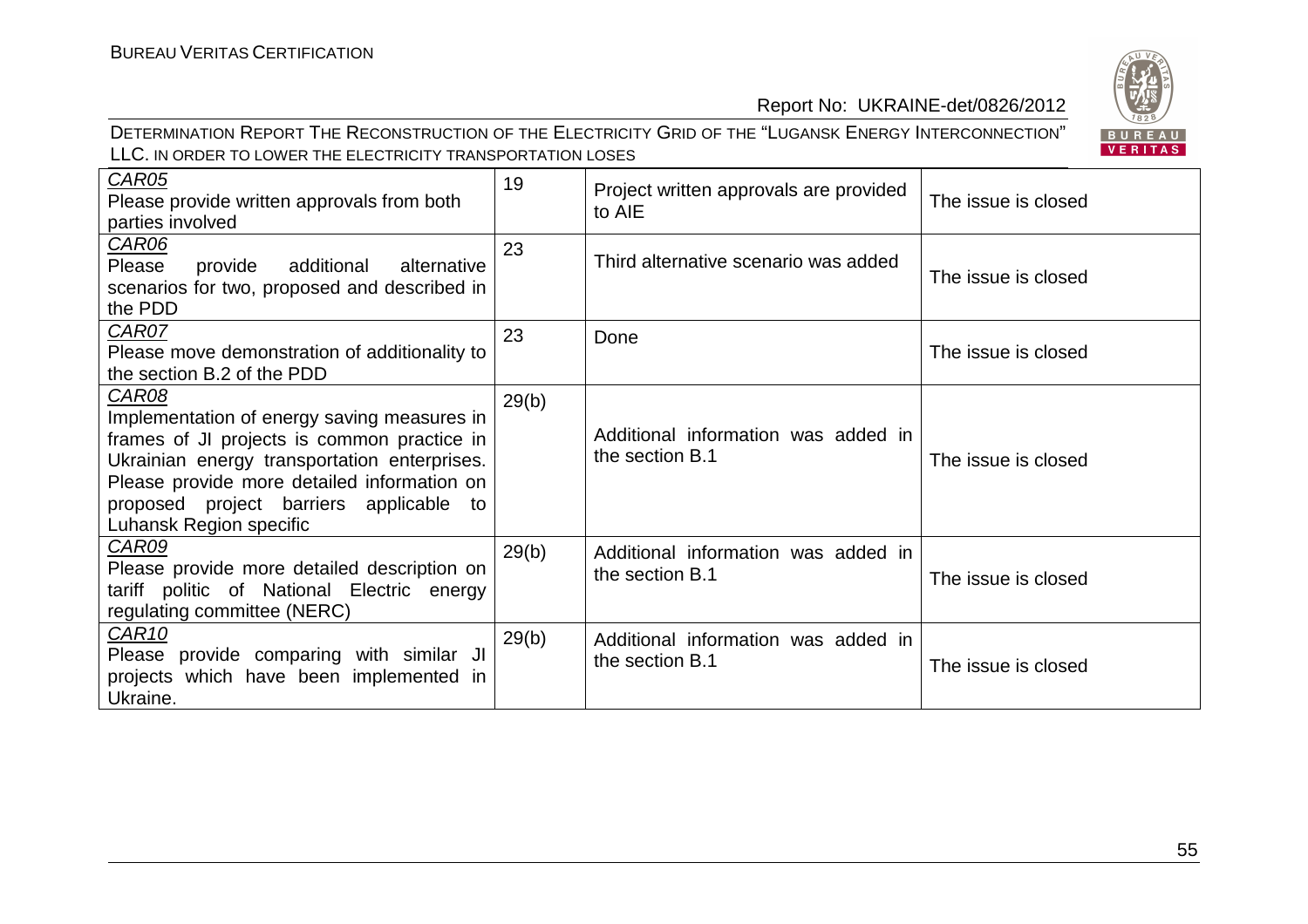

| CAR11<br>Proposed barrier "Necessity of the perpetual<br>monitoring of places where the electricity is<br>lost, their removal and prevention of their<br>appearing" will be lowering in case of<br>Alternative 2 implementation. Please correct<br>or provide explanation | 29(b)                      | Proposed barrier was eliminated                                                                                                                                                                      | The issue is closed |
|---------------------------------------------------------------------------------------------------------------------------------------------------------------------------------------------------------------------------------------------------------------------------|----------------------------|------------------------------------------------------------------------------------------------------------------------------------------------------------------------------------------------------|---------------------|
| CAR <sub>12</sub><br>In case of project energy saving measures<br>implementation on new received equipment,<br>project boundaries will be different from<br>indicated in the determined PDD. Please<br>remove list of equipment pertained to "LEO"<br>LLc.                | 32(a)                      | corrected                                                                                                                                                                                            | The issue is closed |
| CAR <sub>13</sub><br>Please specify the procedures to be followed<br>if expected data are unavailable                                                                                                                                                                     | 36 <sub>(b)</sub><br>(iii) | If the monitoring data is unavailable<br>calculation of the<br>emission<br>the.<br>reduction interrupts and the all-<br>documents<br>will<br>be<br>necessary<br>presented to the AIE, SEIA and JISC. | The issue is closed |
| CAR14<br>Please provide correct reference to The<br>Resolution of the Cabinet of Ministers of<br>Ukraine "On Approval of the Order of State<br>Supervision in the Power Industry" Nº189<br>dated 15.02.1999                                                               | 36(f)<br>(vii)             | The reference works correctly                                                                                                                                                                        | The issue is closed |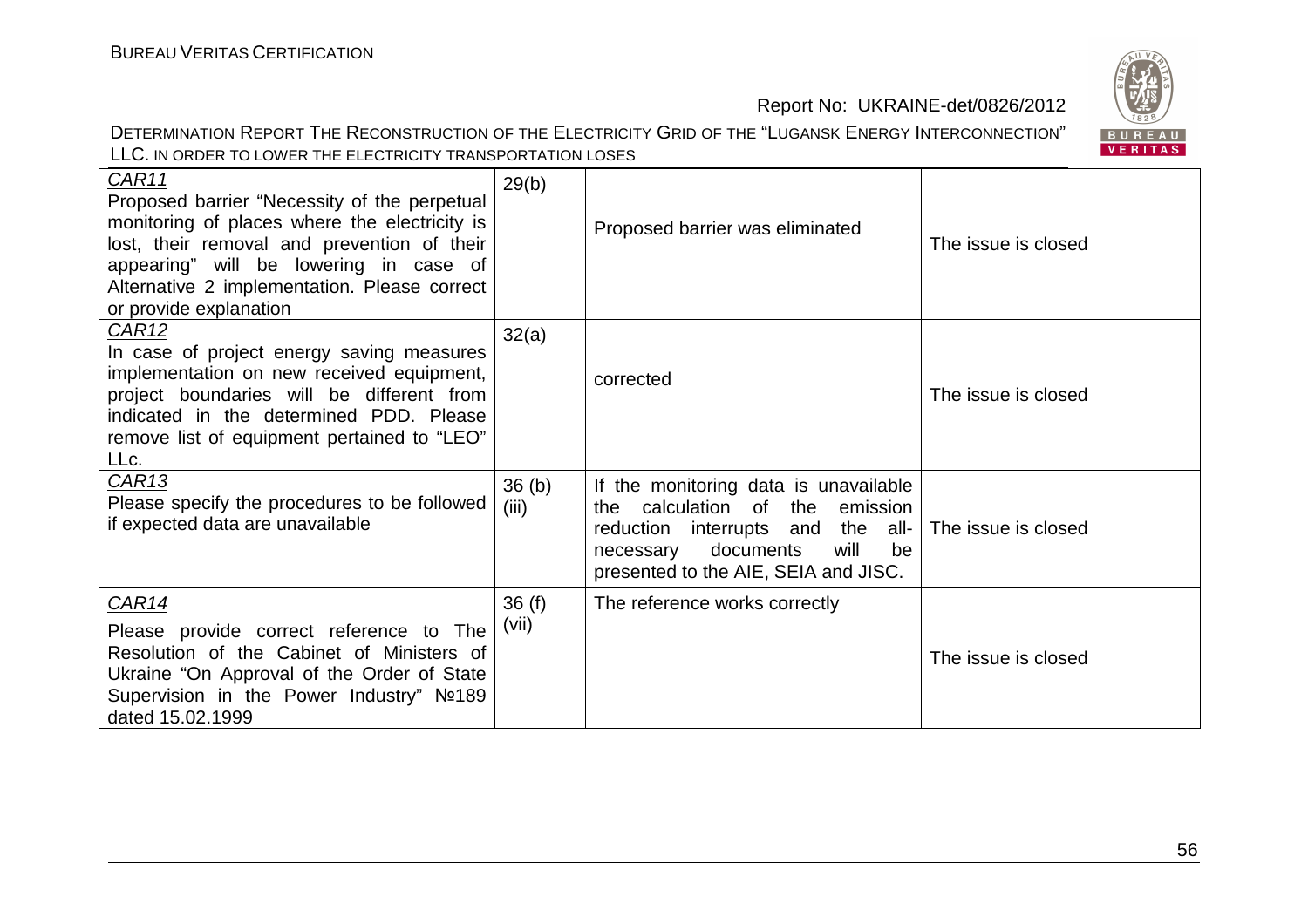

| CAR <sub>15</sub><br>Please indicate in the monitoring plan next<br>follows<br>description of quality assurance and<br>$\blacksquare$<br>control procedures for the monitoring<br>process;<br>information<br>meters<br>on<br>power<br>$\overline{\phantom{a}}$<br>calibration (or reference to calibration<br>plan);<br>how monitored and required for ERUs<br>calculation information will be kept and made<br>available upon request | 36 (i) | Additional information was added in<br>the section D                                                                                                                                                                                                                     | The issue is closed |
|----------------------------------------------------------------------------------------------------------------------------------------------------------------------------------------------------------------------------------------------------------------------------------------------------------------------------------------------------------------------------------------------------------------------------------------|--------|--------------------------------------------------------------------------------------------------------------------------------------------------------------------------------------------------------------------------------------------------------------------------|---------------------|
| <b>CAR16</b><br>Please clearly identify the responsibilities and<br>the authorities regarding the monitoring<br>activities                                                                                                                                                                                                                                                                                                             | 36(j)  | Scheme on monitoring data flow was<br>corrected                                                                                                                                                                                                                          | The issue is closed |
| <b>CAR17</b><br>Please indicate in the section D that the data<br>monitored and required for ERUs calculation<br>will be kept during two years after the last<br>ERUs transfer with reference on relevant<br>order of "LEO" LLC                                                                                                                                                                                                        | 36(m)  | All the data monitored and required for<br>the ERUs calculation is available for<br>the Project Developer, AIE and SEIA<br>at the enterprise at all time (at least for<br>two years after the last emission<br>reductions transaction) – Order #480<br>dated 27.11.2012. | The issue is closed |
| <b>CAR18</b><br>Please<br>mention<br>environmental<br>impacts<br>assessment, which is a part of<br>building<br>documentation developing.                                                                                                                                                                                                                                                                                               | 48 (a) | Done                                                                                                                                                                                                                                                                     | The issue is closed |